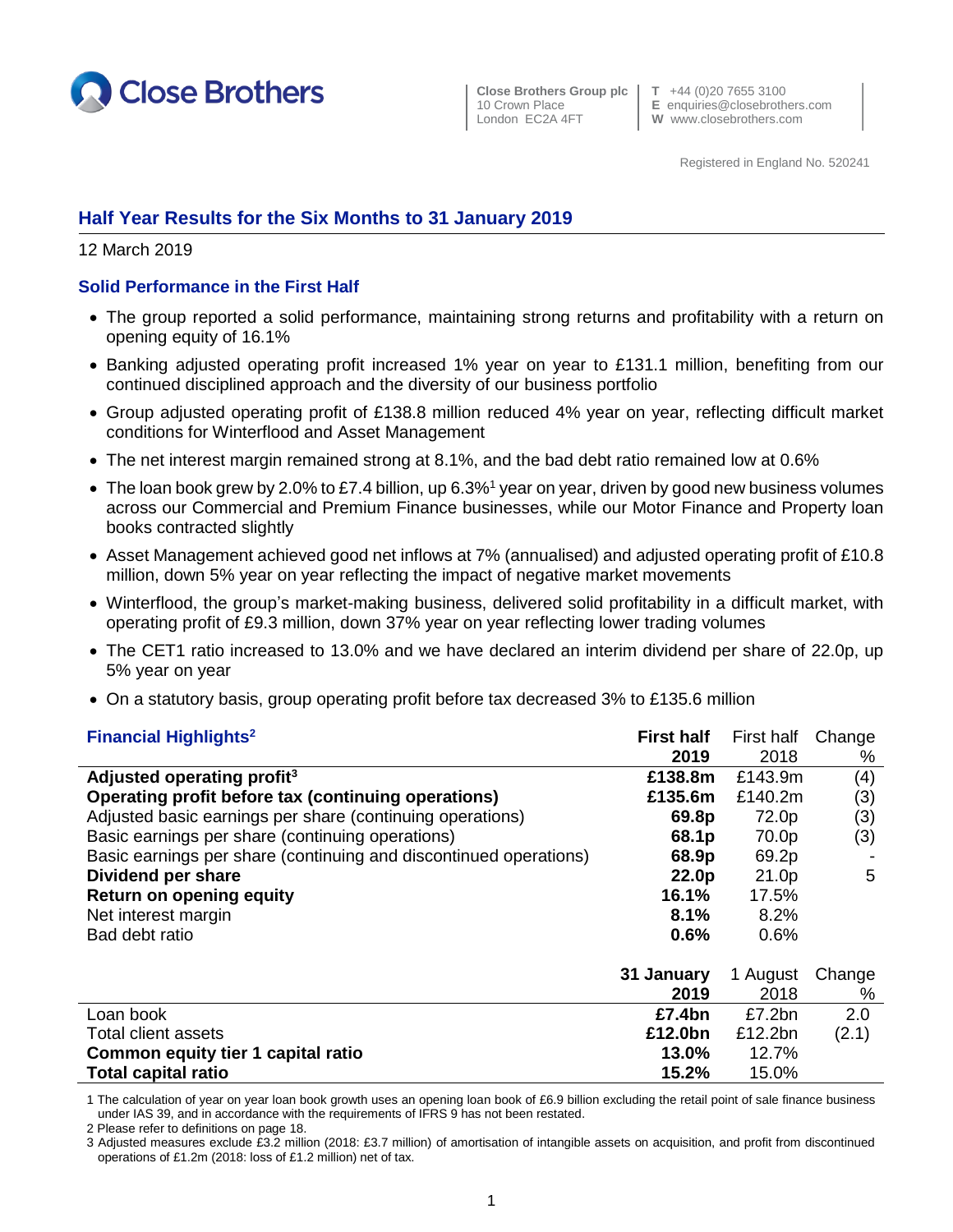### **Preben Prebensen, Chief Executive, said:**

"We delivered another solid performance in the first half, continuing to achieve strong returns while staying true to our service led business model, disciplined approach, and commitment to investing through the cycle.

The Banking division has continued its good performance year to date, and our market facing businesses have remained solidly profitable in difficult market conditions.

Longer term, we are confident that the disciplined application of our business model will continue to allow us to support our clients and customers and invest in our business, while maintaining strong returns and profitability in a wide range of market conditions."

#### **Enquiries**

| Sophie Gillingham | Close Brothers Group plc | 020 7655 3844 |
|-------------------|--------------------------|---------------|
| Eva Hatfield      | Close Brothers Group plc | 020 7655 3350 |
| Matt Bullivant    | Close Brothers Group plc | 020 7655 3698 |
| Andy Donald       | Maitland                 | 020 7379 5151 |

A presentation to analysts and investors will be held today at 9.30 am GMT at our offices at 10 Crown Place, London EC2A 4FT. A listen-only dial-in facility will be available by registering at [https://webcasts.closebrothers.com/results/InterimResults2019/vip\\_connect](https://webcasts.closebrothers.com/results/InterimResults2019/vip_connect)

#### **Basis of Presentation**

Results are presented both on a statutory and an adjusted basis to aid comparability between periods. Adjusted measures are presented on a basis consistent with prior periods and exclude amortisation of intangible assets on acquisition, to present the performance of the group's acquired businesses consistent with its other businesses; any exceptional items, which are non-recurring and do not reflect trading performance; and discontinued operations.

Discontinued operations relate to the unsecured retail point of sale finance business, which was sold on 1 January 2019, and has been classified as a discontinued operation in the group's income statement for the 2018 and 2019 half year periods. The related assets and liabilities are classified as held for sale on the group's balance sheet as at 31 July 2018 and 1 August 2018.

To maintain consistency with the income statement and reflect the group's continuing operations, the calculation of the bad debt ratio, net interest margin and return on net loan book for the Banking division in the first half 2018 comparative period excludes the unsecured retail point of sale finance loan book from both the opening and closing loan book.

As previously communicated, the group has adopted IFRS 9 Financial Instruments with effect from 1 August 2018, and is presenting its results for the half year 2019 under IFRS 9. In accordance with the requirements of IFRS 9, comparative information has not been restated and transitional adjustments have been accounted for through retained earnings at 1 August 2018.

The comparative income statement for the half year 2018 continues to be reported under IAS 39 Financial Instruments – Recognition and Measurement. The group has presented its opening balance sheet as at 1 August 2018 and reported under IFRS 9 to aid comparability and consistency with half year 2019 closing balances (see also note 17 to the consolidated financial statements).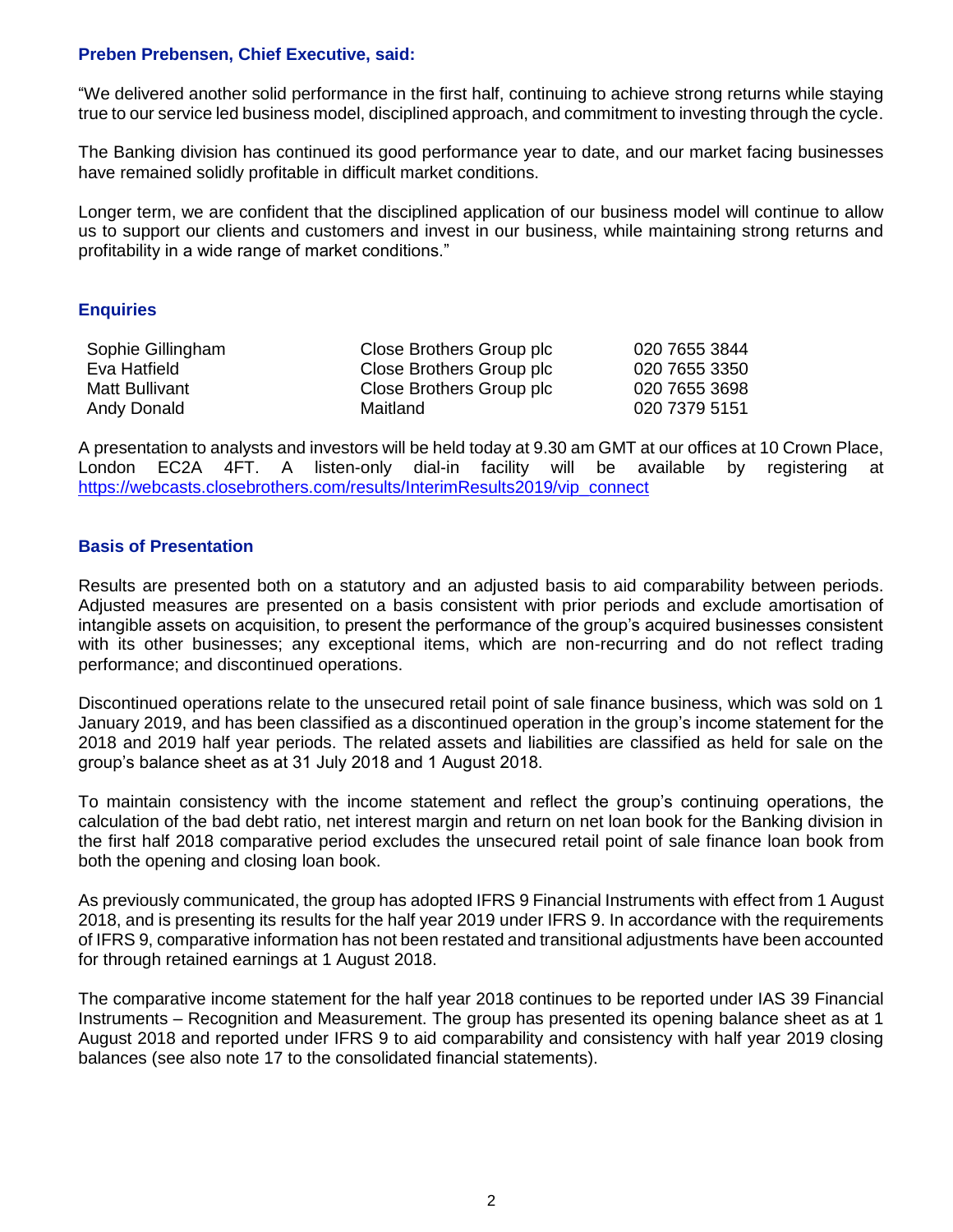### **About Close Brothers**

Close Brothers is a leading UK merchant banking group providing lending, deposit taking, wealth management services and securities trading. We employ over 3,000 people, principally in the UK. Close Brothers Group plc is listed on the London Stock Exchange and is a member of the FTSE 250.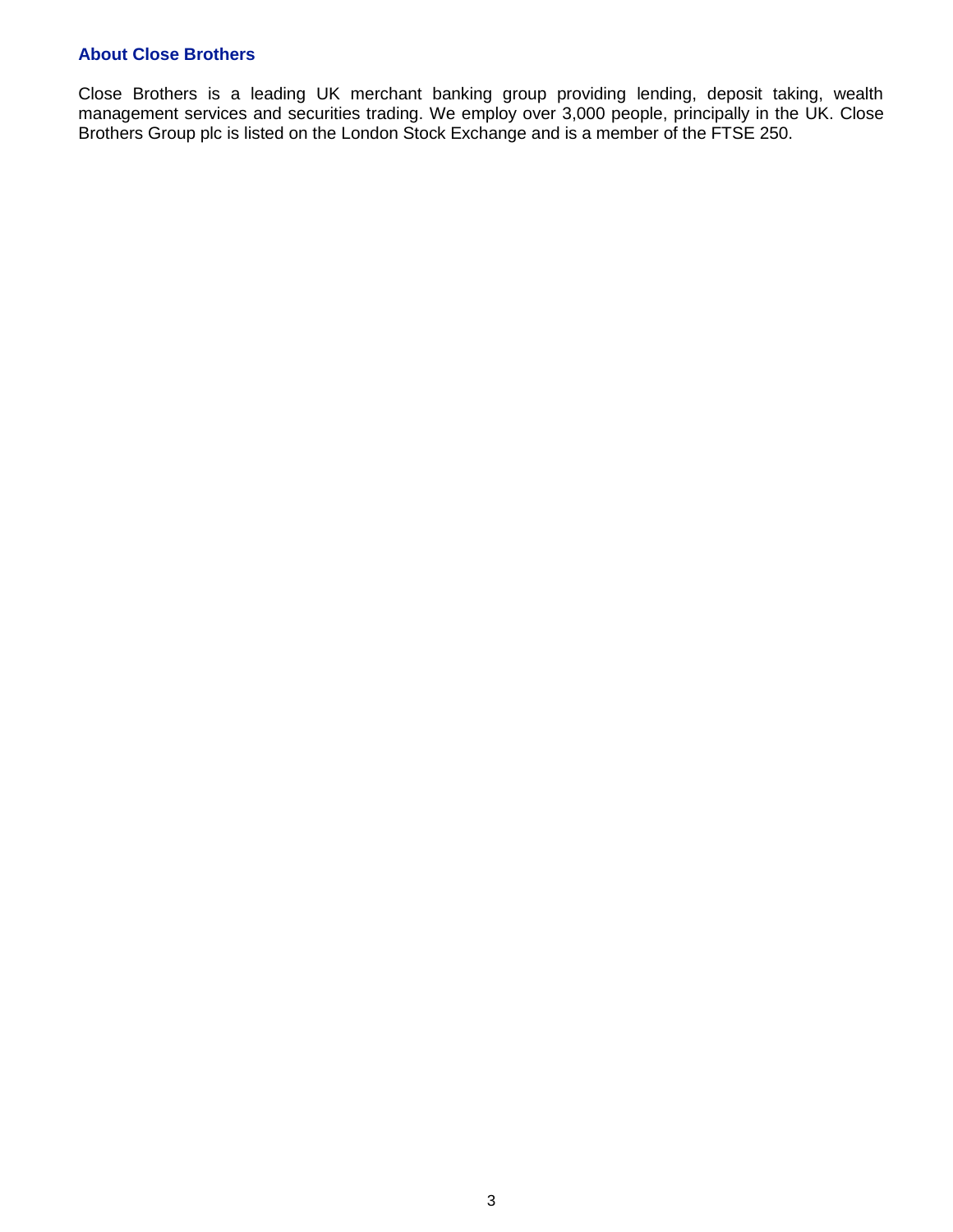### **BUSINESS OVERVIEW**

Close Brothers has delivered a solid first half, maintaining strong returns and profitability. Return on opening equity has remained strong at 16.1% (2018: 17.5%) and we are pleased to declare an interim dividend of 22.0p (2018: 21.0p) per share, up 5% year on year.

Adjusted operating profit decreased 4% to £138.8 million (2018: £143.9 million), reflecting the difficult market environment for our market facing businesses, Asset Management and Winterflood, and statutory operating profit before tax from continuing operations decreased 3% to £135.6 million (2018: £140.2 million). Adjusted basic earnings per share reduced 3% to 69.8p (2018: 72.0p), and statutory basic earnings per share from continuing operations also reduced 3% to 68.1p (2018: 70.0p).

Our proven and resilient business model enables us to support our customers and clients, invest in our business and deliver strong returns to shareholders throughout the economic cycle. As always, our focus remains on maintaining the discipline of this model and continuously investing in its long-term potential through a number of strategic infrastructure and business initiatives.

### **Good Profitability in the Lending Businesses**

The Banking division continued to deliver good profitability, benefiting from our disciplined approach and diverse portfolio of businesses, with adjusted operating profit increasing 1% to £131.1 million (2018: £130.1 million).

We continuously focus on maintaining our strong net interest margin and underwriting discipline in all market conditions. The net interest margin remained broadly stable on the prior year period at 8.1% (2018: 8.2%), as we continue to maintain our pricing discipline despite ongoing competition in many of our markets. The unchanged low bad debt ratio of 0.6% (2018: 0.6%) reflects consistently strong credit performance across our lending portfolios, and the continued application of our prudent lending criteria.

Overall the loan book increased 2.0% in the first half to £7.4 billion (1 August 2018: £7.2 billion). We achieved good growth in our Commercial portfolio, benefiting from continued growth in both core Asset and Invoice Finance, as well as an increasing contribution from our new civil litigation finance offering. Premium Finance also delivered good growth, benefiting from new business wins following the significant investment in this business in recent years. Within Property, we continue to extend our business into UK regional markets where we see consistently strong demand for development of new build family homes, although the overall loan book was broadly flat in the period.

The long-term resilience of our business model allows us to invest through the cycle, and we are continuing to progress a number of strategic investment programmes to protect, improve and extend our business for the long term. In the Treasury function, we have recently implemented a new deposit platform, which will enable us to provide a wider range of retail deposit products and an online offering. In Motor Finance, we have initiated a multi-year transformation programme which will significantly enhance our service proposition to dealers and customers. We are also making good progress developing the models, systems and processes required to use the Internal Ratings Based approach, and currently expect to submit our formal application to the PRA by the end of the 2019 calendar year.

### **Solid Performance in Difficult Conditions for Asset Management and Winterflood**

The Asset Management division continued to make good progress, although total client assets and profit were impacted by falling markets in the first half. We achieved good net inflows at 7% (annualised) of opening managed assets, reflecting the strength of our client proposition for both advice and investment management. The division delivered an adjusted operating profit of £10.8 million (2018: £11.4 million), down 5% year on year, and an operating margin of 18% (2018: 20%).

Winterflood continued to deliver solid profitability in a difficult market, although operating profit of £9.3 million (2018: £14.7 million) reduced on the prior year period due to lower investor trading activity, particularly in December. Trading remained consistently profitable, with only one loss day in the period (2018: none).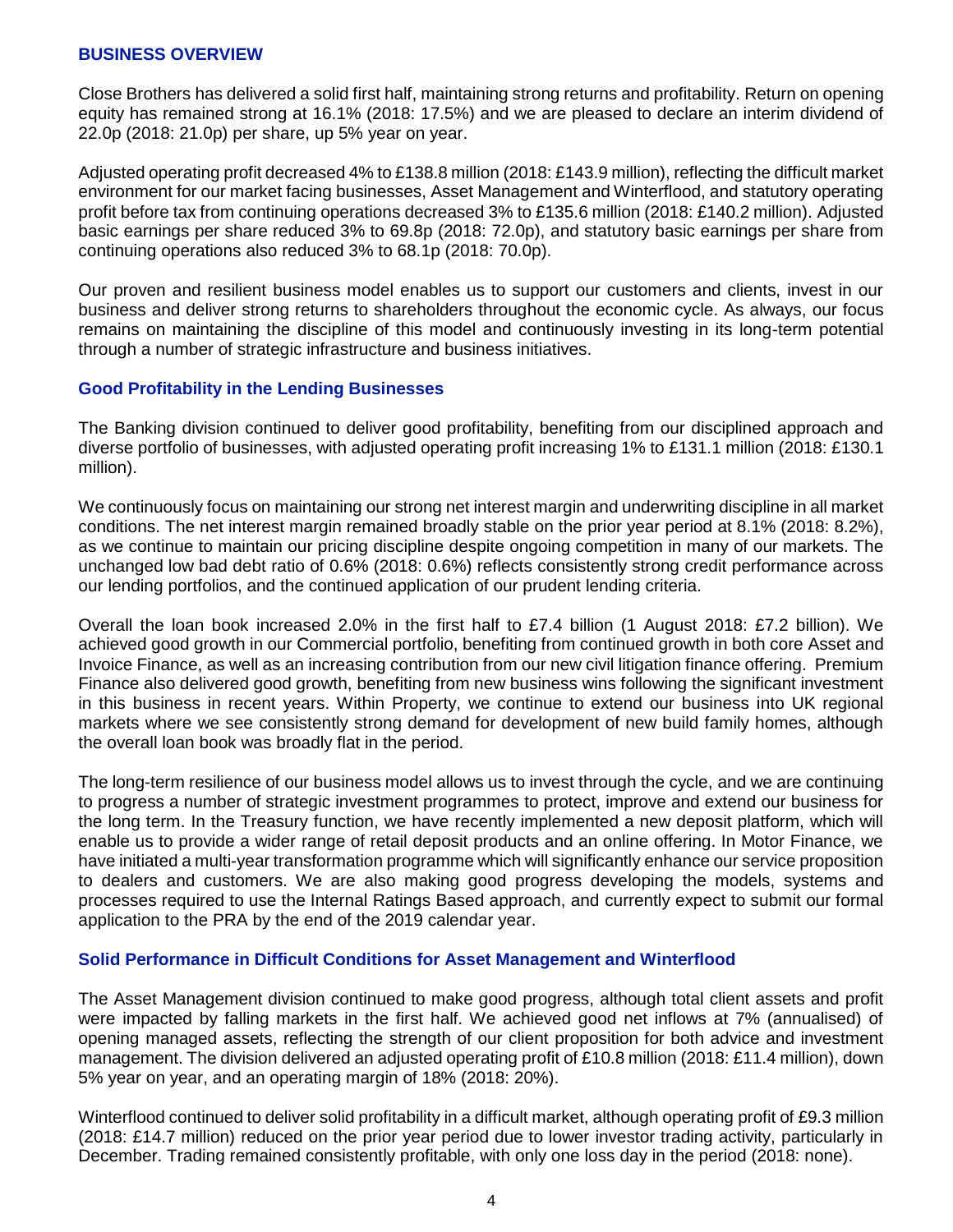### **Prudent Funding, Liquidity and Capital**

The prudent management of our funding, liquidity and capital is a core part of our business model allowing us to grow, invest and pay a progressive and sustainable dividend, while meeting all regulatory requirements. Our capital ratios strengthened further in the period, with a common equity tier 1 capital ratio of 13.0% (1 August 2018: 12.7%) and leverage ratio of 11.2% (1 August 2018: 10.6%). We have also continued to actively diversify our sources of funding and optimise our liquidity, to maximise both cost efficiency and future flexibility.

### **Outlook**

We recognise the uncertainties in the external economic and political environment, but believe that our proven and resilient business model leaves us well placed to support our customers and deliver good returns in a wide range of market conditions.

Our Banking division remains well positioned, benefiting from the diversity of its business portfolio and strong customer focus. We remain committed to protecting margins, maintaining our prudent underwriting and continuing to invest in our businesses for the long-term.

The Asset Management division remains focused on the long-term strength of our client proposition and on growing its asset base through ongoing investment and maintaining good net inflows.

Winterflood continues to maintain its market-leading position and maximise its trading opportunities, but remains sensitive to external market conditions.

Overall, we remain well positioned for the remainder of the year.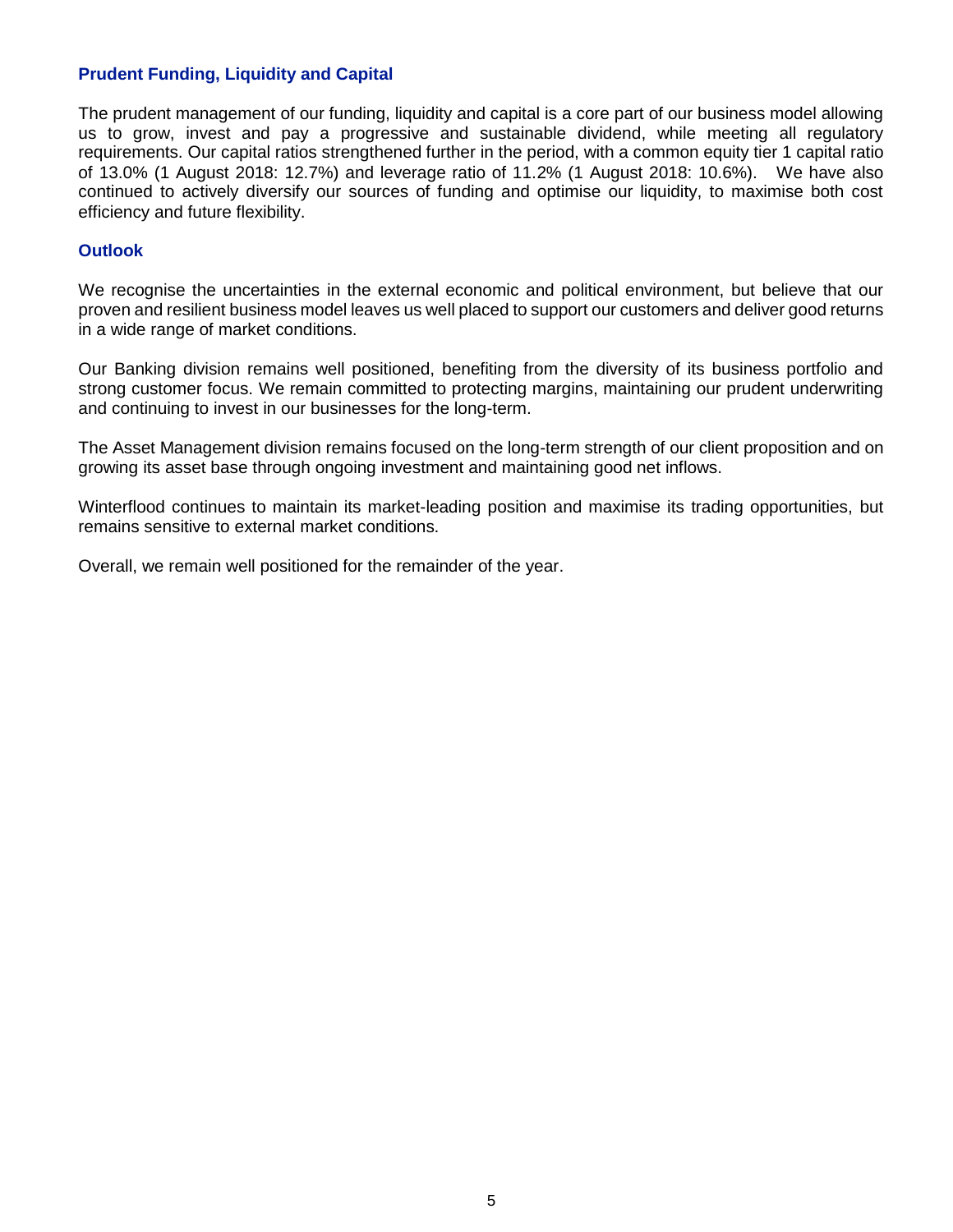# **OVERVIEW OF FINANCIAL PERFORMANCE**

### **Income Statement**

|                                                     | <b>First half</b> | <b>First half</b> |                |
|-----------------------------------------------------|-------------------|-------------------|----------------|
|                                                     | 2019              | 2018              | Change         |
|                                                     | £ million         | £ million         | %              |
| Adjusted operating income                           | 407.4             | 402.5             | 1              |
| Adjusted operating expenses                         | (246.7)           | (235.8)           | 5              |
| Impairment losses on financial assets               | (21.9)            | (22.8)            | (4)            |
| <b>Adjusted operating profit</b>                    | 138.8             | 143.9             | (4)            |
| <b>Banking</b>                                      | 131.1             | 130.1             | 1              |
| Commercial                                          | 47.3              | 39.7              | 19             |
| Retail                                              | 36.8              | 44.4              | (17)           |
| Property                                            | 47.0              | 46.0              | 2              |
| <b>Asset Management</b>                             | 10.8              | 11.4              | (5)            |
| <b>Securities</b>                                   | 9.3               | 14.7              | (37)           |
| Group                                               | (12.4)            | (12.3)            | 1              |
| Amortisation of intangible assets on                | (3.2)             | (3.7)             | (14)           |
| acquisition                                         |                   |                   |                |
| <b>Operating profit before tax</b>                  | 135.6             | 140.2             | (3)            |
| Tax                                                 | (33.4)            | (35.1)            | (5)            |
| Profit after tax from continuing operations         | 102.2             | 105.1             | (3)            |
| Profit/(loss) from discontinued operations, net of  |                   |                   |                |
| tax                                                 | 1.2               | (1.2)             |                |
| Loss attributable to non-controlling interests from | (0.1)             | (0.1)             |                |
| continuing operations                               |                   |                   |                |
| <b>Profit attributable to shareholders</b>          | 103.5             | 104.0             | $\blacksquare$ |
|                                                     |                   |                   |                |
| Adjusted basic earnings per share                   | 69.8p             | 72.0p             | (3)            |
| (continuing operations)                             |                   |                   |                |
| Basic earnings per share (continuing                | 68.1p             | 70.0p             | (3)            |
| operations)                                         |                   |                   |                |
| Basic earnings per share (continuing and            | 68.9p             | 69.2p             |                |
| discontinued operations)                            |                   |                   |                |
| Dividend per share                                  | 22.0p             | 21.0p             | 5              |
| Return on opening equity                            | 16.1%             | 17.5%             |                |

### **Solid Performance in the First Half**

The group delivered a solid performance in the first half. The Banking division continued to deliver good profitability, although the difficult trading environment for Asset Management and Winterflood led to a 4% decrease in group adjusted operating profit to £138.8 million (2018: £143.9 million), resulting in an operating margin of 34% (2018: 36%). Statutory operating profit before tax from continuing operations reduced 3% to £135.6 million (2018: £140.2 million). Return on opening equity ("RoE") remained strong at 16.1% (2018: 17.5%) despite the lower profits in our market facing businesses and continued growth in the equity base.

The Banking division continued to deliver loan book growth at strong returns, with adjusted operating profit up 1% to £131.1 million (2018: £130.1 million), as a strong performance in Commercial offset lower profits in Retail. Asset Management delivered good net inflows, though adjusted operating profit reduced 5% to £10.8 million (2018: £11.4 million) year on year, as a result of negative market movements. Winterflood remained solidly profitable, although operating profit reduced 37% to £9.3 million (2018: £14.7 million) reflecting lower trading volumes. Group net expenses, which include the central functions such as finance, legal and compliance, risk and human resources, were broadly flat at £12.4 million (2018: £12.3 million).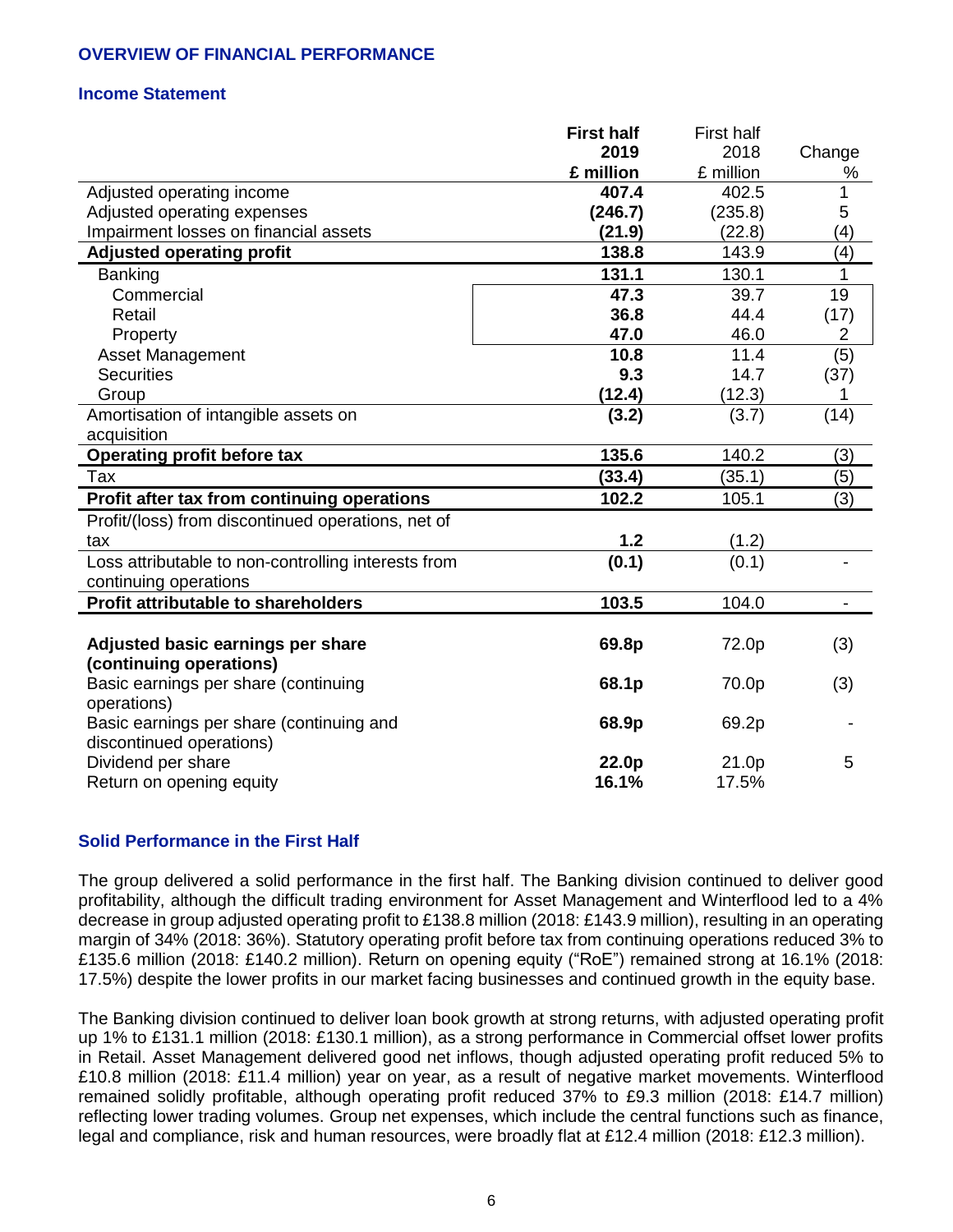Adjusted operating income increased 1% to £407.4 million (2018: £402.5 million), with higher income in the Banking division and Asset Management offset by reduced trading income in Winterflood. Income in Banking increased 4% reflecting loan book growth and a broadly stable net interest margin of 8.1% (2018: 8.2%), while income in Asset Management was also up 4% reflecting higher opening managed assets. In Securities income reduced 18% as a result of lower trading volumes.

Adjusted operating expenses increased 5% to £246.7 million (2018: £235.8 million), driven predominantly by continued growth and investment in the Banking division. Costs in Asset Management also increased, as a result of investment in front office hires and research capability, while expenses in Securities reduced, reflecting lower variable costs. Overall, the expense/income ratio increased to 61% (2018: 59%) while the compensation ratio reduced to 36% (2018: 37%).

Impairment losses of £21.9 million (2018: £22.8 million) remained low with a bad debt ratio of 0.6% (2018: 0.6%), reflecting continued strong credit performance and the current benign credit environment.

The tax charge in the period was £33.4 million (2018: £35.1 million), which corresponds to a broadly unchanged effective tax rate of 25% (2018: 25%).

Overall, adjusted basic earnings per share ("EPS") decreased 3% to 69.8p (2018: 72.0p).

Adjusted operating profit and EPS exclude amortisation of intangible assets on acquisition of £3.2 million (2018: £3.7 million). Including this, basic EPS from continuing operations decreased 3% to 68.1p (2018: 70.0p).

On 1 January 2019 the group completed the sale of the unsecured retail point of sale finance business. This business has been classified as a discontinued operation in the group's income statement, with a profit from discontinued operations of £1.2 million (2018: loss of £1.2 million) net of tax in the first half, including an estimated profit on disposal of £2.8 million net of tax (2018: £nil). Basic earnings per share from continuing and discontinued operations was broadly flat at 68.9 pence (2018: 69.2 pence).

### **Dividend**

The group has a progressive dividend policy, which aims to grow the dividend year on year while maintaining a prudent level of dividend cover. The interim dividend of 22.0p (2018: 21.0p) represents an increase of 5% from the prior year, and is due to be paid on 24 April 2019 to shareholders on the register at 22 March 2019.

### **Group Balance Sheet**

|                                        | 31 January | 1 August                 |
|----------------------------------------|------------|--------------------------|
|                                        | 2019       | 2018                     |
|                                        | £ million  | $£$ million <sup>3</sup> |
| Loans and advances to customers        | 7,385.1    | 7,239.3                  |
| Treasury assets <sup>1</sup>           | 1,224.8    | 1,435.1                  |
| Market-making assets <sup>2</sup>      | 604.1      | 635.7                    |
| Other assets                           | 804.2      | 896.0                    |
| <b>Total assets</b>                    | 10,018.2   | 10,206.1                 |
| Deposits by customers                  | 5,349.5    | 5,497.2                  |
| <b>Borrowings</b>                      | 2,531.2    | 2,501.1                  |
| Market-making liabilities <sup>2</sup> | 522.0      | 565.5                    |
| <b>Other liabilities</b>               | 274.5      | 338.5                    |
| <b>Total liabilities</b>               | 8,677.2    | 8,902.3                  |
| Equity                                 | 1,341.0    | 1,303.8                  |
| <b>Total liabilities and equity</b>    | 10,018.2   | 10,206.1                 |

1 Treasury assets comprise cash and balances at central banks, and debt securities held to support lending in the Banking division.

2 Market-making assets and liabilities comprise settlement balances, long and short trading positions and loans to or from money brokers.

3 Opening balance sheet reported under IFRS 9 – see page 10 for transitional impact.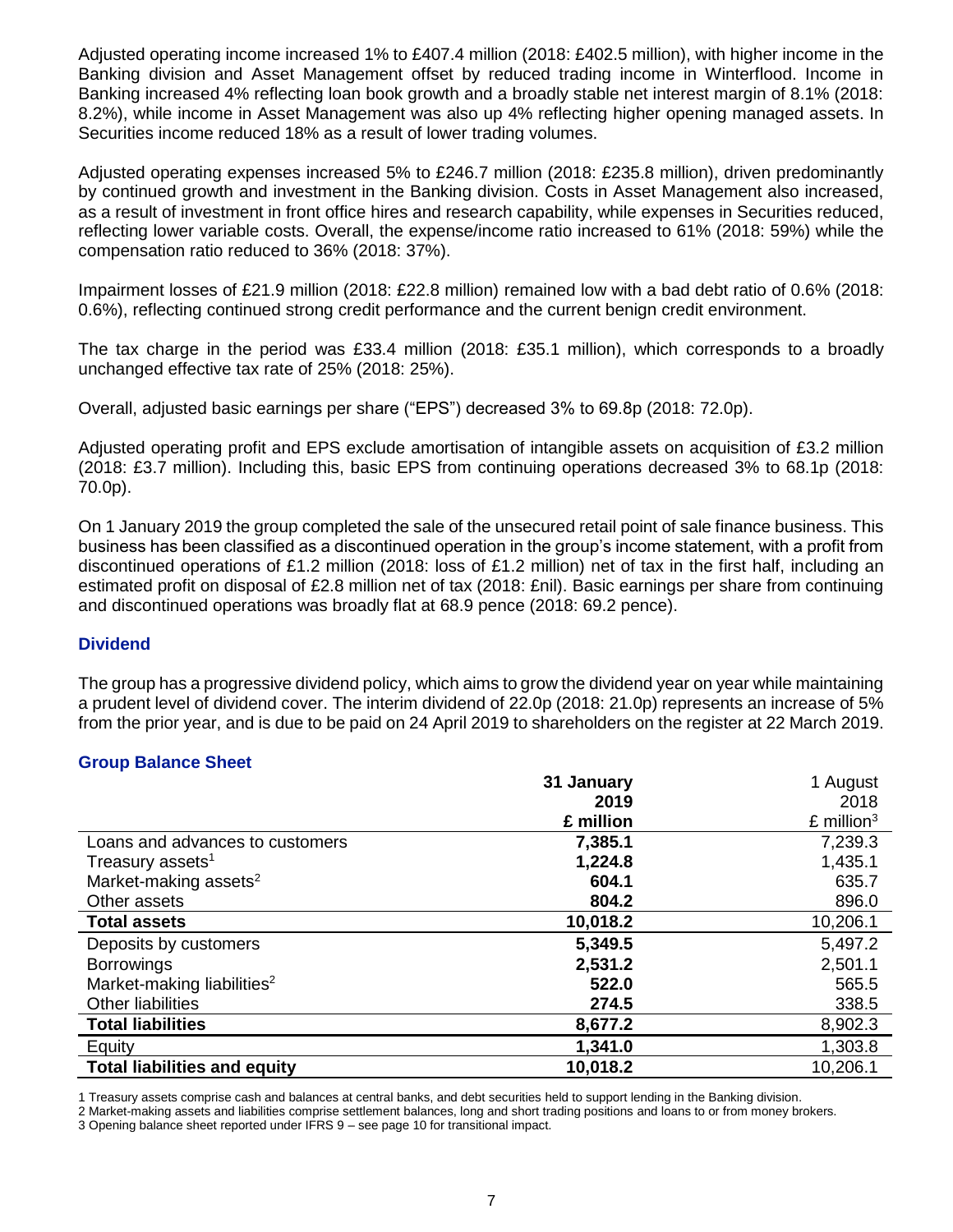We maintain a prudent approach to managing our financial resources, which is reflected in our strong and transparent balance sheet. Assets are made up predominantly of loans and advances to customers as well as treasury assets held for liquidity purposes, and settlement balances in our Securities division. Other assets principally comprise intangibles, property, plant and equipment, and prepayments. Liabilities are predominantly made up of customer deposits, and both secured and unsecured borrowings to fund the loan book.

Total assets decreased to £10.0 billion (1 August 2018: £10.2 billion), driven by a reduction in excess liquidity and the sale of the unsecured retail point of sale finance business. Total liabilities decreased £225.1 million to £8.7 billion (1 August 2018: £8.9 billion). Shareholders' equity of £1.3 billion (1 August 2018: £1.3 billion) continued to build, with profit in the period partially offset by dividend payments of £62.8 million. The group's return on assets remained broadly stable at 2.1% (1 August 2018: 2.0%).

### **Capital Position**

|                                    | 31 January | 1 August  |
|------------------------------------|------------|-----------|
|                                    | 2019       | 2018      |
|                                    | £ million  | £ million |
| Common equity tier 1 capital       | 1,131.2    | 1,082.2   |
| Total capital                      | 1,322.8    | 1,280.1   |
| Risk weighted assets               | 8,698.0    | 8,542.6   |
| Common equity tier 1 capital ratio | 13.0%      | 12.7%     |
| <b>Total capital ratio</b>         | 15.2%      | 15.0%     |
| Leverage ratio                     | 11.2%      | 10.6%     |

The group aims to maintain a strong capital position, which supports our ability to lend through the cycle, invest in our business and pay a progressive dividend to shareholders while continuing to meet all regulatory requirements.

In the first half the common equity tier 1 ("CET1") capital ratio increased to 13.0% (1 August 2018: 12.7%), reflecting our continued profitability and modest loan book growth at this stage in the cycle. CET1 capital increased to £1,131.2 million (1 August 2018: £1,082.2 million), reflecting £103.5 million of profit for the period, a regulatory deduction for foreseeable dividends of £47.1 million and other movements in reserves and intangibles. Risk weighted assets increased 2% to £8.7 billion (1 August 2018: £8.5 billion), broadly reflecting the increase in the loan book.

The group's total capital ratio also increased to 15.2% (1 August 2018: 15.0%), and the leverage ratio increased further to 11.2% (1 August 2018: 10.6%) reflecting the reduction in total assets in the period.

The group's capital ratios at 31 January 2019 are presented on a transitional basis, in accordance with the IFRS 9 transitional arrangements that allow the capital impact of expected credit losses to be phased in over a five year period. Before transitional arrangements, the group's fully loaded CET1 capital ratio at 31 January 2019 was 12.5% (1 August 2018: 12.2%).

There has been no change to the group's minimum capital requirements in the period, with a minimum CET1 capital ratio of 9.0% and total capital ratio of 13.4% on a fully loaded basis, effective July 2019, including all applicable buffers and a pillar 2 add-on of 1.1% CET1 and 1.9% total capital.

Accordingly, all the group's capital ratios remain comfortably ahead of minimum regulatory requirements, and we continue to maintain good levels of headroom allowing for future growth and any regulatory changes, including the impact of IFRS 9 and the proposed Basel 3 reforms.

We are continuing to progress our plans for transitioning to an Internal Ratings Based approach, and currently expect to submit our formal application to the PRA by the end of the 2019 calendar year.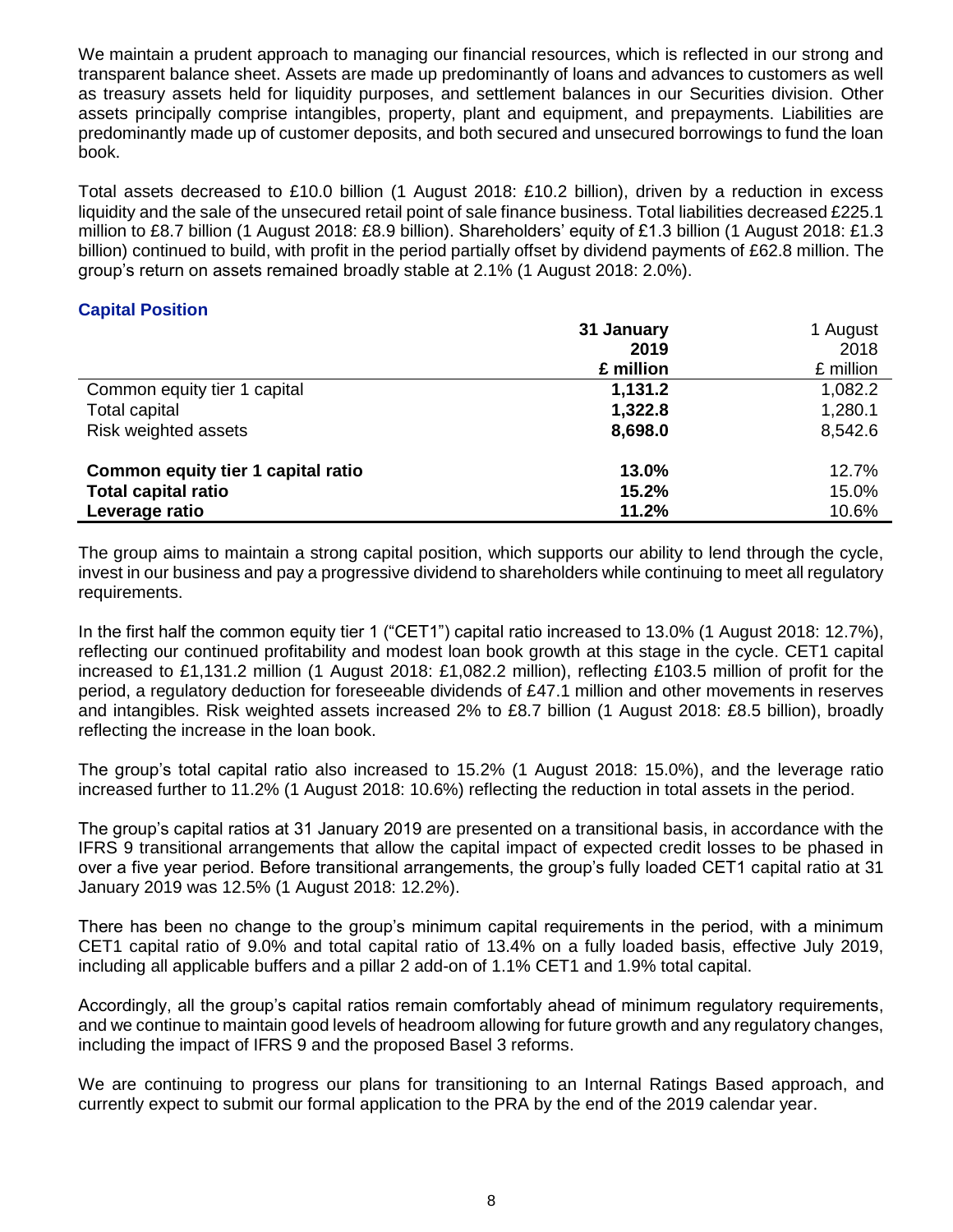|                                                                 | 31 January | 1 August  |
|-----------------------------------------------------------------|------------|-----------|
|                                                                 | 2019       | 2018      |
|                                                                 | £ million  | £ million |
| Customer deposits                                               | 5,349.5    | 5,497.2   |
| Secured funding                                                 | 1,394.1    | 1,360.3   |
| Unsecured funding <sup>2</sup>                                  | 1,403.9    | 1,421.2   |
| Equity                                                          | 1,341.0    | 1,303.8   |
| <b>Total available funding</b>                                  | 9,488.5    | 9,582.5   |
| Of which term funding (over one year)                           | 5,553.3    | 4,913.6   |
| Total funding as % of loan book                                 | 128%       | 132%      |
| Term funding as % of loan book                                  | 75%        | 68%       |
| Average maturity of funding allocated to loan book <sup>3</sup> | 22 months  | 23 months |

1 Numbers relate to core funding and exclude working capital facilities at the business level.

2 Unsecured funding includes £295.0 million (1 August 2018: £295.0 million) of undrawn facilities.

3 Average maturity of total funding excluding equity and funding held for liquidity purposes.

The main purpose of our treasury function is to manage funding and liquidity to support the lending businesses, and manage interest rate risk. We maintain a conservative approach, with diverse funding sources and a prudent maturity profile.

We continue to have access to a wide range of funding sources, including retail and corporate deposits, both secured and unsecured debt, and wholesale facilities. This maximises our flexibility on pricing, and means we have low reliance on any single source of funding. Retail deposits comprise 20% of our total available funding and we have made limited use of the Term Funding Scheme, which represents only 5% of our total funding with a total of £490 million drawn at the balance sheet date.

In the first half, total funding was marginally reduced to £9.5 billion (1 August 2018: £9.6 billion), representing 128% of the loan book, as loan book growth in the period was funded by a reduction in excess liquidity. The decrease was driven by lower deposits, down 3% to £5.3 billion (1 August 2018: £5.5 billion), reflecting the maturity of short term deposits. During the period we renewed and increased our Premium Finance securitisation facility to £500 million.

We have maintained a prudent funding maturity profile. At 31 January 2019, term funding with a residual maturity over one year covered 75% (1 August 2018: 68%) of the loan book, reflecting the renewal of long term facilities. The average maturity of funding allocated to the loan book at 22 months (1 August 2018: 23 months) remains significantly ahead of the loan book maturity of 14 months (1 August 2018: 14 months).

Our average cost of funding increased slightly to 1.7% (2018: 1.6%), as disciplined deposit pricing and renewal of facilities at lower cost partly offset the 25bps increase in the base rate in August 2018.

Our wide range of funding sources, strong credit ratings and access to wholesale markets increase our resilience to any change in availability or pricing, and we continue to actively diversify our funding sources. In the first half, we successfully completed the transition to a new customer deposit platform, which will allow us to build an online distribution channel and offer a wider range of savings products, which will further increase flexibility over time.

During the first half, both Moody's Investors Services ("Moody's") and Fitch Ratings ("Fitch") reaffirmed our credit ratings. Moody's rates Close Brothers Group ("CBG") A3/P2 and Close Brothers Limited ("CBL") Aa3/P1, with stable outlook. Fitch rates both CBG and CBL A/F1 with stable outlook.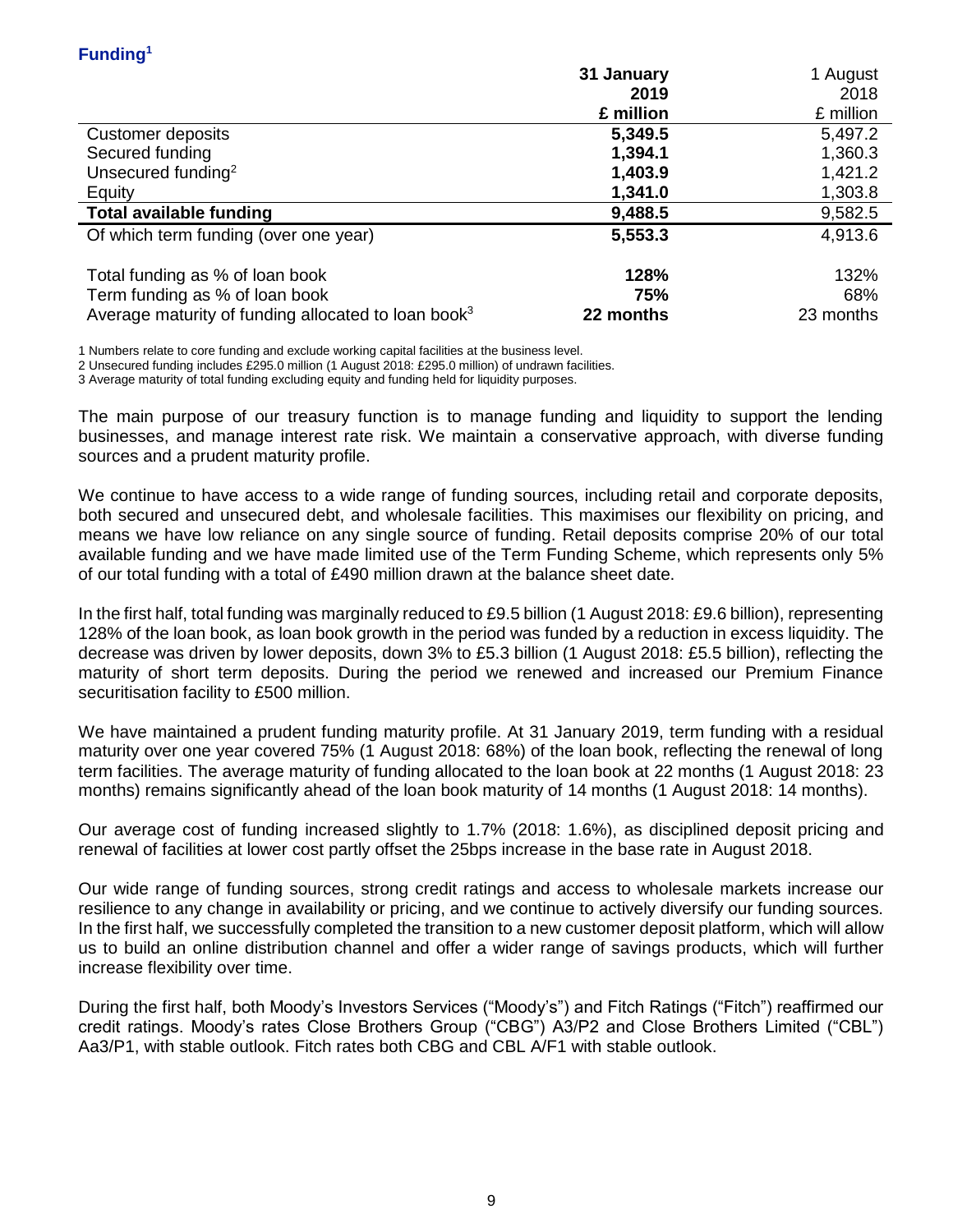|                                   | 31 January | 1 August  |
|-----------------------------------|------------|-----------|
|                                   | 2019       | 2018      |
|                                   | £ million  | £ million |
| Bank of England deposits          | 779.1      | 1,140.3   |
| Sovereign and central bank debt   | 44.3       | 44.5      |
| <b>High quality liquid assets</b> | 823.4      | 1,184.8   |
| Certificates of deposit           | 401.4      | 250.3     |
| <b>Treasury assets</b>            | 1,224.8    | 1,435.1   |

We maintain a prudent liquidity position, and regularly assess and stress test our liquidity to ensure it is comfortably ahead of both internal risk appetite and regulatory requirements.

At the same time, we continuously optimise our liquidity position and mix to ensure it remains efficient. In the period, Treasury assets were reduced to £1.2 billion (1 August 2018: £1.4 billion), as excess liquidity was deployed into loan book growth. We also increased our holding of high quality Certificates of Deposit to £401.4 million (1 August 2018: £250.3 million), although the majority of our treasury assets continue to be in high quality liquid assets, predominantly deposits with the Bank of England.

We continue to comfortably meet the liquidity coverage ratio requirements under CRD IV, with an average ratio of 740% in the first half of the year.

### **IFRS 9 Transitional Impact**

The group has adopted IFRS 9 Financial Instruments with effect from 1 August 2018, and in accordance with the requirements of IFRS 9, transitional adjustments have been accounted for through retained earnings at 1 August 2018. The implementation of IFRS 9 resulted in an increase in impairment provisions of £59.0 million, a £44.9 million reduction in shareholders' equity and a £14.1 million increase in deferred tax assets at 1 August 2018.

Before transitional relief the impact upon the group's CET1 capital ratio at 1 August 2018 was a reduction of 49 bps to 12.2% on a fully-loaded basis. The group has elected to apply IFRS 9 transitional arrangements, which allow the capital impact of expected credit losses to be phased in over a five year period, and the impact of the transition to IFRS 9 on the group's capital position in the 2019 financial year is therefore minimal at 2 bps.

Further details of the impact of implementing IFRS 9 can be found in the group's IFRS 9 Transition Report publication located on the group's website at https://www.closebrothers.com/investor-relations/resultsreports-and-presentations/.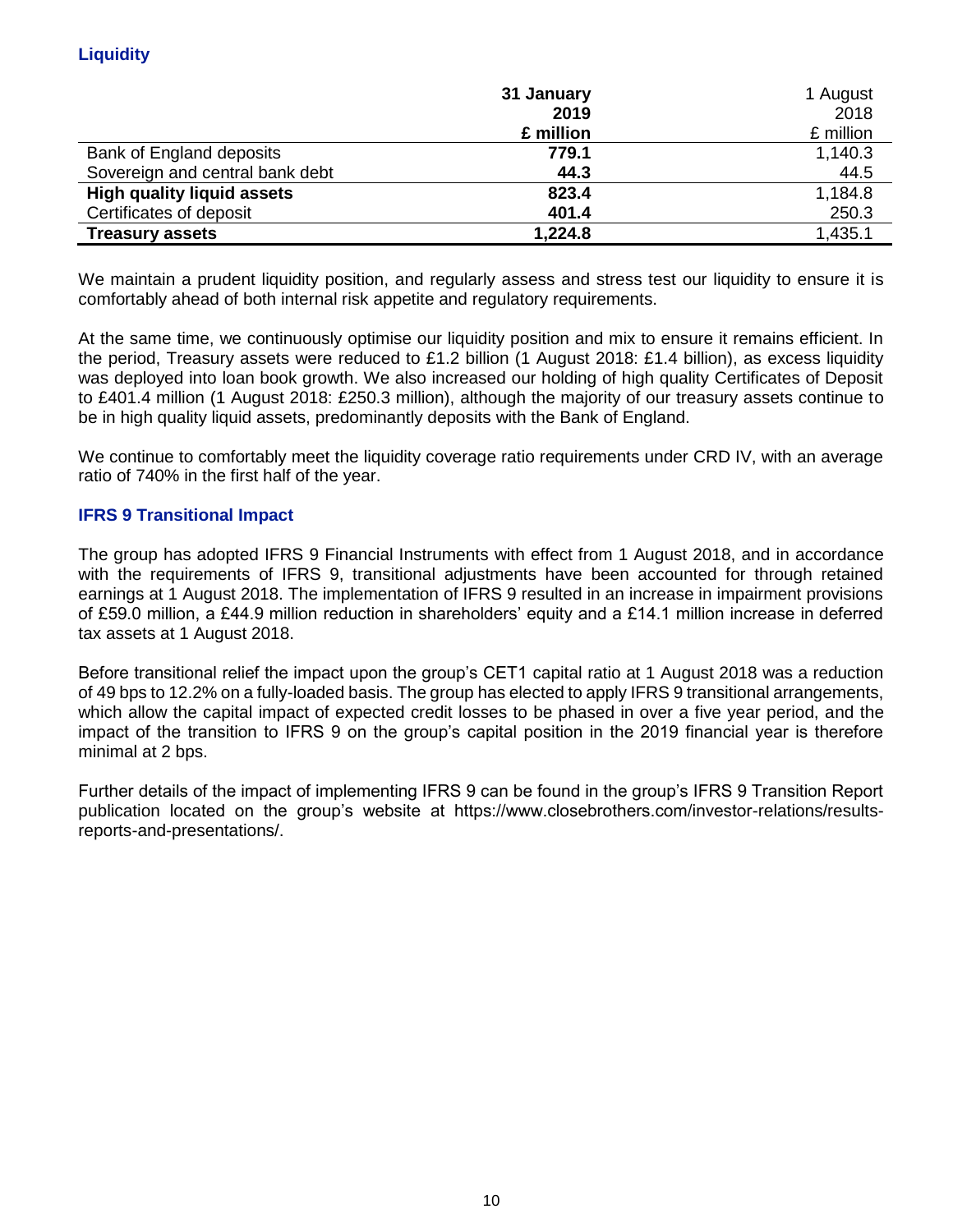### **BUSINESS REVIEW**

### **BANKING**

### **Key Financials**

| Continuing operations <sup>1</sup>                        | <b>First half</b> | First half |        |
|-----------------------------------------------------------|-------------------|------------|--------|
|                                                           | 2019              | 2018       | Change |
|                                                           | £ million         | £ million  | %      |
| Adjusted operating income                                 | 303.1             | 290.9      | 4      |
| Adjusted operating expenses                               | (150.1)           | (138.0)    | 9      |
| Impairment losses on financial assets                     | (21.9)            | (22.8)     | (4)    |
| <b>Adjusted operating profit</b>                          | 131.1             | 130.1      |        |
|                                                           |                   |            |        |
| Net interest margin <sup>2</sup>                          | 8.1%              | 8.2%       |        |
| Expense/income ratio                                      | 50%               | 47%        |        |
| Bad debt ratio <sup>2</sup>                               | 0.6%              | 0.6%       |        |
| Return on net loan book <sup>2</sup>                      | 3.5%              | 3.7%       |        |
| Return on opening equity                                  | 18%               | 20%        |        |
| Average loan book and operating lease assets <sup>3</sup> | 7,518.5           | 7,088.1    |        |

1 Results from continuing operations exclude the unsecured retail point of sale finance business, which was classified as a discontinued operation in the group's income statement for the 2018 financial year and sold on 1 January 2019.

2 The calculation of the bad debt ratio, net interest margin and return on net loan book excludes the unsecured retail point of sale finance loan book from both the opening and closing loan book.

3 Re-presented to exclude the unsecured retail point of sale finance loan book in both periods and is used to calculate net interest margin, bad debt ratio and return on net loan book.

### **Good Financial Performance Continued in the First Half**

Adjusted operating profit for the Banking division was up 1% to £131.1 million (2018: £130.1 million), driven by 4% income growth to £303.1 million (2018: £290.9 million) and continued low impairments. Statutory operating profit increased 1% to £130.2 million (2018: £129.1 million).

The loan book grew 2.0% in the period, and 6.3% year on year, with a continued strong return on net loan book of 3.5% (2018: 3.7%). Return on opening equity remained strong at 18% (2018: 20%), albeit lower year on year reflecting continued growth in the equity base.

The net interest margin remained broadly stable at 8.1% (2018: 8.2%), reflecting our continued pricing discipline. Although competition remains active in many parts of our business, we continue to focus on holding our pricing across the overall portfolio.

Adjusted operating expenses at £150.1 million (2018: £138.0 million) increased 9% year on year. Over half of this increase relates to investment in our technology and business propositions, including both ongoing investment to support our operational resilience and regulatory compliance, as well as a number of current strategic initiatives. These include the development of our new deposit platform in Treasury, a significant programme to enhance our technology and service proposition in Motor Finance, and preparations for a transition to the internal ratings based approach for capital.

We remain fully committed to maintaining the necessary investment to protect, improve and extend our business for the long term, while at the same time continuously looking for ways to further optimise our cost efficiency. We have maintained tight control of our underlying business and volume driven costs, which increased broadly in line with income in the first half. Overall, the compensation ratio remained stable at 28% (2018: 28%), while the expense/income ratio increased to 50% (2018: 47%).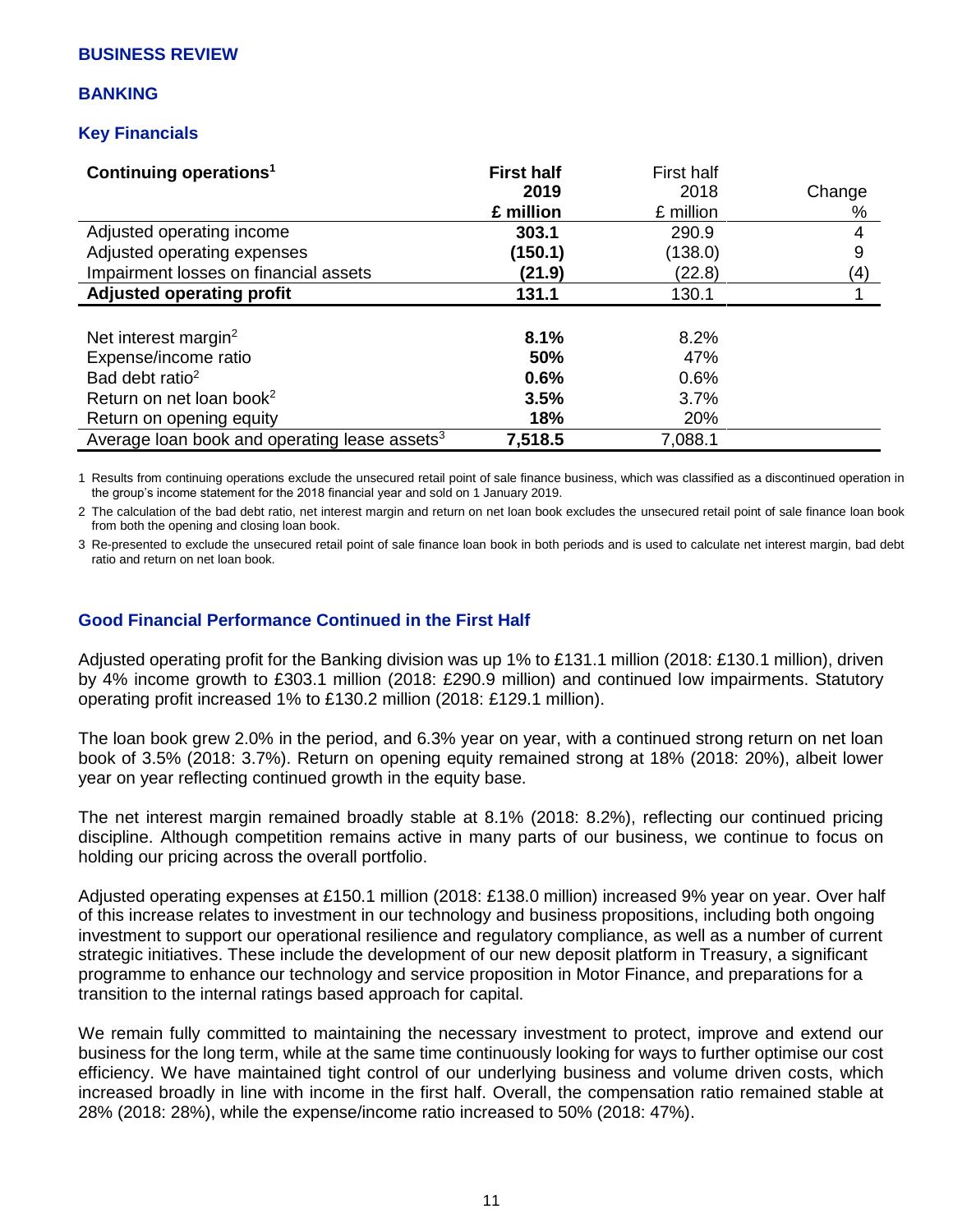The bad debt ratio remained low at 0.6% (2018: 0.6%), reflecting continued strong underlying credit performance. We have not seen any significant change to the current benign credit environment in the period, which alongside our disciplined lending criteria continues to support low impairments and a broadly stable bad debt ratio.

## **Loan Book Analysis**

|                                       | 31 January | 1 August  |        |
|---------------------------------------|------------|-----------|--------|
|                                       | 2019       | 20181     | Change |
|                                       | £ million  | £ million | %      |
| Commercial <sup>2</sup>               | 2,883.3    | 2,747.5   | 4.9    |
| <b>Asset Finance</b>                  | 1,910.5    | 1,828.2   | 4.5    |
| <b>Invoice and Speciality Finance</b> | 972.8      | 919.3     | 5.8    |
| <b>Retail</b>                         | 2,701.7    | 2,670.5   | 1.2    |
| <b>Motor Finance</b>                  | 1,692.8    | 1,722.7   | (1.7)  |
| <b>Premium Finance</b>                | 1,008.9    | 947.8     | 6.4    |
| <b>Property</b>                       | 1,800.1    | 1,821.3   | (1.2)  |
| <b>Closing loan book</b>              | 7,385.1    | 7,239.3   | 2.0    |

1 Re-presented to exclude the unsecured retail point of sale finance business, which was classified as a discontinued operation in the group's income statement for the 2018 financial year and sold on 1 January 2019.

2 The Asset Ireland loan book has been reclassified in the period from Asset Finance to Invoice and Speciality Finance, to align with where this business is managed. Both 31 January 2019 and comparative 1 August 2018 opening loan book figures have been re-presented accordingly.

The loan book grew 2.0% in the first half, to £7.4 billion (1 August 2018: £7.2 billion) driven by our Commercial business lines and Premium Finance, with Property remaining broadly flat. In Motor Finance, the loan book contracted modestly, reflecting our pricing and underwriting discipline in the competitive UK market.

### **Banking: Commercial**

|                                        | <b>First half</b> | <b>First half</b> |        |
|----------------------------------------|-------------------|-------------------|--------|
|                                        | 2019              | 2018              | Change |
|                                        | £ million         | £ million         | %      |
| Operating income                       | 125.3             | 110.4             | 13     |
| Adjusted operating expenses            | (70.3)            | (65.1)            | 8      |
| Impairment losses on financial assets  | (7.7)             | (5.6)             | 38     |
| <b>Adjusted operating profit</b>       | 47.3              | 39.7              | 19     |
| Net interest margin                    | 8.3%              | $8.0\%$           |        |
| Expense/income ratio                   | 56%               | 59%               |        |
| Bad debt ratio                         | 0.5%              | 0.4%              |        |
| Average loan book and operating leases | 3,021.6           | 2,767.7           | 9.2    |

The Commercial businesses focus on specialist lending principally to the SME market. The Asset Finance business provides secured financing across a wide range of asset classes. Invoice and Speciality Finance includes our core invoice finance business as well as our brewery and vehicle rentals businesses; Novitas, which provides finance for legal fees; and our commercial lending activities in Ireland.

The Commercial loan book increased 4.9% to £2.9 billion (1 August 2018: £2.7 billion), with growth across both Asset Finance and Invoice and Speciality Finance. Although competition in many areas remains active, the Asset Finance book grew 4.5%, benefiting from the diversity and specialism of the business, with particularly good growth in transport and contract hire. In Invoice and Speciality Finance, we saw good loan book growth of 5.8%, with continued growth in the core invoice finance client base as well as strong growth in Novitas, driven by expansion of its new litigation finance offering.

Adjusted operating profit of £47.3 million (2018: £39.7 million) was up 19%, driven by higher income and continued low impairments. Statutory operating profit increased 20% to £46.5 million (2018: £38.8 million).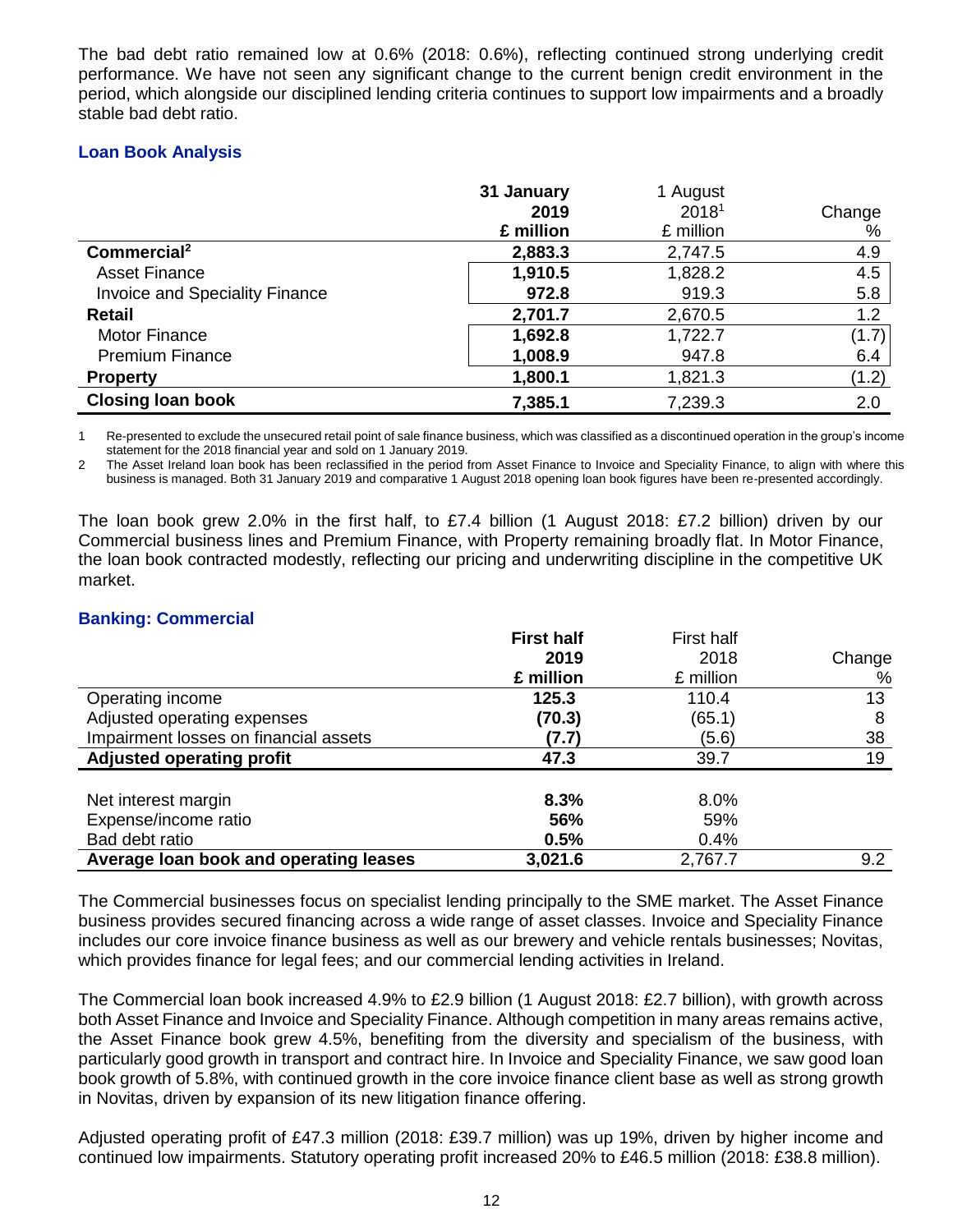Operating income of £125.3 million (2018: £110.4 million) was 13% higher year on year, reflecting good loan book growth in the period. Our net interest margin strengthened further to 8.3% (2018: 8.0%), principally due to mix with good growth in higher margin products.

Costs were up 8% to £70.3 million (2018: £65.1 million) following growth across our Commercial business lines, but increased less than income in the period, resulting in a reduction in the expense/income ratio to 56% (2018: 59%).

The bad debt ratio remained broadly unchanged at 0.5% (2018: 0.4%), reflecting the current benign credit environment, continued low arrears and a strong collections performance.

### **Banking: Retail**

| Continuing operations <sup>1</sup>    | <b>First half</b> | First half |        |
|---------------------------------------|-------------------|------------|--------|
|                                       | 2019              | 2018       | Change |
|                                       | £ million         | £ million  | %      |
| Adjusted operating income             | 113.2             | 115.6      | (2)    |
| Adjusted operating expenses           | (63.0)            | (57.8)     | 9      |
| Impairment losses on financial assets | (13.4)            | (13.4)     |        |
| <b>Adjusted operating profit</b>      | 36.8              | 44.4       | (17)   |
|                                       |                   |            |        |
| Net interest margin                   | 8.4%              | 8.7%       |        |
| Expense/income ratio                  | 56%               | 50%        |        |
| Bad debt ratio                        | 1.0%              | 1.0%       |        |
| Average Ioan book                     | 2,686.1           | 2,658.7    | 1.0    |

1 Results from continuing operations exclude the unsecured retail point of sale finance business, which was classified as a discontinued operation in the group's income statement for the 2018 financial year and sold on 1 January 2019.

The Retail businesses provide intermediated finance, principally to individuals, through motor dealers and insurance brokers, and incorporate our Motor Finance and Premium Finance businesses.

The Retail loan book remained broadly flat at £2.7 billion (1 August 2018: £2.7 billion). In Premium Finance, we saw good growth of 6.4% to £1.0 billion (1 August 2018: £0.9 billion), as recent investment has enabled new broker wins and increased penetration of existing brokers, by simplifying the customer journey and onboarding process.

In Motor Finance, a highly competitive sector, we continue to consistently apply our model, holding margin and prioritising credit quality. The loan book continued to contract slightly, down 1.7% to £1.7 billion (1 August 2018: £1.7 billion), though we continue to see growth potential in the UK second hand car finance market. The business in the Republic of Ireland, where we operate through a local partner, remained broadly flat.

Adjusted operating income was down 2% year on year at £113.2 million (2018: £115.6 million) reflecting the slight decline in the Motor Finance loan book, with the net interest margin reducing to 8.4% (2018: 8.7%), principally due to growth in the lower margin Irish motor book, and an increased proportion of lower margin commercial loans in Premium Finance.

Adjusted operating expenses increased 9% to £63.0 million (2018: £57.8 million), reflecting the cost of onboarding new brokers in Premium Finance, and our ongoing investment in this business. In the current financial year we have also initiated a significant transformation programme in Motor Finance, which will over time enable better efficiency in operational processes, and higher service levels for our dealer partners and customers. Alongside the reduction in revenue, this resulted in an increase in the expense/income ratio to 56% (2018: 50%).

The bad debt ratio of 1.0% (2018: 1.0%) remains consistent with the last financial year. We remain comfortable with the credit quality of our loan book, which continues to perform as expected at this stage of the cycle.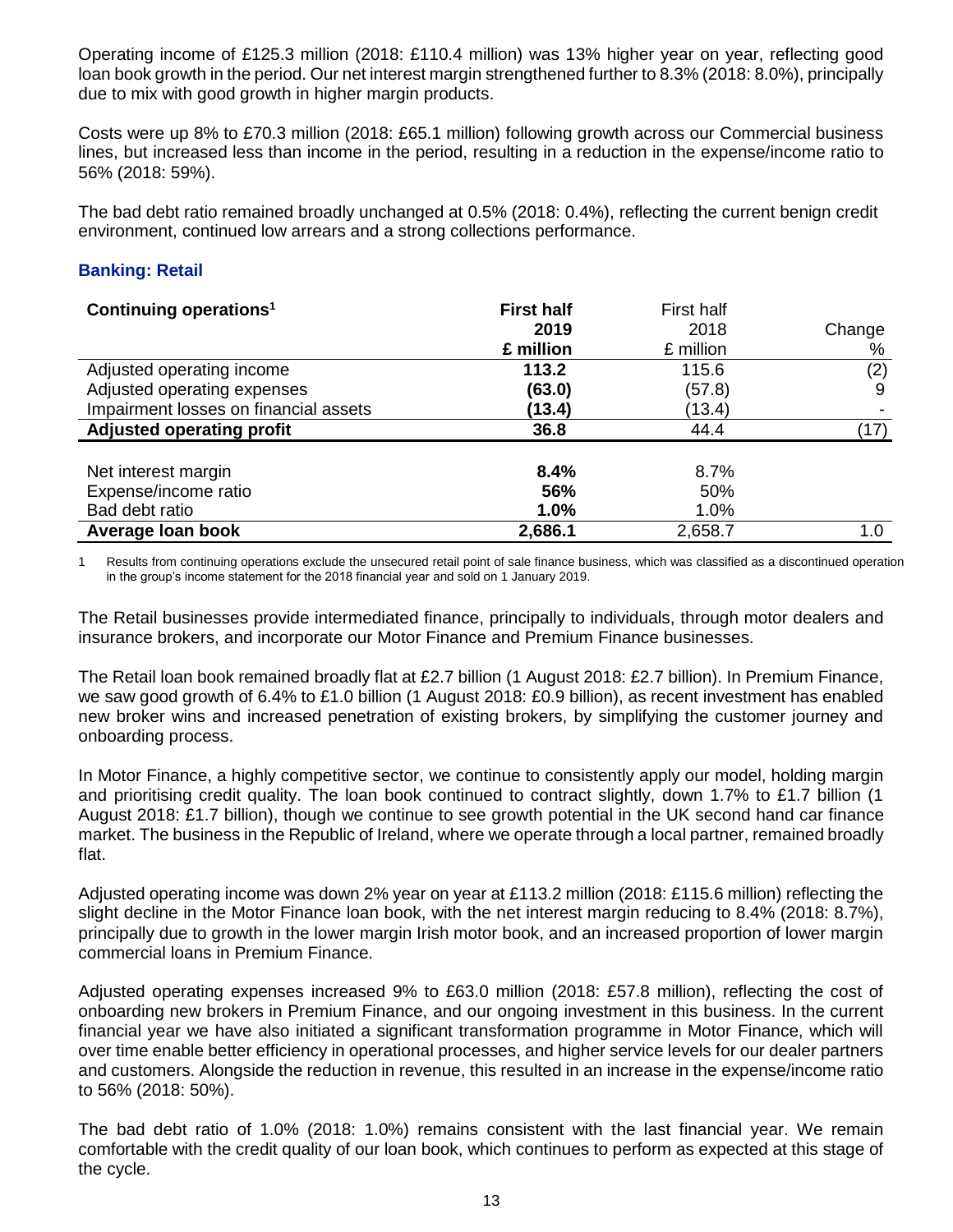Overall, adjusted operating profit for Retail was down 17% year on year to £36.8 million (2018: £44.4 million), with statutory operating profit also down 17% at £36.7 million (2018: £44.3 million).

# **Banking: Property**

|                                                               | <b>First half</b><br>2019<br>£ million | First half<br>2018<br>£ million | Change<br>% |
|---------------------------------------------------------------|----------------------------------------|---------------------------------|-------------|
| Operating income                                              | 64.6                                   | 64.9                            | (0)         |
| Operating expenses                                            | (16.8)                                 | (15.1)                          | 11          |
| Impairment losses on financial assets                         | (0.8)                                  | (3.8)                           | (79)        |
| <b>Operating profit</b>                                       | 47.0                                   | 46.0                            | 2           |
| Net interest margin<br>Expense/income ratio<br>Bad debt ratio | 7.1%<br>26%<br>0.1%                    | 7.8%<br>23%<br>0.5%             |             |
| Average loan book                                             | 1,810.7                                | 1,661.7                         | 9.0         |

The Property business is focused on specialist residential development finance to established professional developers in the UK. We concentrate on smaller developments of family housing in high-quality locations and maintain conservative underwriting criteria. We do not lend to the buy-to-let sector, or provide residential or commercial mortgages.

The Property business delivered a solid performance in the period, with an operating profit of £47.0 million (2018: £46.0 million), a marginal increase year on year. The bad debt ratio in the current period reduced to 0.1% (2018: 0.5%) reflecting continued strong credit quality, with no material new provisions in the period. The net interest margin reduced to 7.1% (2018: 7.8%) principally due to lower fee income and the impact of the higher base rate.

The loan book remained broadly flat at £1.8 billion (1 August 2018: £1.8 billion), reflecting a number of large repayments offsetting new lending in the period. We continue to see good demand for residential property development finance and the pipeline remains solid. Our focus remains on new build family homes where we see strong structural demand, and we continue to extend our offering to high-quality regional locations where we see good growth potential.

Operating expenses of £16.8 million (2018: £15.1 million) were up on the prior year period, but the expense/income ratio remained comparatively low at 26% (2018: 23%), reflecting the lower operational requirements of the business.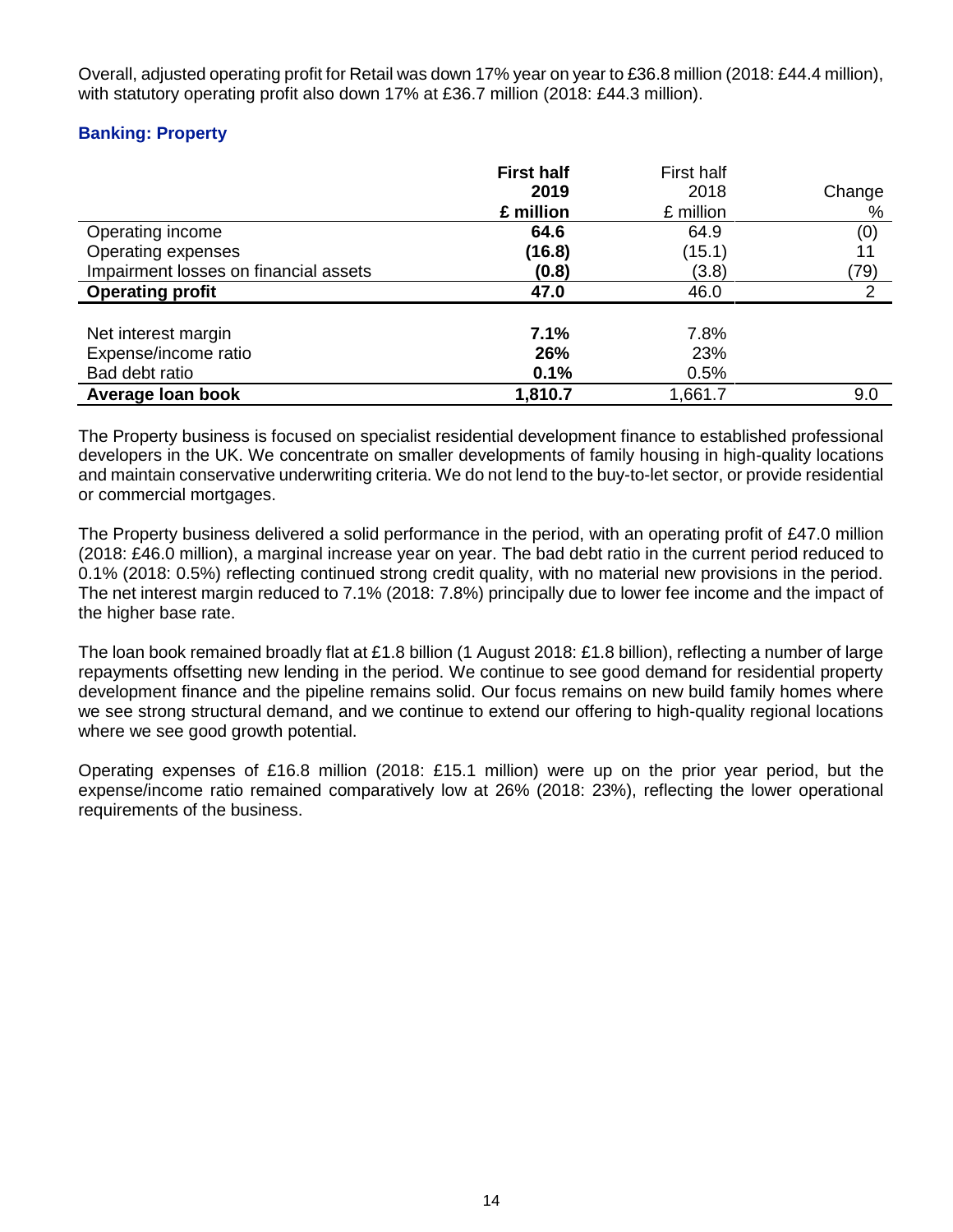### **ASSET MANAGEMENT**

### **Key Financials**

|                                        | <b>First half</b> | First half |                   |
|----------------------------------------|-------------------|------------|-------------------|
|                                        | 2019              | 2018       | Change            |
|                                        | £ million         | £ million  | %                 |
| Investment management                  | 39.6              | 35.8       | 11                |
| Advice and other services <sup>1</sup> | 18.7              | 20.0       | $\left( 7\right)$ |
| Other income <sup>2</sup>              | 0.2               | 0.2        |                   |
| <b>Operating income</b>                | 58.5              | 56.0       | 4                 |
| Adjusted operating expenses            | (47.7)            | (44.6)     |                   |
| <b>Adjusted operating profit</b>       | 10.8              | 11.4       | (5)               |
|                                        |                   |            |                   |
| Revenue margin (bps)                   | 96                | 97         |                   |
| Operating margin                       | 18%               | 20%        |                   |
| Return on opening equity               | 32%               | 33%        |                   |

1 Income from advice and self-directed services, excluding investment management income.

2 Net interest income and expense, income on principal investments and other income.

### **Solid Performance Supported by Good Net Inflows**

Asset Management delivered good net inflows of £376 million in the first half, representing an annualised rate of 7% of opening managed assets. Adjusted operating profit of £10.8 million (2018: £11.4 million) was down 5% year on year reflecting the impact of negative market movements. Statutory operating profit decreased 2% to £8.5 million (2018: £8.7 million).

Operating income increased 4% to £58.5 million (2018: £56.0 million). This was driven by good growth in investment management fees, following the strong growth in our managed assets in the last financial year. Reduced income on advice and other services reflects lower initial fees associated with lower net inflow levels compared to the prior year. The revenue margin remained broadly flat at 96bps (2018: 97bps).

Adjusted operating expenses increased 7% to £47.7 million (2018: £44.6 million), and the expense/income ratio increased to 82% (2018: 80%), reflecting ongoing investment in front office staff and research capability, while the compensation ratio decreased slightly to 55% (2018: 57%) reflecting lower variable compensation.

We remain focused on improving operational efficiency through investment in technology, and continue to make good progress upgrading our client relationship management systems and digital functionality.

### **Movement in Client Assets**

|                                                       | <b>31 January 2019</b> |
|-------------------------------------------------------|------------------------|
|                                                       | £ million              |
| <b>Opening managed assets</b>                         | 10,378                 |
| <b>Inflows</b>                                        | 944                    |
| <b>Outflows</b>                                       | (568)                  |
| <b>Net inflows</b>                                    | 376                    |
| Market movements                                      | (453)                  |
| <b>Total managed assets</b>                           | 10,301                 |
| Advised only assets                                   | 1,667                  |
| Total client assets <sup>1</sup>                      | 11,968                 |
| Net flows as % of opening managed assets (annualised) | 7%                     |

1 Total client assets include £4.4 billion of assets that are both advised and managed.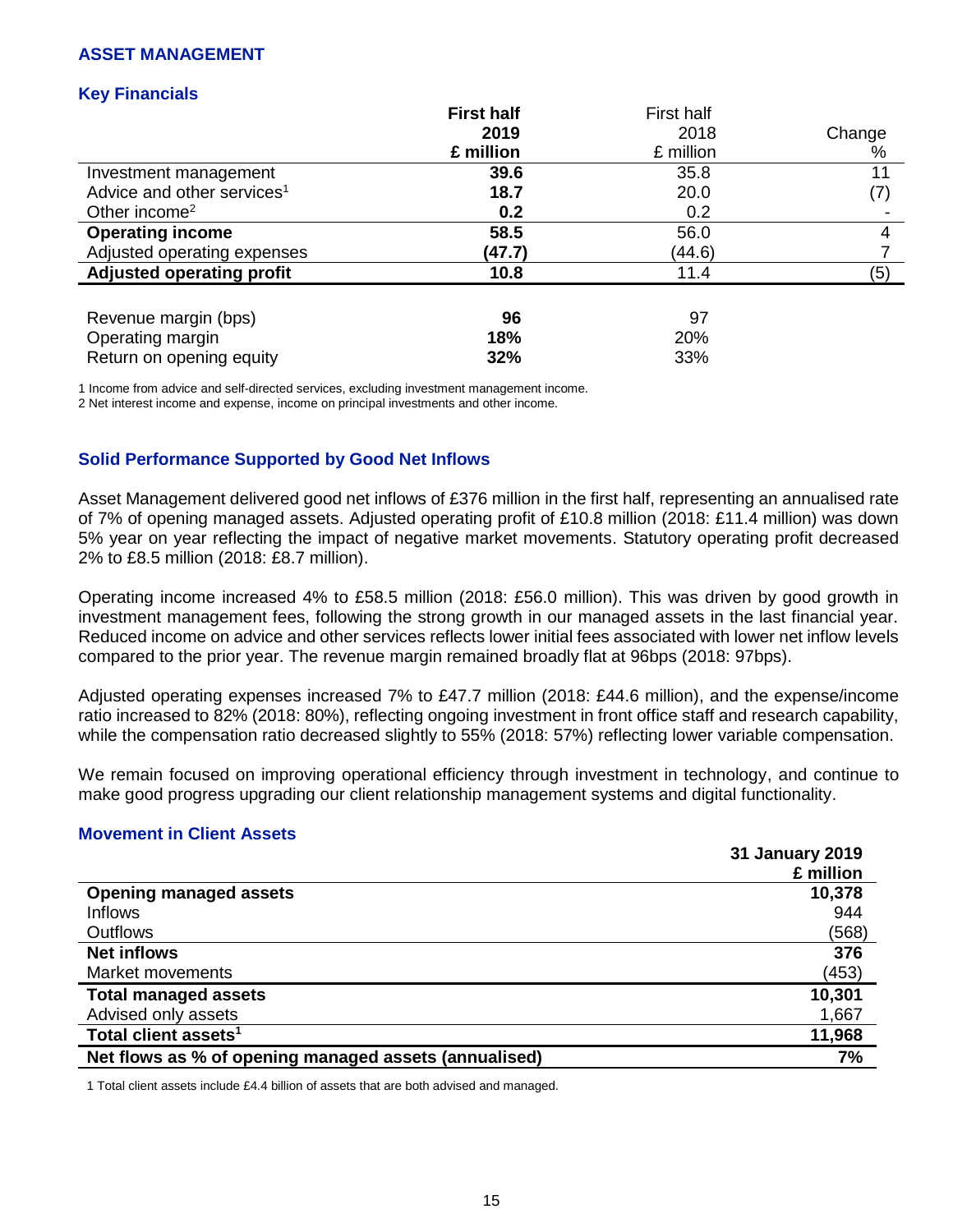We achieved good net inflows of £376 million, an annualised net inflow rate of 7%, reflecting continued demand for both our integrated wealth and investment management services, and the benefit of recent hires in line with our growth strategy. However, this was more than offset by negative market movements of £453 million, and as a result managed assets decreased 1% overall to £10.3 billion (31 July 2018: £10.4 billion).

Total client assets, which also include advised assets under third-party management, reduced 2% to £12.0 billion (31 July 2018: £12.2 billion).

Our funds and segregated bespoke portfolios are designed to provide attractive risk adjusted returns for our clients, in line with their long-term goals. Over the 12 month period to 31 January 2019, 11 out of our 12 multiasset funds outperformed their relevant peer group average. For the five year period to 31 January 2019, 11 out of our 12 multi-asset funds also outperformed their relevant sector average, with 8 out of 12 in either the first or second quartile versus their relevant peer group. All of our bespoke strategy composites outperformed their relevant peer group average over the year to 31 January 2019, and over a 5 year period, in line with our strong long-term outperformance track record for our bespoke strategies.

The continued momentum in the first half underpins the long-term growth potential of this business, and we remain committed to driving further growth through net inflows, hiring of new advisers and investment managers, and selective acquisitions.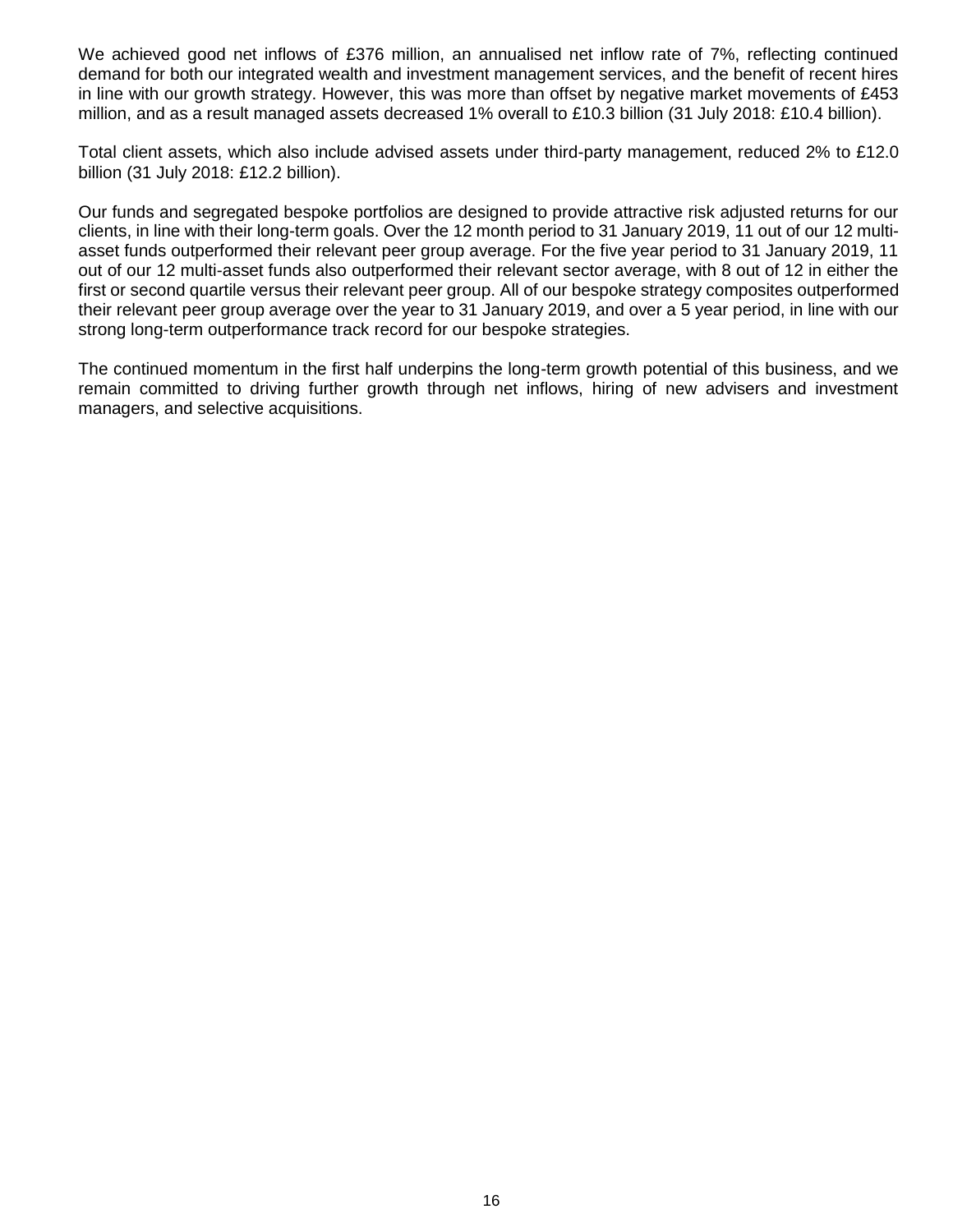# **SECURITIES**

# **Key Financials**

|                          | <b>First half</b><br>2019<br>£ million | First half<br>2018<br>£ million | Change<br>% |
|--------------------------|----------------------------------------|---------------------------------|-------------|
| Operating income         | 45.8                                   | 55.6                            | (18)        |
| Operating expenses       | (36.5)                                 | (40.9)                          | (11)        |
| <b>Operating profit</b>  | 9.3                                    | 14.7                            | (37)        |
| Bargains per day         | 54 <sub>k</sub>                        | 70k                             | (24)        |
| Operating margin         | 20%                                    | 26%                             |             |
| Return on opening equity | 19%                                    | 30%                             |             |

# **Solid Profitability in Difficult Trading Conditions**

Winterflood remains focused on delivering high-quality execution services to stockbrokers, wealth managers and institutional investors.

The business was impacted by difficult and volatile equity market conditions and low levels of investor risk appetite throughout the first half. As a result, operating profit decreased 37% to £9.3 million (2018: £14.7 million).

Operating income reduced 18% to £45.8 million (2018: £55.6 million) reflecting lower volumes and trading income in the period. Average daily bargains decreased 24% year on year to 53,515 (2018: 70,284), reflecting low retail investor activity, particularly in AIM stocks.

We remain focused on closely managing our risk exposures, while continuing to provide liquidity and high quality execution to our clients. Despite the recent challenging market environment, trading remained profitable throughout, with only one loss day (2018: no loss days) in the period.

Operating expenses decreased 11% as a result of Winterflood's largely variable cost base. The expense/income ratio increased to 80% (2018: 74%) reflecting lower income, while the compensation ratio remained stable at 48% (2018: 48%).

As the first half results demonstrate, Winterflood remains well positioned to continue trading profitably and provide continuous liquidity to its customers in a wide range of market conditions. We are continuing to extend our offering to institutional clients, and through Winterflood Business Services develop our outsourced dealing and custody services for asset managers in the UK.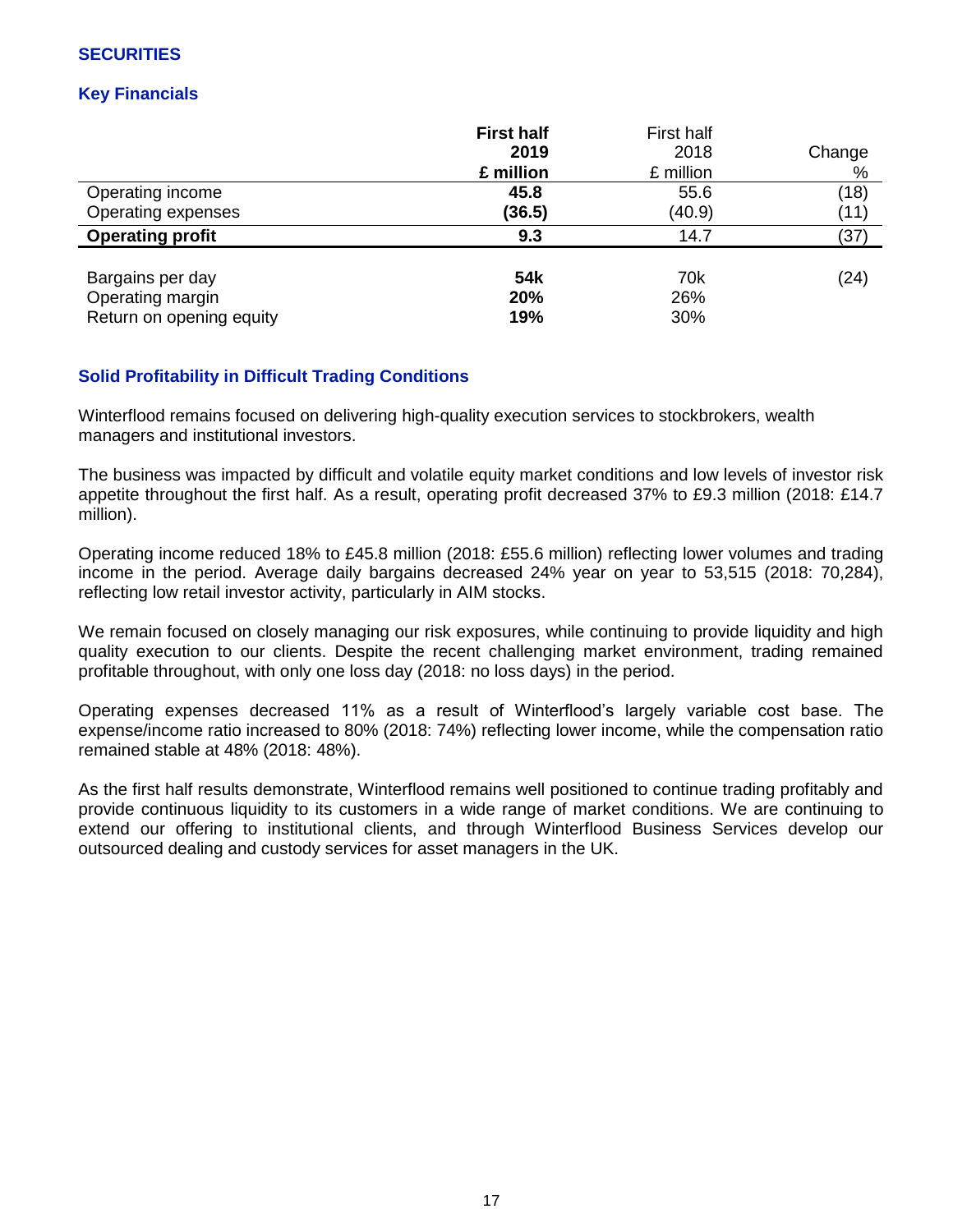### **DEFINITIONS**

**Adjusted**: Adjusted measures are used to increase comparability between periods and exclude amortisation of intangible assets on acquisition and any exceptional items and discontinued operations

**Bad debt ratio**: Impairment losses on financial assets as a percentage of average net loans and advances to customers and operating lease assets

**Compensation ratio**: Total staff costs as a percentage of adjusted operating income

**Dividend per share ("DPS")**: Comprises the final dividend proposed for the respective year together with the interim dividend declared and paid in the year

**Earnings per share ("EPS")**: Profit attributable to shareholders divided by number of basic shares

**Effective tax rate**: Tax on operating profit/(loss) as a percentage of operating profit/(loss) on ordinary activities before tax

**Expense/income ratio**: Total adjusted operating expenses divided by adjusted operating income

**Funding allocated to loan book**: Total funding excluding equity and funding held for liquidity purposes

**Funding % loan book**: Total funding divided by net loans and advances to customers

**High quality liquid assets ("HQLAs")**: Assets which qualify for regulatory liquidity purposes, including Bank of England deposits, and sovereign and central bank debt, including funds drawn under the Funding for Lending Scheme

**Leverage ratio**: Tier 1 capital as a percentage of total balance sheet assets, adjusted for certain capital deductions, including intangible assets, and off balance sheet exposures

**Liquidity coverage ratio**: Measure of the group's HQLAs as a percentage of expected net cash outflows over the next 30 days in a stressed scenario

**Loan to value ratio ("LTV")**: For a secured loan, the loan balance as a percentage of the total value of the asset

**Net interest margin ("NIM")**: Adjusted income generated by lending activities, including interest income net of interest expense, fees and commissions income net of fees and commissions expense, and operating lease income net of operating lease expense, less depreciation on operating lease assets, divided by average loans and advances to customers (net of impaired loans) and operating lease assets

**Operating margin**: Adjusted operating profit divided by adjusted operating income

**Return on assets**: Profit attributable to shareholders divided by total assets at balance sheet date

**Return on net loan book ("RoNLB")**: Adjusted operating profit from lending activities divided by average net loans and advances to customers, and operating lease assets

**Return on opening equity ("RoE")**: Adjusted operating profit after tax and non-controlling interests divided by opening equity, excluding non-controlling interests

**Revenue margin**: Income from advice, investment management and related services divided by average total client assets

**Term funding**: Funding with a remaining maturity greater than 12 months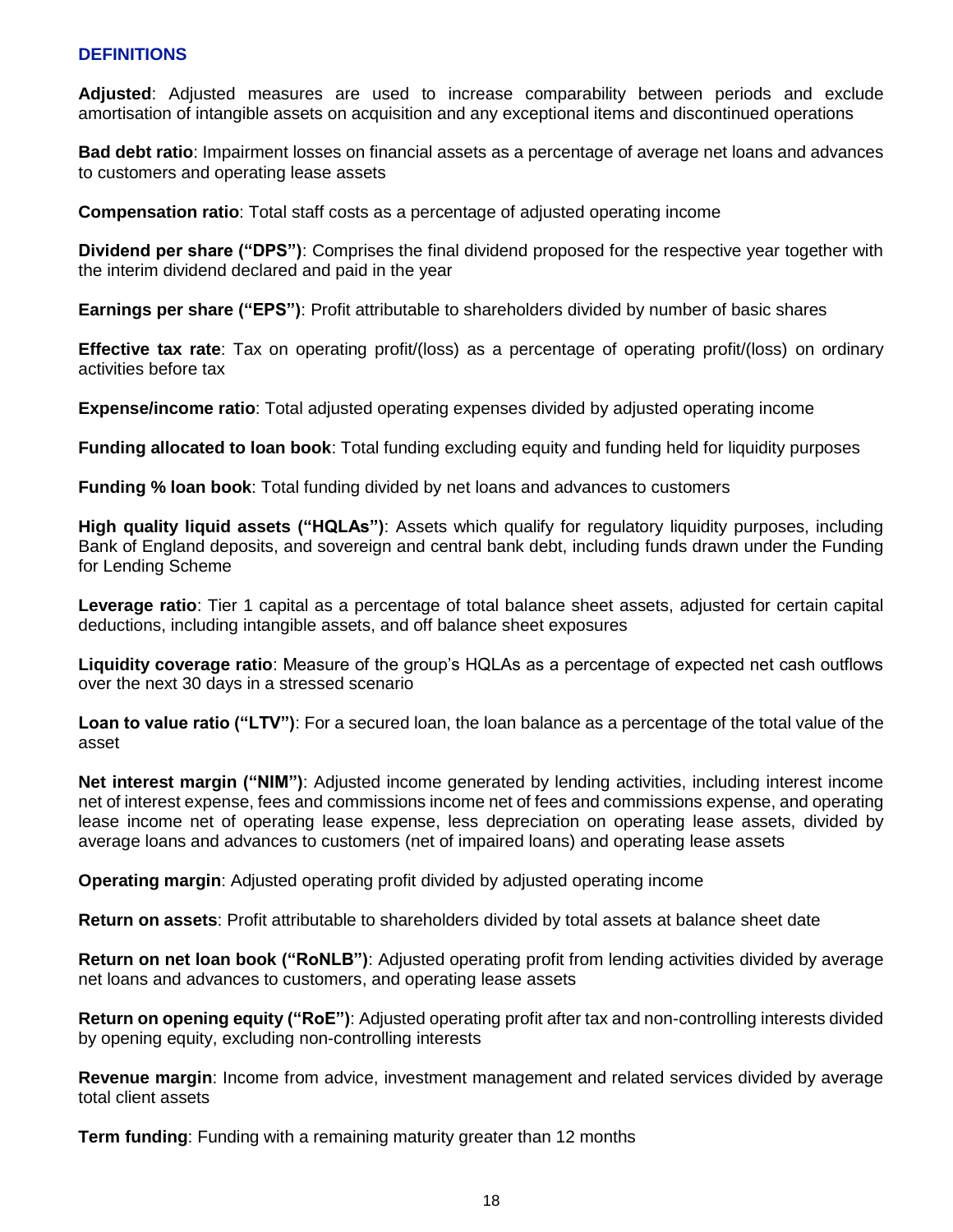### **PRINCIPAL RISKS AND UNCERTAINTIES**

The group faces a number of risks in the normal course of business. The key elements to the way we manage risk are as follows:

- adhering to our established and proven business model;
- implementing an integrated risk management approach based on the concept of "three lines of defence"; and
- setting and operating within clearly defined risk appetites, monitored with defined metrics and set limits.

A detailed description of the principal risks and our approach to managing and mitigating these risks is disclosed on pages 20 to 23 of the Annual Report 2018 which can be accessed via the Investor Relations home page on the group's website at [www.closebrothers.com.](http://www.closebrothers.com/)

While there have been no significant changes to our risk management approach in the period we continue to closely monitor the economic environment in the context of the UK's planned departure from the EU. The principal risks faced by the group are summarised below.

**Credit losses** – the group provides loans to a range of small businesses and individuals. There is a risk that customers are unable to repay their loans and any outstanding interest and fees resulting in credit losses. The group also has exposure to counterparties with which it places deposits or trades and also has a small number of derivative contracts to hedge interest rate and foreign exchange exposures.

**Economic environment** – any downturn in economic conditions may impact the group's performance through lower demand for the group's products and services, lower investor risk appetite, higher credit losses and increased volatility in funding markets.

**Legal and regulatory** – changes to existing legal, regulatory and tax environments, or failure to comply with existing requirements could adversely impact the group's performance, as well as capital, liquidity and the markets in which we operate. For example, we are currently monitoring the potential for regulatory change in the Motor Finance market following publication of the FCA's final report on 4 March 2019. Failing to treat customers fairly also has the potential to damage the group's reputation and may lead to legal or regulatory sanctions including litigation and customer redress.

**Technology and operational resilience** – providing robust, contemporary and secure technology is fundamental to enabling the group to provide a high quality customer experience, respond and adapt to emerging opportunities and risks, protect client and company data and counter the evolving cyber threat. Failure to keep up with changing customer expectations or provide reliable, secure IT services has the potential to impact group performance.

**Competition** – the group operates in competitive markets. Elevated levels of competition may impact the group's ability to write loans at its desired risk and return criteria, resulting in lower new business volumes and loss of market share.

**Employees** – the quality and expertise of our employees is critical to our success. The loss of key individuals or teams may have an adverse impact on the group's operations and ability to deliver its strategy.

**Funding and liquidity** – access to funding remains key to support our lending activities and the group's liquidity requirements. Any material change to funding or liquidity capacity has the potential to impact the group's ongoing performance.

**Market risk** – market volatility impacting equity and fixed income exposures, and / or changes in interest and exchange rates have the potential to impact the group's performance.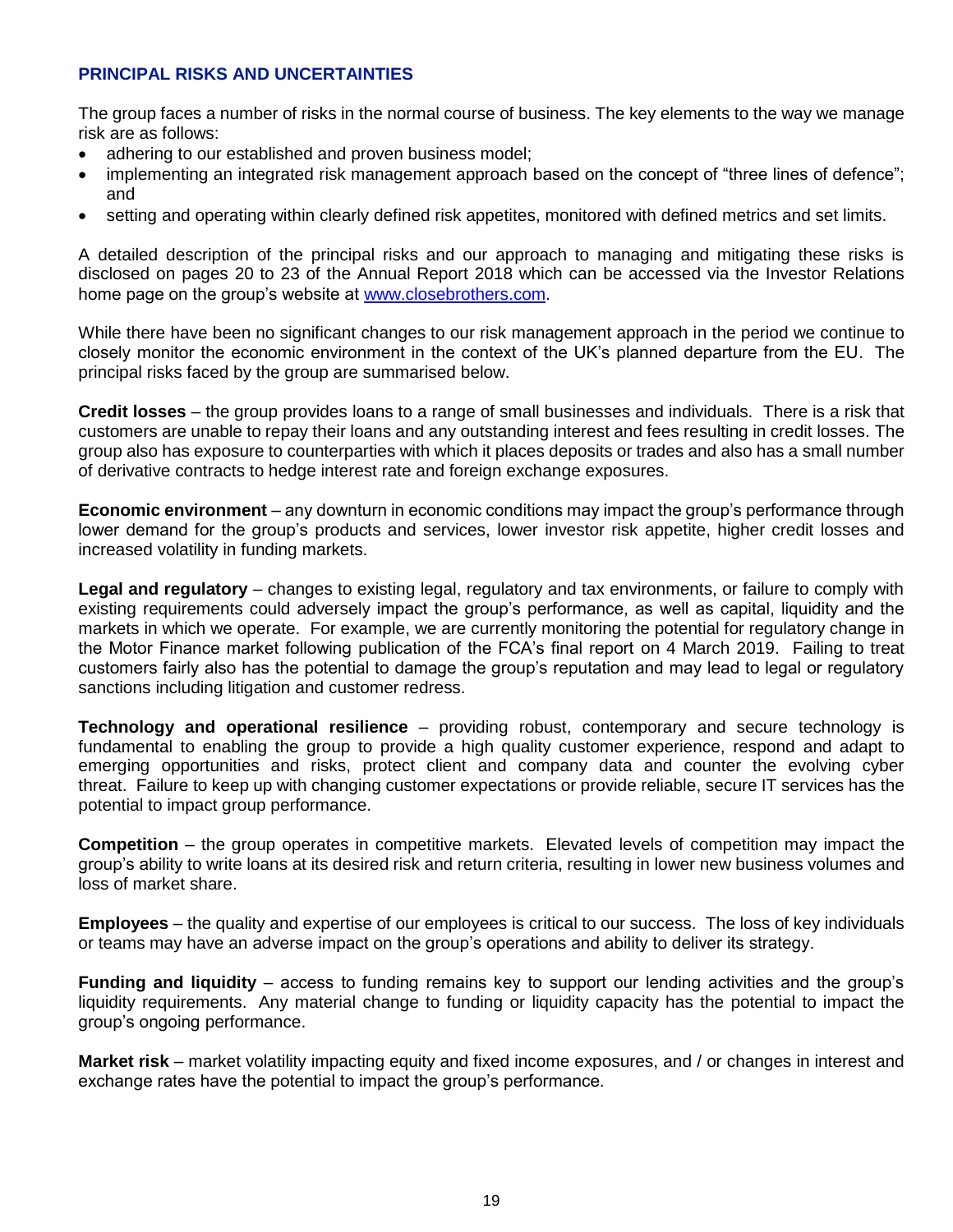## **DIRECTORS' RESPONSIBILITY STATEMENT**

Each of the Directors confirms that, to the best of their knowledge:

- the condensed set of consolidated financial statements has been prepared in accordance with International Accounting Standard 34 "Interim Financial Reporting";
- the half yearly report includes a fair review of the information required by Disclosure and Transparency Rule 4.2.7R (indication of important events during the first six months of the financial year and description of principal risks and uncertainties for the remaining six months of the financial year); and
- the half yearly report 2019 includes a fair review of the information required by Disclosure and Transparency Rule 4.2.8R (disclosure of related parties transactions that have taken place during the first six months of the current financial year and that have materially affected the financial position or performance of the company, and any changes in the related parties transactions described in the last Annual Report that could do so).

The Directors of Close Brothers Group plc as at the date of this report are as listed on pages 58 and 59 of the company's Annual Report 2018, subject to the following changes: Jonathan Howell ceased to be a director on 15 November 2018; Mike Morgan was appointed as a director and Group Finance Director with effect from 15 November 2018; and Peter Duffy was appointed as an independent non-executive director with effect from 1 January 2019. A list of current Directors is maintained on the company's website [www.closebrothers.com.](http://www.closebrothers.com/)

On behalf of the board

**Michael N. Biggs** Chairman

**P. Prebensen** Chief Executive

12 March 2019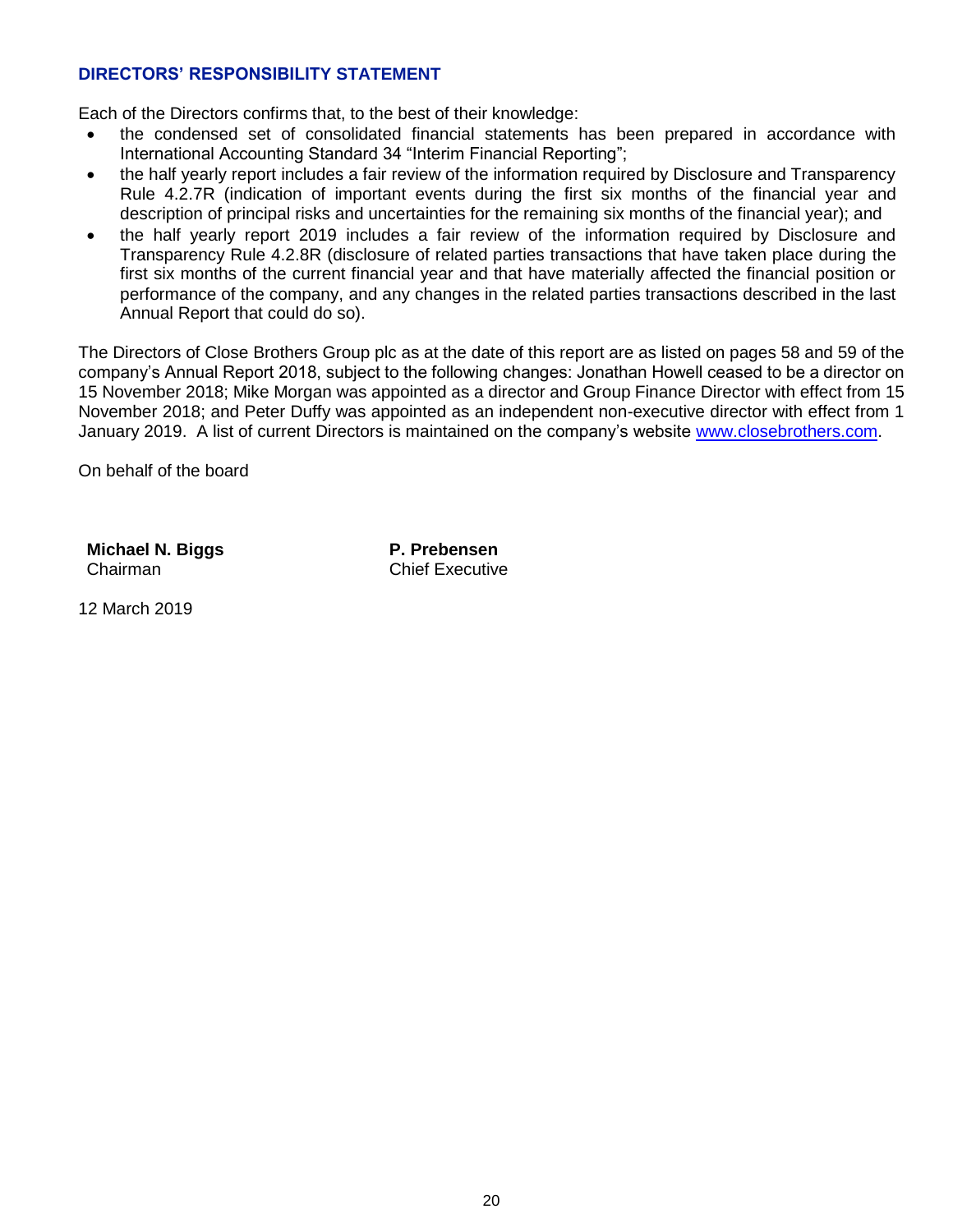### **INDEPENDENT REVIEW REPORT**

### **Report on the condensed half yearly financial statements**

### **Our conclusion**

We have reviewed Close Brothers Group plc's condensed half yearly financial statements in the half yearly report of Close Brothers Group plc for the 6 month period ended 31 January 2019. Based on our review, nothing has come to our attention that causes us to believe that the condensed half yearly financial statements are not prepared, in all material respects, in accordance with International Accounting Standard 34, 'Interim Financial Reporting', as adopted by the European Union and the Disclosure Guidance and Transparency Rules sourcebook of the United Kingdom's Financial Conduct Authority.

### **What we have reviewed**

The condensed half yearly financial statements comprise:

- the consolidated balance sheet at 31 January 2019;
- the consolidated income statement and consolidated statement of comprehensive income for the period then ended;
- the consolidated cash flow statement for the period then ended;
- the consolidated statement of changes in equity for the period then ended; and
- the explanatory notes to the condensed half yearly financial statements.

The condensed half yearly financial statements included in the half yearly report have been prepared in accordance with International Accounting Standard 34, 'Interim Financial Reporting', as adopted by the European Union and the Disclosure Guidance and Transparency Rules sourcebook of the United Kingdom's Financial Conduct Authority.

As disclosed in note 1 to the condensed half yearly financial statements, the financial reporting framework that has been applied in the preparation of the full annual financial statements of the Group is applicable law and International Financial Reporting Standards (IFRSs) as adopted by the European Union.

### **Responsibilities for the condensed half yearly financial statements and the review**

### **Our responsibilities and those of the directors**

The half yearly report, including the condensed half yearly financial statements, is the responsibility of, and has been approved by, the directors. The directors are responsible for preparing the half yearly report in accordance with the Disclosure Guidance and Transparency Rules sourcebook of the United Kingdom's Financial Conduct Authority.

Our responsibility is to express a conclusion on the condensed half yearly financial statements in the half yearly report based on our review. This report, including the conclusion, has been prepared for and only for the company for the purpose of complying with the Disclosure Guidance and Transparency Rules sourcebook of the United Kingdom's Financial Conduct Authority and for no other purpose. We do not, in giving this conclusion, accept or assume responsibility for any other purpose or to any other person to whom this report is shown or into whose hands it may come save where expressly agreed by our prior consent in writing.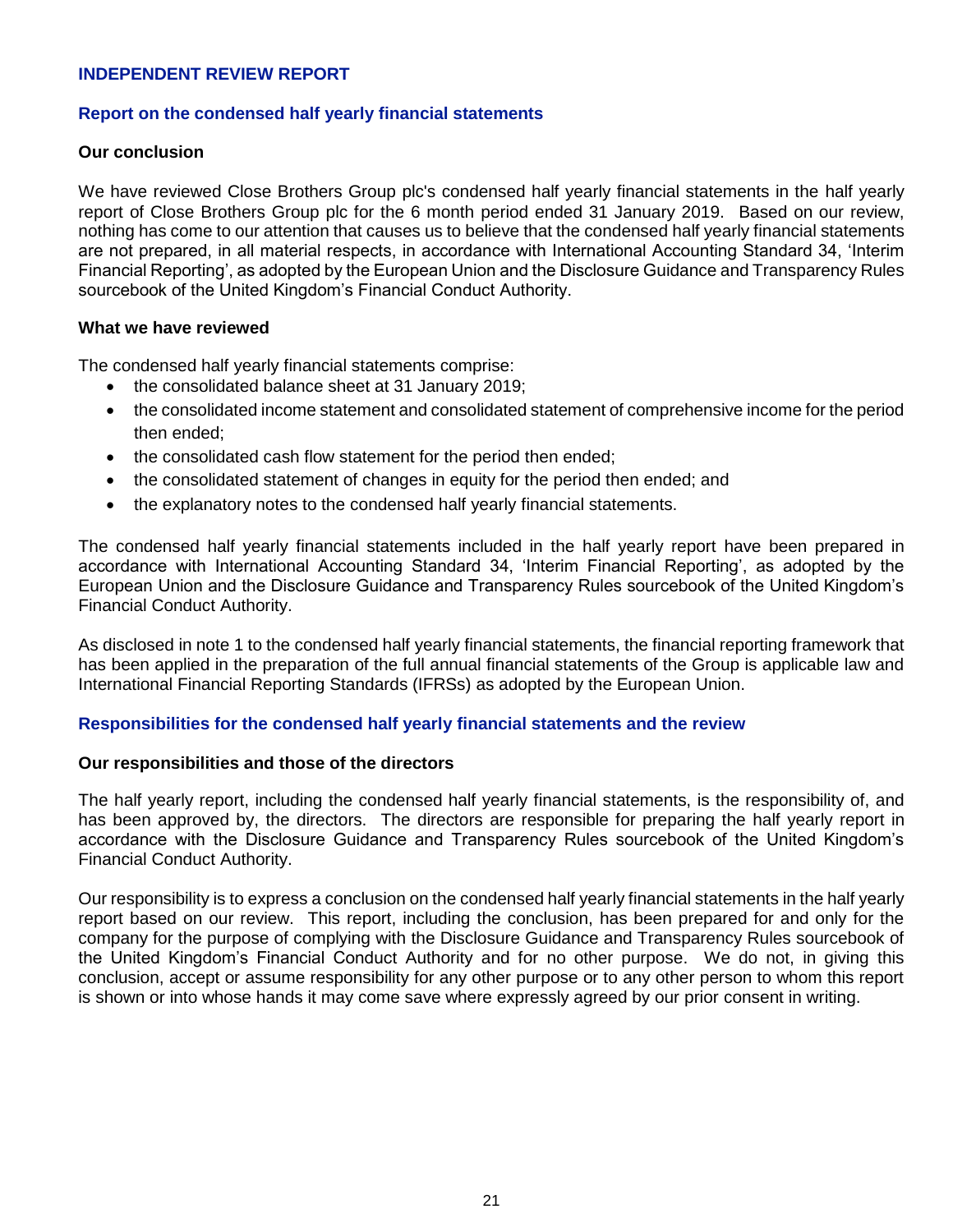### **What a review of condensed half yearly financial statements involves**

We conducted our review in accordance with International Standard on Review Engagements (UK and Ireland) 2410, 'Review of Interim Financial Information Performed by the Independent Auditor of the Entity' issued by the Auditing Practices Board for use in the United Kingdom. A review of interim financial information consists of making enquiries, primarily of persons responsible for financial and accounting matters, and applying analytical and other review procedures.

A review is substantially less in scope than an audit conducted in accordance with International Standards on Auditing (UK) and, consequently, does not enable us to obtain assurance that we would become aware of all significant matters that might be identified in an audit. Accordingly, we do not express an audit opinion.

We have read the other information contained in the half yearly report and considered whether it contains any apparent misstatements or material inconsistencies with the information in the condensed half yearly financial statements.

### **PricewaterhouseCoopers LLP**

Chartered Accountants London 12 March 2019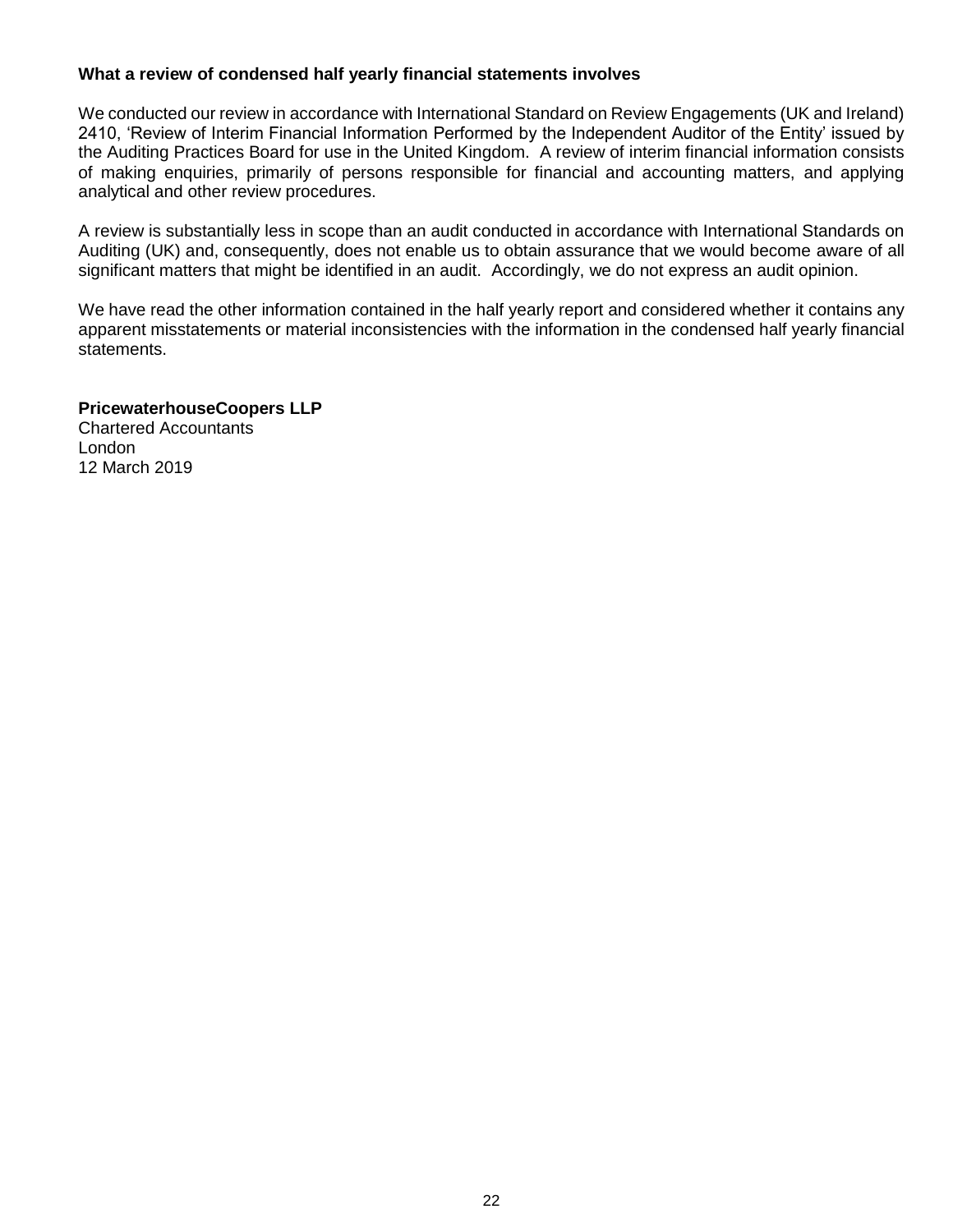# **CONSOLIDATED INCOME STATEMENT**

for the six months ended 31 January 2019

|                                                                   |                | Six months ended |                   | Year ended |
|-------------------------------------------------------------------|----------------|------------------|-------------------|------------|
|                                                                   |                | 31 January       |                   | 31 July    |
|                                                                   |                | 2019             | 2018 <sup>1</sup> | 2018       |
|                                                                   |                | <b>Unaudited</b> | Unaudited         | Audited    |
|                                                                   | <b>Note</b>    | £ million        | £ million         | £ million  |
| Interest income                                                   |                | 314.5            | 298.7             | 601.0      |
| Interest expense                                                  |                | (64.7)           | (55.7)            | (114.9)    |
|                                                                   |                |                  |                   |            |
| Net interest income                                               |                | 249.8            | 243.0             | 486.1      |
|                                                                   |                |                  |                   |            |
| Fee and commission income                                         |                | 113.5            | 106.1             | 213.3      |
| Fee and commission expense                                        |                | (6.1)            | (7.6)             | (13.7)     |
| Gains less losses arising from dealing in securities              |                | 39.7             | 51.8              | 100.1      |
| Other income                                                      |                | 36.9             | 31.4              | 65.1       |
| Depreciation of operating lease assets and other direct costs     |                | (26.4)           | (22.2)            | (45.1)     |
|                                                                   |                |                  |                   |            |
| Non-interest income                                               |                | 157.6            | 159.5             | 319.7      |
|                                                                   |                |                  |                   |            |
| Operating income                                                  | $\overline{2}$ | 407.4            | 402.5             | 805.8      |
|                                                                   |                |                  |                   |            |
| Administrative expenses                                           |                | (246.7)          | (235.8)           | (480.5)    |
| Impairment losses on financial assets                             |                | (21.9)           | (22.8)            | (46.7)     |
| Total operating expenses before amortisation of intangible assets |                |                  |                   |            |
| on acquisition                                                    |                | (268.6)          | (258.6)           | (527.2)    |
| Operating profit before amortisation of intangible assets on      |                |                  |                   |            |
| acquisition                                                       |                | 138.8            | 143.9             | 278.6      |
| Amortisation of intangible assets on acquisition                  |                | (3.2)            | (3.7)             | (7.4)      |
|                                                                   |                |                  |                   |            |
| <b>Operating profit before tax</b>                                |                | 135.6            | 140.2             | 271.2      |
| Tax                                                               | 3              | (33.4)           | (35.1)            | (67.0)     |
|                                                                   |                |                  |                   |            |
| Profit after tax from continuing operations                       |                | 102.2            | 105.1             | 204.2      |
| Profit/(loss) from discontinued operations, net of tax            | 4              | 1.2              | (1.2)             | (2.2)      |
|                                                                   |                |                  |                   |            |
| Profit after tax                                                  |                | 103.4            | 103.9             | 202.0      |
| Loss attributable to non-controlling interests from continuing    |                |                  |                   |            |
| operations                                                        |                | (0.1)            | (0.1)             | (0.3)      |
|                                                                   |                |                  |                   |            |
| Profit attributable to shareholders                               |                | 103.5            | 104.0             | 202.3      |
|                                                                   |                |                  |                   |            |
|                                                                   |                |                  |                   |            |
| From continuing operations                                        |                |                  |                   |            |
| <b>Basic earnings per share</b>                                   | 5              | 68.1p            | 70.0p             | 136.2p     |
| Diluted earnings per share                                        | 5              | 67.5p            | 69.5p             | 135.3p     |
|                                                                   |                |                  |                   |            |
| From continuing and discontinued operations                       |                |                  |                   |            |
| <b>Basic earnings per share</b>                                   | 5              | 68.9p            | 69.2p             | 134.7p     |
| Diluted earnings per share                                        | 5              | 68.3p            | 68.7p             | 133.8p     |
|                                                                   |                |                  |                   |            |
| Ordinary dividend per share                                       | 6              | 22.0p            | 21.0p             | 63.0p      |
|                                                                   |                |                  |                   |            |

1 Restated – see notes 1 and 4.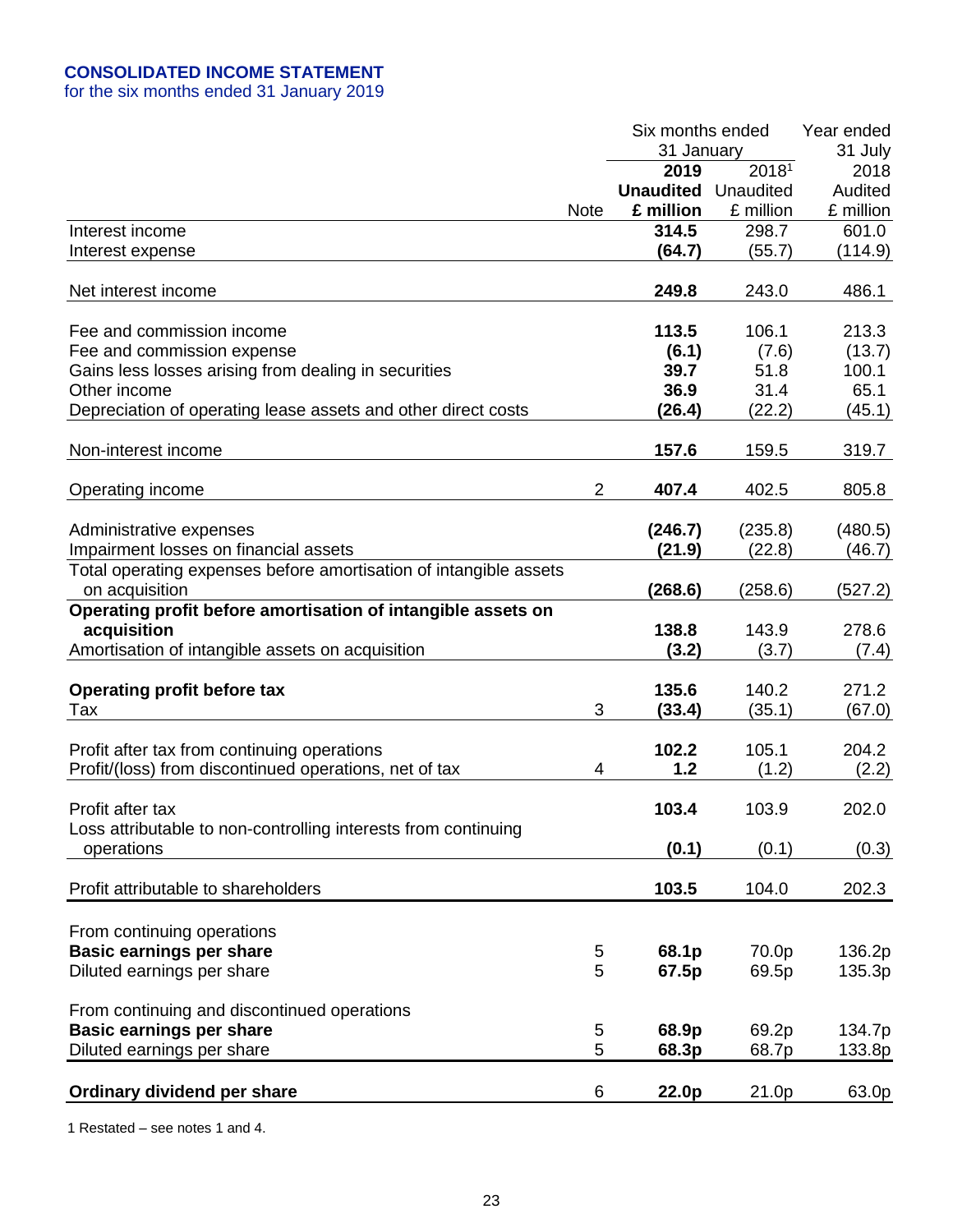# **CONSOLIDATED STATEMENT OF COMPREHENSIVE INCOME**

|                                                                                                                      | Six months ended<br>31 January |           | Year ended<br>31 July |
|----------------------------------------------------------------------------------------------------------------------|--------------------------------|-----------|-----------------------|
|                                                                                                                      | 2019                           | 2018      | 2018                  |
|                                                                                                                      | <b>Unaudited</b> Unaudited     |           | Audited               |
|                                                                                                                      | £ million                      | £ million | £ million             |
| Profit after tax                                                                                                     | 103.4                          | 103.9     | 202.0                 |
| Other comprehensive (expense)/income that may be reclassified                                                        |                                |           |                       |
| to income statement from continuing operations                                                                       |                                |           |                       |
| Currency translation (losses)/gains                                                                                  | (0.4)                          | 0.1       | 0.3                   |
| (Losses)/gains on cash flow hedging                                                                                  | (1.8)                          | 3.7       | 4.4                   |
| Gains/(losses) on financial instruments classified as available for sale:                                            |                                |           |                       |
| Sovereign and central bank debt                                                                                      |                                |           | 0.6                   |
| Contingent consideration                                                                                             |                                | (0.3)     | (0.3)                 |
| Losses on financial instruments classified at fair value through other                                               |                                |           |                       |
| comprehensive income:                                                                                                |                                |           |                       |
| Sovereign and central bank debt                                                                                      | (0.6)                          |           |                       |
| Tax relating to items that may be reclassified                                                                       | 0.6                            | (0.9)     | (1.3)                 |
|                                                                                                                      |                                |           |                       |
|                                                                                                                      | (2.2)                          | 2.6       | 3.7                   |
| Other comprehensive income/(expense) that will not be<br>reclassified to income statement from continuing operations |                                |           |                       |
| Defined benefit pension scheme gains                                                                                 | 0.2                            | 1.1       | 1.7                   |
| Tax relating to items that will not be reclassified                                                                  |                                | (0.2)     | (0.4)                 |
|                                                                                                                      |                                |           |                       |
|                                                                                                                      | 0.2                            | 0.9       | 1.3                   |
| Other comprehensive (expense)/income for the period, net of tax                                                      |                                |           |                       |
| from continuing operations                                                                                           | (2.0)                          | 3.5       | 5.0                   |
|                                                                                                                      |                                |           |                       |
| <b>Total comprehensive income</b>                                                                                    | 101.4                          | 107.4     | 207.0                 |
| <b>Attributable to:</b>                                                                                              |                                |           |                       |
| Non-controlling interests                                                                                            | (0.1)                          | (0.1)     | (0.3)                 |
| Shareholders                                                                                                         | 101.5                          | 107.5     | 207.3                 |
|                                                                                                                      | 101.4                          | 107.4     | 207.0                 |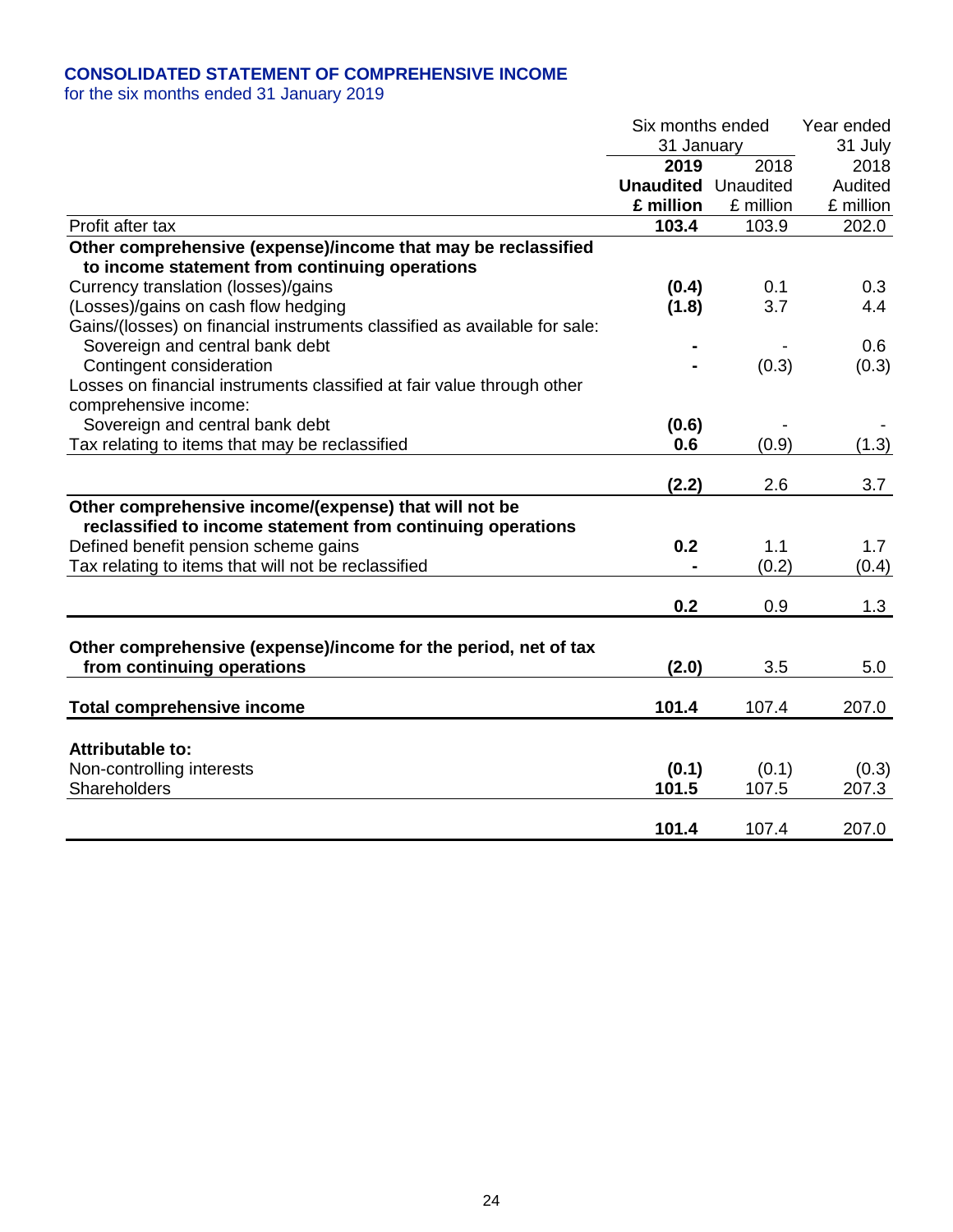# **CONSOLIDATED BALANCE SHEET**

at 31 January 2019

|                                                 |             | 31 January       | 1 August          | 31 July   |
|-------------------------------------------------|-------------|------------------|-------------------|-----------|
|                                                 |             | 2019             | 2018 <sup>1</sup> | 2018      |
|                                                 |             | <b>Unaudited</b> | Unaudited         | Audited   |
|                                                 | <b>Note</b> | £ million        | £ million         | £ million |
| <b>Assets</b>                                   |             |                  |                   |           |
| Cash and balances at central banks              |             | 779.1            | 1,140.3           | 1,140.4   |
| Settlement balances                             |             | 501.5            | 512.1             | 512.2     |
| Loans and advances to banks                     |             | 101.3            | 140.1             | 140.2     |
| Loans and advances to customers                 | 7           | 7,385.1          | 7,239.3           | 7,297.5   |
| Debt securities                                 | 8           | 470.7            | 320.4             | 320.6     |
| <b>Equity shares</b>                            | 9           | 28.0             | 32.1              | 32.1      |
| Loans to money brokers against stock advanced   |             | 50.1             | 66.4              | 66.4      |
| Derivative financial instruments                |             | 17.9             | 16.6              | 16.6      |
| Intangible assets                               |             | 208.7            | 201.3             | 201.3     |
| Property, plant and equipment                   |             | 237.9            | 226.1             | 226.1     |
| Deferred tax assets                             |             | 55.1             | 57.1              | 43.0      |
| Prepayments, accrued income and other assets    |             | 182.8            | 186.8             | 187.1     |
| Assets classified as held for sale              | 4           |                  | 67.5              | 67.5      |
|                                                 |             |                  |                   |           |
| <b>Total assets</b>                             |             | 10,018.2         | 10,206.1          | 10,251.0  |
|                                                 |             |                  |                   |           |
| <b>Liabilities</b>                              |             |                  |                   |           |
| Settlement balances and short positions         | 10          | 506.4            | 543.1             | 543.1     |
| Deposits by banks                               | 11          | 54.2             | 55.2              | 55.2      |
| Deposits by customers                           | 11          | 5,349.5          | 5,497.2           | 5,497.2   |
| Loans and overdrafts from banks                 | 11          | 518.3            | 509.8             | 509.8     |
| Debt securities in issue                        | 11          | 1,793.8          | 1,773.4           | 1,773.4   |
| Loans from money brokers against stock advanced |             | 15.6             | 22.4              | 22.4      |
| Derivative financial instruments                |             | 12.1             | 15.7              | 15.7      |
| <b>Current tax liabilities</b>                  |             | 20.2             | 17.4              | 17.4      |
| Accruals, deferred income and other liabilities |             | 188.0            | 249.6             | 249.6     |
| Subordinated loan capital                       | 11          | 219.1            | 217.9             | 217.9     |
| Liabilities classified as held for sale         | 4           |                  | 0.6               | 0.6       |
|                                                 |             |                  |                   |           |
| <b>Total liabilities</b>                        |             | 8,677.2          | 8,902.3           | 8,902.3   |
|                                                 |             |                  |                   |           |
| <b>Equity</b>                                   |             |                  |                   |           |
| Called up share capital                         |             | 38.0             | 38.0              | 38.0      |
| Retained earnings                               |             | 1,324.2          | 1,282.8           | 1,327.7   |
| Other reserves                                  |             | (20.3)           | (16.2)            | (16.2)    |
|                                                 |             |                  |                   |           |
| Total shareholders' equity                      |             | 1,341.9          | 1,304.6           | 1,349.5   |
|                                                 |             |                  |                   |           |
| <b>Non-controlling interests</b>                |             | (0.9)            | (0.8)             | (0.8)     |
|                                                 |             |                  |                   |           |
| <b>Total equity</b>                             |             | 1,341.0          | 1,303.8           | 1,348.7   |
|                                                 |             |                  |                   |           |
| <b>Total liabilities and equity</b>             |             | 10,018.2         | 10,206.1          | 10,251.0  |

1 See notes 1 and 17.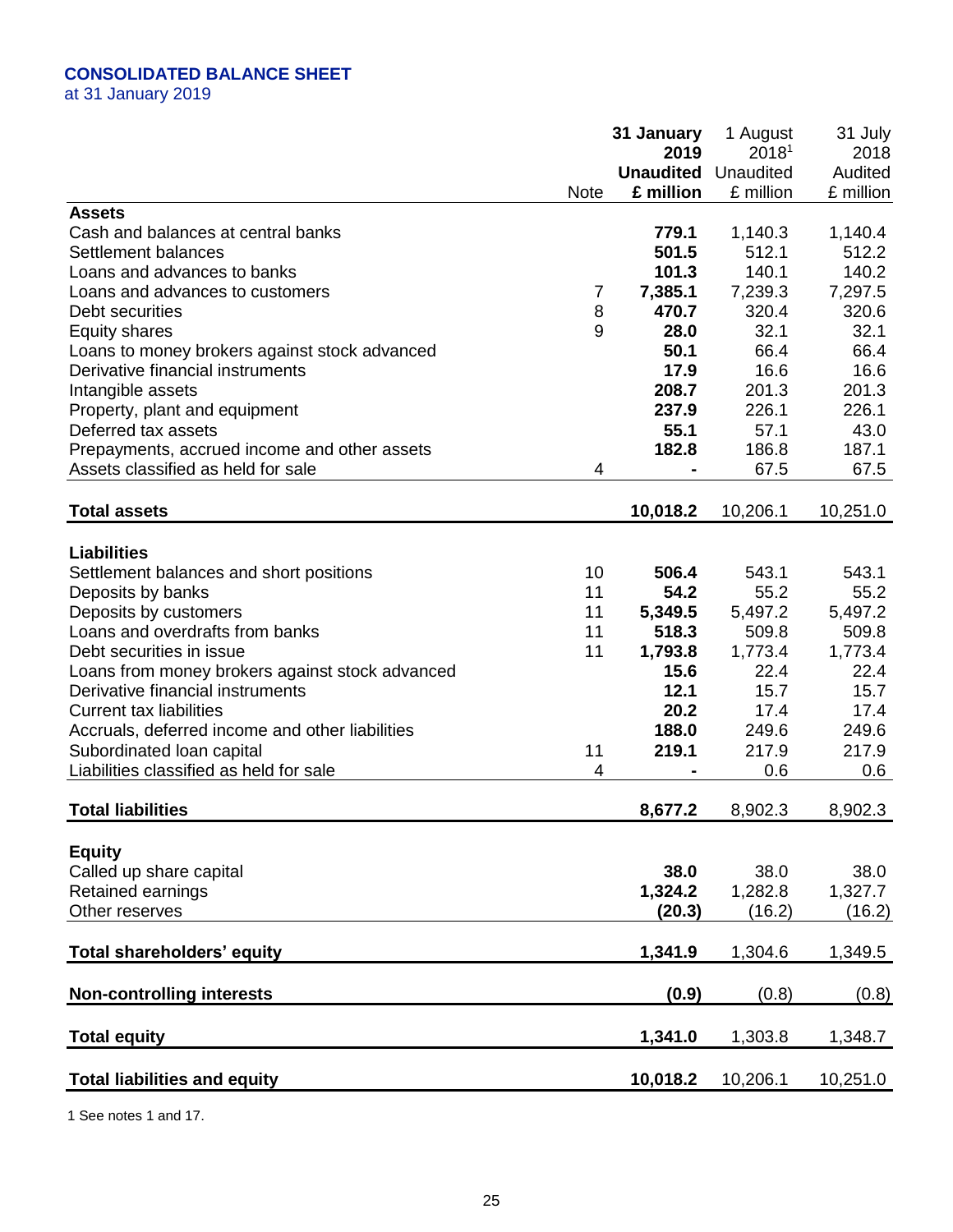# **CONSOLIDATED STATEMENT OF CHANGES IN EQUITY**

|                                    |           |                          |                |           |                          | Other reserves           |                          |                |                   |                          |                     |
|------------------------------------|-----------|--------------------------|----------------|-----------|--------------------------|--------------------------|--------------------------|----------------|-------------------|--------------------------|---------------------|
|                                    |           |                          |                |           |                          | Share-                   |                          | Cash           | Total             |                          |                     |
|                                    | Called up | Share                    |                | Available |                          | based                    | Exchange                 |                | flow attributable | Non-                     |                     |
|                                    | share     | premium                  | Retained       | for sale  |                          |                          | FVOCI payments movements | hedging        | to equity         | controlling              | Total               |
|                                    | capital   | account                  | earnings       | reserve   | reserve                  | reserve                  | reserve                  | reserve        | holders           | interests                | equity              |
|                                    | £ million | £ million                | £ million      | £ million | £ million                | £ million                | £ million                | £ million      | £ million         |                          | £ million £ million |
| At 1 August 2017                   |           |                          |                |           |                          |                          |                          |                |                   |                          |                     |
| (audited)                          | 38.0      | 307.8                    | 906.6          | 0.7       |                          | (11.9)                   | (1.5)                    | (3.2)          | 1,236.5           | (0.5)                    | 1,236.0             |
|                                    |           |                          |                |           |                          |                          |                          |                |                   |                          |                     |
| Profit/(loss) for the              |           |                          |                |           |                          |                          |                          |                |                   |                          |                     |
| period<br>Other comprehensive      |           |                          | 104.0          |           |                          |                          |                          |                | 104.0             | (0.1)                    | 103.9               |
| income/(expense)                   |           |                          |                |           |                          |                          |                          |                |                   |                          |                     |
| for the period                     |           |                          | 0.9            | (0.2)     |                          |                          | 0.1                      | 2.7            | 3.5               |                          | 3.5                 |
| Total comprehensive                |           |                          |                |           |                          |                          |                          |                |                   |                          |                     |
| income/(expense)                   |           |                          |                |           |                          |                          |                          |                |                   |                          |                     |
| for the period                     |           |                          | 104.9          | (0.2)     |                          |                          | 0.1                      | 2.7            | 107.5             | (0.1)                    | 107.4               |
| Dividends paid                     |           |                          | (59.7)         |           |                          |                          |                          |                | (59.7)            | $\overline{\phantom{a}}$ | (59.7)              |
| Shares purchased                   |           |                          | ÷,             |           |                          | (15.9)                   |                          |                | (15.9)            |                          | (15.9)              |
| Shares released                    |           |                          |                |           |                          | 11.2                     |                          |                | 11.2              |                          | 11.2                |
| Other movements                    |           |                          | 0.3            |           | $\blacksquare$           | (2.3)                    |                          |                | (2.0)             |                          | (2.0)               |
| Share premium                      |           |                          |                |           |                          |                          |                          |                |                   |                          |                     |
| cancellation                       |           | (307.8)                  | 307.8          |           |                          |                          |                          |                |                   |                          |                     |
| Income tax                         |           |                          | 0.2            |           |                          |                          |                          |                | 0.2               |                          | 0.2                 |
| At 31 January 2018                 |           |                          |                |           |                          |                          |                          |                |                   |                          |                     |
| (unaudited)                        | 38.0      |                          | 1,260.1        | 0.5       | $\blacksquare$           | (18.9)                   | (1.4)                    | (0.5)          | 1,277.8           |                          | $(0.6)$ 1,277.2     |
|                                    |           |                          |                |           |                          |                          |                          |                |                   |                          |                     |
| Profit/(loss) for the              |           |                          |                |           |                          |                          |                          |                |                   |                          |                     |
| period                             |           |                          | 98.3           |           |                          |                          |                          |                | 98.3              | (0.2)                    | 98.1                |
| Other comprehensive                |           |                          |                |           |                          |                          |                          |                |                   |                          |                     |
| income for the                     |           |                          |                |           |                          |                          |                          |                |                   |                          |                     |
| period                             |           |                          | 0.4            | 0.3       |                          |                          | 0.2                      | 0.6            | 1.5               |                          | 1.5                 |
| Total comprehensive                |           |                          |                |           |                          |                          |                          |                |                   |                          |                     |
| income/(expense)<br>for the period |           |                          | 98.7           | 0.3       |                          |                          | 0.2                      | 0.6            | 99.8              | (0.2)                    | 99.6                |
|                                    |           |                          |                |           |                          |                          |                          |                |                   |                          |                     |
| Dividends paid                     |           |                          | (31.3)         |           |                          | $\overline{\phantom{a}}$ |                          |                | (31.3)            | $\overline{\phantom{a}}$ | (31.3)              |
| Shares purchased                   |           |                          | $\blacksquare$ |           |                          | (0.1)                    |                          |                | (0.1)             |                          | (0.1)               |
| Shares released                    |           |                          | ÷,             |           |                          | 1.3                      |                          |                | 1.3               |                          | 1.3                 |
| Other movements                    |           |                          | (0.3)          |           |                          | 1.8                      |                          |                | 1.5               |                          | 1.5                 |
| Share premium                      |           |                          |                |           |                          |                          |                          |                |                   |                          |                     |
| cancellation                       |           |                          | $\blacksquare$ |           |                          |                          |                          |                |                   |                          |                     |
| Income tax                         |           | $\blacksquare$           | 0.5            | $\sim$    | $\blacksquare$           | $\sim$                   |                          | $\blacksquare$ | 0.5               |                          | 0.5                 |
| At 31 July 2018                    |           |                          |                |           |                          |                          |                          |                |                   |                          |                     |
| (audited)                          | 38.0      | $\overline{\phantom{a}}$ | 1,327.7        | 0.8       | $\overline{\phantom{a}}$ | (15.9)                   | (1.2)                    | 0.1            | 1,349.5           |                          | $(0.8)$ 1,348.7     |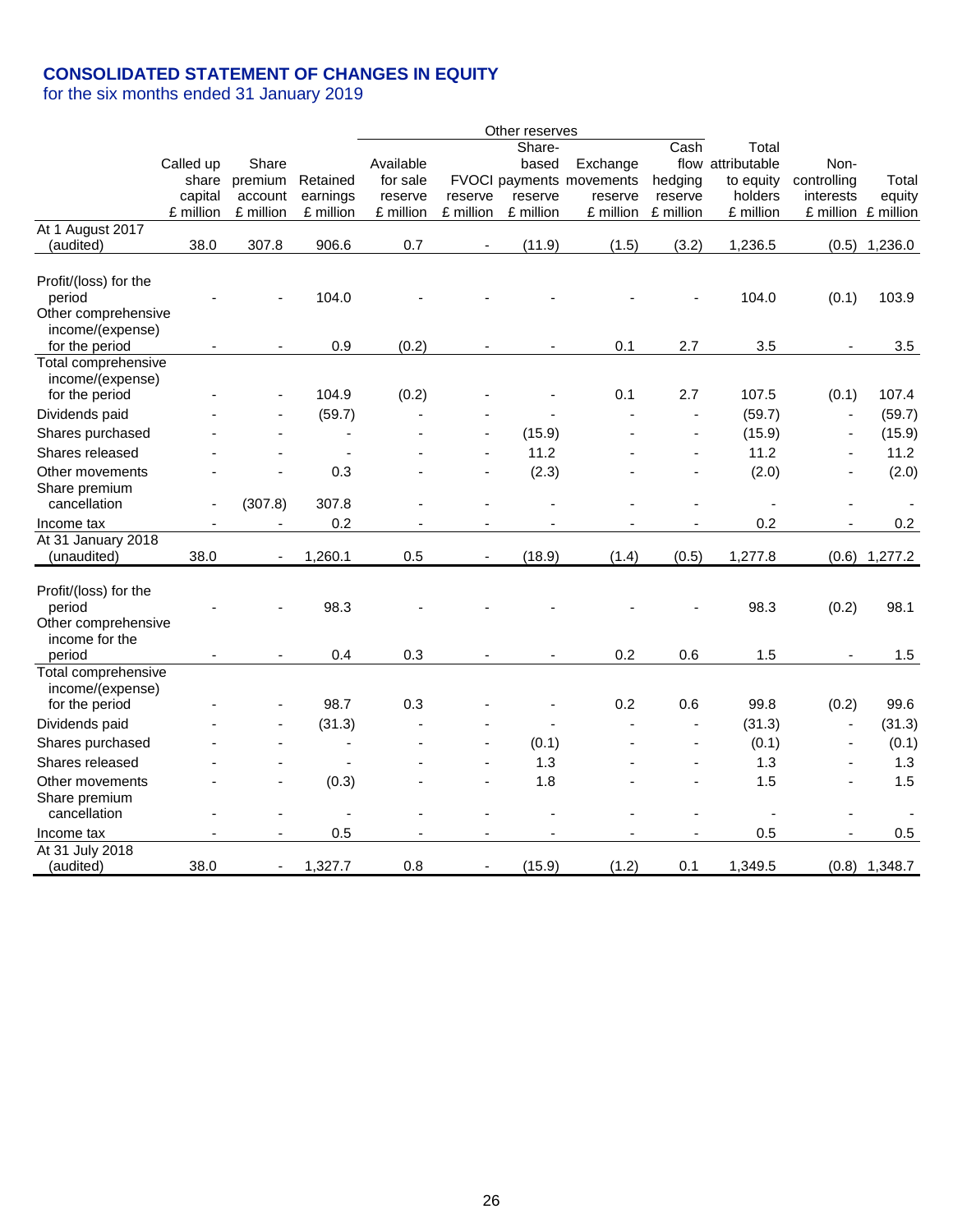# **CONSOLIDATED STATEMENT OF CHANGES IN EQUITY** continued

|                          |           |                          |           |           |           | Other reserves |                                 |           |                   |             |                     |
|--------------------------|-----------|--------------------------|-----------|-----------|-----------|----------------|---------------------------------|-----------|-------------------|-------------|---------------------|
|                          |           |                          |           |           |           | Share-         |                                 | Cash      | Total             |             |                     |
|                          | Called up | Share                    |           | Available |           | based          | Exchange                        |           | flow attributable | Non-        |                     |
|                          | share     | premium                  | Retained  | for sale  |           |                | <b>FVOCI payments movements</b> | hedging   | to equity         | controlling | Total               |
|                          | capital   | account                  | earnings  | reserve   | reserve   | reserve        | reserve                         | reserve   | holders           | interests   | equity              |
|                          | £ million | £ million                | £ million | £ million | £ million | £ million      | £ million                       | £ million | £ million         |             | £ million £ million |
| At 31 July 2018          |           |                          |           |           |           |                |                                 |           |                   |             |                     |
| (audited)                | 38.0      |                          | 1,327.7   | 0.8       |           | (15.9)         | (1.2)                           | 0.1       | 1,349.5           | (0.8)       | 1,348.7             |
| <b>IFRS 9 transition</b> |           |                          |           |           |           |                |                                 |           |                   |             |                     |
| (note 17)                |           | $\overline{\phantom{a}}$ | (44.9)    | (0.8)     | 0.8       | -              |                                 |           | (44.9)            |             | (44.9)              |
| At 1 August 2018         |           |                          |           |           |           |                |                                 |           |                   |             |                     |
| (unaudited)              | 38.0      |                          | 1,282.8   |           | 0.8       | (15.9)         | (1.2)                           | 0.1       | 1,304.6           | (0.8)       | 1,303.8             |
|                          |           |                          |           |           |           |                |                                 |           |                   |             |                     |
| Profit/(loss) for the    |           |                          |           |           |           |                |                                 |           |                   |             |                     |
| period                   |           |                          | 103.5     |           |           |                |                                 |           | 103.5             | (0.1)       | 103.4               |
| Other comprehensive      |           |                          |           |           |           |                |                                 |           |                   |             |                     |
| income/(expense)         |           |                          |           |           |           |                |                                 |           |                   |             |                     |
| for the period           |           |                          | 0.2       |           | (0.4)     |                | (0.4)                           | (1.4)     | (2.0)             |             | (2.0)               |
| Total comprehensive      |           |                          |           |           |           |                |                                 |           |                   |             |                     |
| income/(expense)         |           |                          | 103.7     |           | (0.4)     |                | (0.4)                           |           | 101.5             | (0.1)       | 101.4               |
| for the period           |           |                          |           |           |           |                |                                 | (1.4)     |                   |             |                     |
| Dividends paid           |           |                          | (62.8)    |           |           |                |                                 |           | (62.8)            |             | (62.8)              |
| Shares purchased         |           |                          |           |           |           | (11.0)         |                                 |           | (11.0)            |             | (11.0)              |
| Shares released          |           |                          |           |           |           | 9.3            |                                 |           | 9.3               |             | 9.3                 |
| Other movements          |           |                          | 0.9       |           |           | (0.2)          |                                 |           | 0.7               |             | 0.7                 |
| Share premium            |           |                          |           |           |           |                |                                 |           |                   |             |                     |
| cancellation             |           |                          |           |           |           |                |                                 |           |                   |             |                     |
| Income tax               |           |                          | (0.4)     |           |           |                |                                 |           | (0.4)             |             | (0.4)               |
| At 31 January 2019       |           |                          |           |           |           |                |                                 |           |                   |             |                     |
| (unaudited)              | 38.0      |                          | 1,324.2   |           | 0.4       | (17.8)         | (1.6)                           | (1.3)     | 1,341.9           |             | $(0.9)$ 1,341.0     |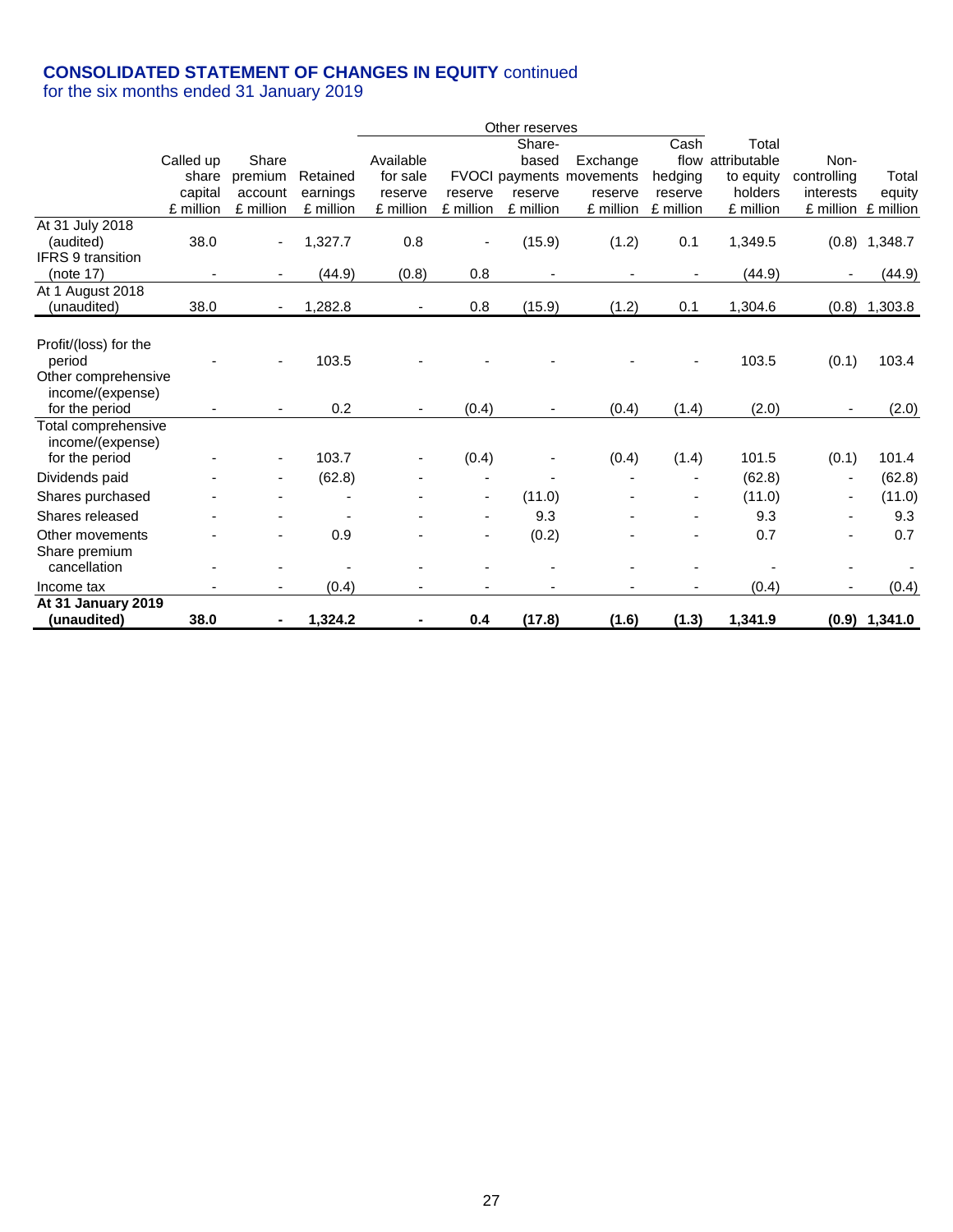# **CONSOLIDATED CASH FLOW STATEMENT**

|                                                                     |             | Six months ended<br>31 January<br>2019<br><b>Unaudited</b> Unaudited | 2018      | Year ended<br>31 July<br>2018<br>Audited |
|---------------------------------------------------------------------|-------------|----------------------------------------------------------------------|-----------|------------------------------------------|
|                                                                     | <b>Note</b> | £ million                                                            | £ million | £ million                                |
| Net cash (outflow)/inflow from operating activities                 | 15(a)       | (387.9)                                                              | 149.8     | 306.0                                    |
| Net cash (outflow)/inflow from investing activities<br>Purchase of: |             |                                                                      |           |                                          |
| Property, plant and equipment                                       |             | (1.6)                                                                | (8.5)     | (11.4)                                   |
| Intangible assets                                                   |             | (18.0)                                                               | (19.0)    | (33.0)                                   |
| Subsidiaries and non-controlling interest                           | 15(b)       |                                                                      | (0.9)     | (1.2)                                    |
| Sale of:                                                            |             |                                                                      |           |                                          |
| Discontinued operations and subsidiary                              | 15(c)       | 86.1                                                                 | 0.7       | 0.9                                      |
|                                                                     |             | 66.5                                                                 | (27.7)    | (44.7)                                   |
| Net cash (outflow)/inflow before financing activities               |             | (321.4)                                                              | 122.1     | 261.3                                    |
| <b>Financing activities</b>                                         |             |                                                                      |           |                                          |
| Purchase of own shares for employee share award schemes             |             | (11.0)                                                               | (15.9)    | (16.0)                                   |
| Equity dividends paid                                               |             | (62.8)                                                               | (59.7)    | (91.0)                                   |
| Interest paid on subordinated loan capital and debt financing       |             | (7.1)                                                                | (5.4)     | (10.8)                                   |
| Issuance of group bond, net of transaction costs                    |             |                                                                      |           | 248.6                                    |
| Net (decrease)/increase in cash                                     |             | (402.3)                                                              | 41.1      | 392.1                                    |
| Cash and cash equivalents at beginning of period                    |             | 1,251.7                                                              | 859.6     | 859.6                                    |
| Cash and cash equivalents at end of period                          | 15(d)       | 849.4                                                                | 900.7     | 1,251.7                                  |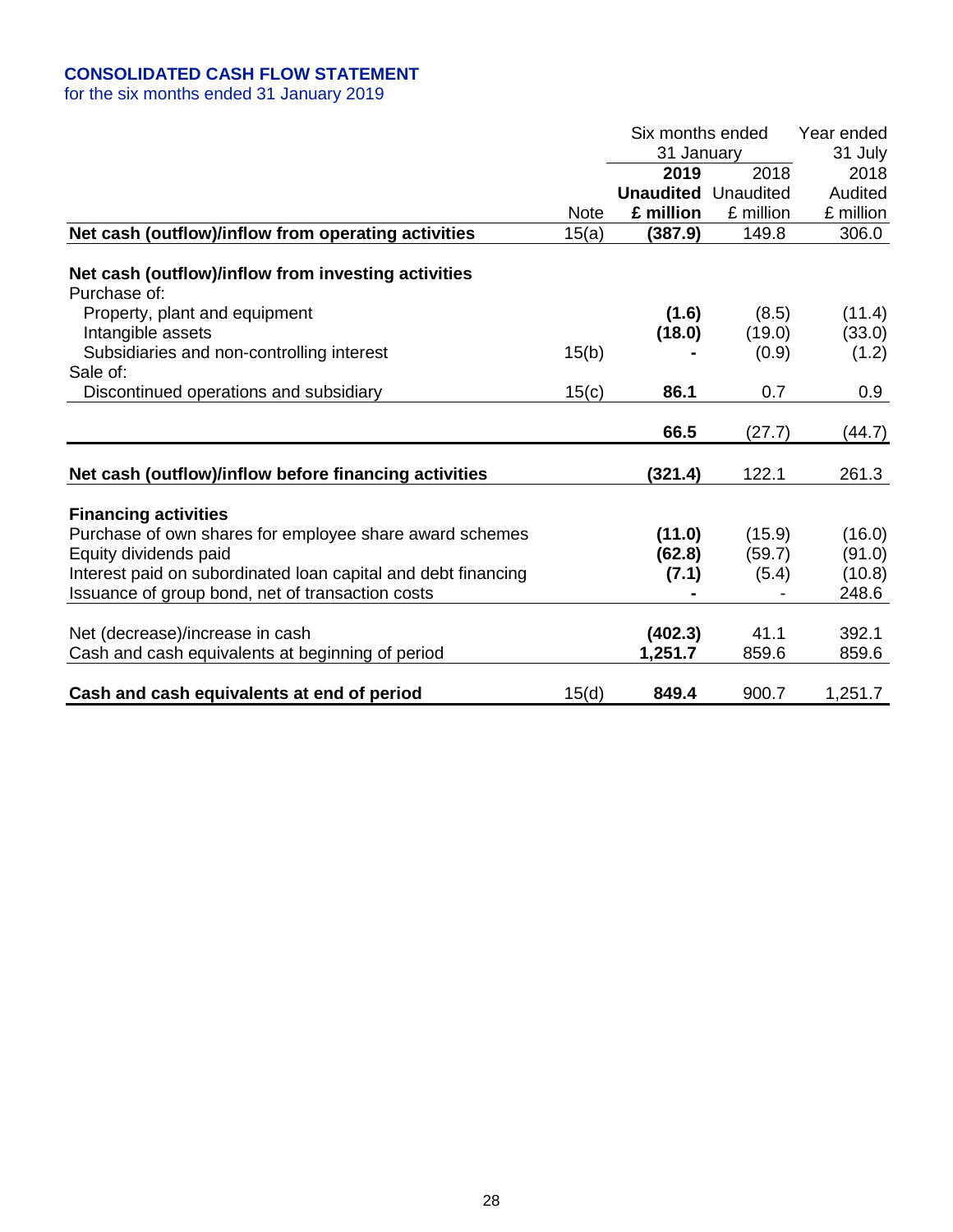### **THE NOTES**

### **1. Basis of preparation and accounting policies**

The half yearly financial information has been prepared in accordance with the Disclosure Guidance and Transparency Rules of the Financial Conduct Authority and in accordance with the International Financial Reporting Standards ("IFRS") endorsed by the European Union. These include International Accounting Standard ("IAS") 34, Interim Financial Reporting, which specifically addresses the contents of condensed half yearly financial statements. The consolidated financial statements incorporate the individual financial statements of Close Brothers Group plc and the entities it controls, using the acquisition method of accounting.

The half yearly report is unaudited and does not constitute statutory accounts within the meaning of Section 434 of the Companies Act 2006. However, the information has been reviewed by the group's auditor, PricewaterhouseCoopers LLP, and their report appears on pages 21 and 22.

The financial information for the year ended 31 July 2018 contained within this half yearly report does not constitute statutory accounts as defined in Section 434 of the Companies Act 2006. A copy of those statutory accounts has been delivered to the Registrar of Companies. PricewaterhouseCoopers LLP has reported on those accounts. The report of the auditor on those statutory accounts was unqualified, did not contain an emphasis of matter paragraph and did not contain a statement under Section 498(2) or (3) of the Companies Act 2006.

The directors have a reasonable expectation that the company and the group as a whole have adequate resources to continue in operational existence for the foreseeable future, a period of not less than 12 months from the date of this report. For this reason, they continue to adopt the going concern basis in preparing the condensed consolidated half yearly financial statements.

The accounting policies applied are consistent with those set out on pages 115 to 119 of the Annual Report 2018 except in relation to the adoption of IFRS 9 Financial Instruments effective from 1 August 2018. IFRS 9 replaces IAS 39 Financial Instruments: Recognition and Measurement. There are significant changes in the accounting for financial instruments, particularly with regards to impairment. The main differences between IFRS 9 and IAS 39 are summarised on pages 115 to 116 of the Annual Report 2018.

In accordance with the requirements of IFRS 9, comparative information has not been restated and transitional adjustments have been accounted for through retained earnings at 1 August 2018, the date of initial application. IFRS 9 includes an accounting policy choice to continue to apply hedge accounting under IAS 39 and the group elected to apply this accounting policy choice for the foreseeable future.

The impact of the transition to IFRS 9 is set out below and in note 17. Further detail can be found in the group's 'IFRS 9 Transition Report' published on 7 November 2018 and is available on the following webpage: [https://www.closebrothers.com/investor-relations/investor-information/results-reports-and-presentations.](https://www.closebrothers.com/investor-relations/investor-information/results-reports-and-presentations)

The group also adopted IFRS 15 Revenue from Contracts with Customers effective from 1 August 2018. IFRS 15 replaces IAS 18 Revenue and IAS 11 Construction Contracts and does not apply to financial instruments, lease contracts or insurance contracts which fall under the scope of other IFRSs. The standard introduces a new revenue recognition model which features a contract-based five-step analysis of transactions to determine whether, how much, and when revenue is recognised. The group's existing accounting policies comply with the requirements of the standard. The standard has no impact on the group's financial statements.

Comparative information for the six months ended 31 January 2018 have been restated for discontinued operations as set out in note 4. Fee and commission expense in the consolidated income statement for the six months ended 31 January 2018 has been restated to exclude other direct costs of £6.7 million, which are now presented alongside depreciation of operating lease assets.

The consolidated balance sheet and notes 7 and 12 include 1 August 2018 balances to aid comparability following the adoption of IFRS 9. In addition, the consolidated balance sheet and related notes no longer include comparative information for the prior half year.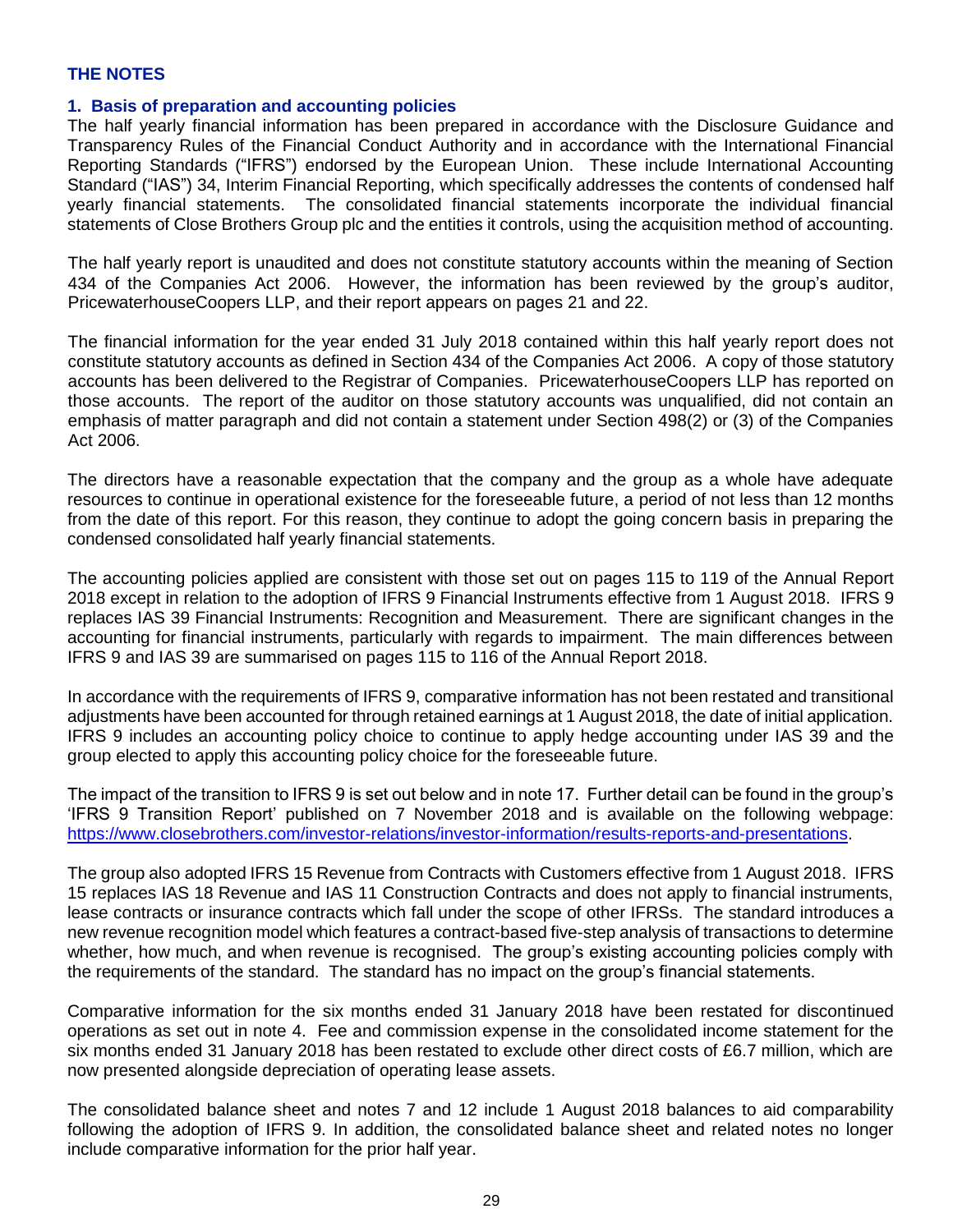# **Changes in accounting policy**

The accounting policies set out in sections (i) and (j) in note 1 of the Annual Report 2018 have been replaced by those below from 1 August 2018 following the adoption of IFRS 9.

### Financial assets and liabilities

### Classification and measurement

Financial assets are classified at initial recognition on the basis of the business model within which they are managed and their contractual cash flow characteristics. The classification categories are amortised cost, fair value through other comprehensive income ("FVOCI") and fair value through profit or loss ("FVTPL").

Financial assets that are held to collect contractual cash flows where those cash flows represent solely payments of principal and interest are measured at amortised cost. Initial recognition is at fair value plus directly attributable transaction costs. Interest income is accounted for using the effective interest rate method.

Financial assets that are held to collect contractual cash flows and for subsequent sale, where the assets' cash flows represent solely payments of principal and interest, are classified at fair value through other comprehensive income. Directly attributable transaction costs are added to the initial fair value. Gains and losses arising from changes in fair value except when due to credit risk are recognised in other comprehensive income until the financial asset is either sold or matures, at which time the cumulative gain or loss is recognised in the income statement. Gains and losses arising from changes in fair value due to credit risk are recognised in the income statement.

Financial assets are classified at fair value through profit or loss where they do not meet the criteria to be measured at amortised cost or fair value through other comprehensive income or where they are designated at fair value through profit or loss to reduce an accounting mismatch. Financial assets at fair value through profit or loss are recognised at fair value. Transaction costs are not added to or deducted from the initial fair value, they are immediately recognised in profit or loss on initial recognition. Gains and losses that subsequently arise on changes in fair value are recognised in the income statement.

Financial liabilities are classified at initial recognition at amortised cost except for the following which are classified at fair value through profit or loss: derivatives; financial liabilities held for trading; and financial liabilities designated at fair value through profit or loss to eliminate an accounting mismatch.

Financial liabilities at amortised cost are measured at fair value less directly attributable transaction costs on initial recognition. Interest expense is accounted for using the effective interest rate method. Financial liabilities at fair value through profit or loss are measured at fair value on initial recognition. Transaction costs are not added to or deducted from the initial fair value, they are immediately recognised in profit or loss on initial recognition. Subsequent changes in fair value are recognised in the income statement except for financial liabilities designated at fair value through profit or loss, changes in fair value attributable to changes in credit risk are recognised in other comprehensive income.

The fair values of quoted financial assets or financial liabilities in active markets are based on bid or offer prices. If the market for a financial asset or financial liability is not active, or they relate to unlisted securities, the group establishes fair value by using valuation techniques. These include the use of recent arm's length transactions, discounted cash flow analysis and other valuation techniques commonly used by market participants.

### **Derecognition**

Financial assets are derecognised when the rights to receive cash flows from the financial assets have expired or where the group has transferred substantially all risks and rewards of ownership. If substantially all the risks and rewards have been neither retained nor transferred the assets continue to be recognised to the extent of the group's continuing involvement. Financial liabilities are derecognised when they are extinguished.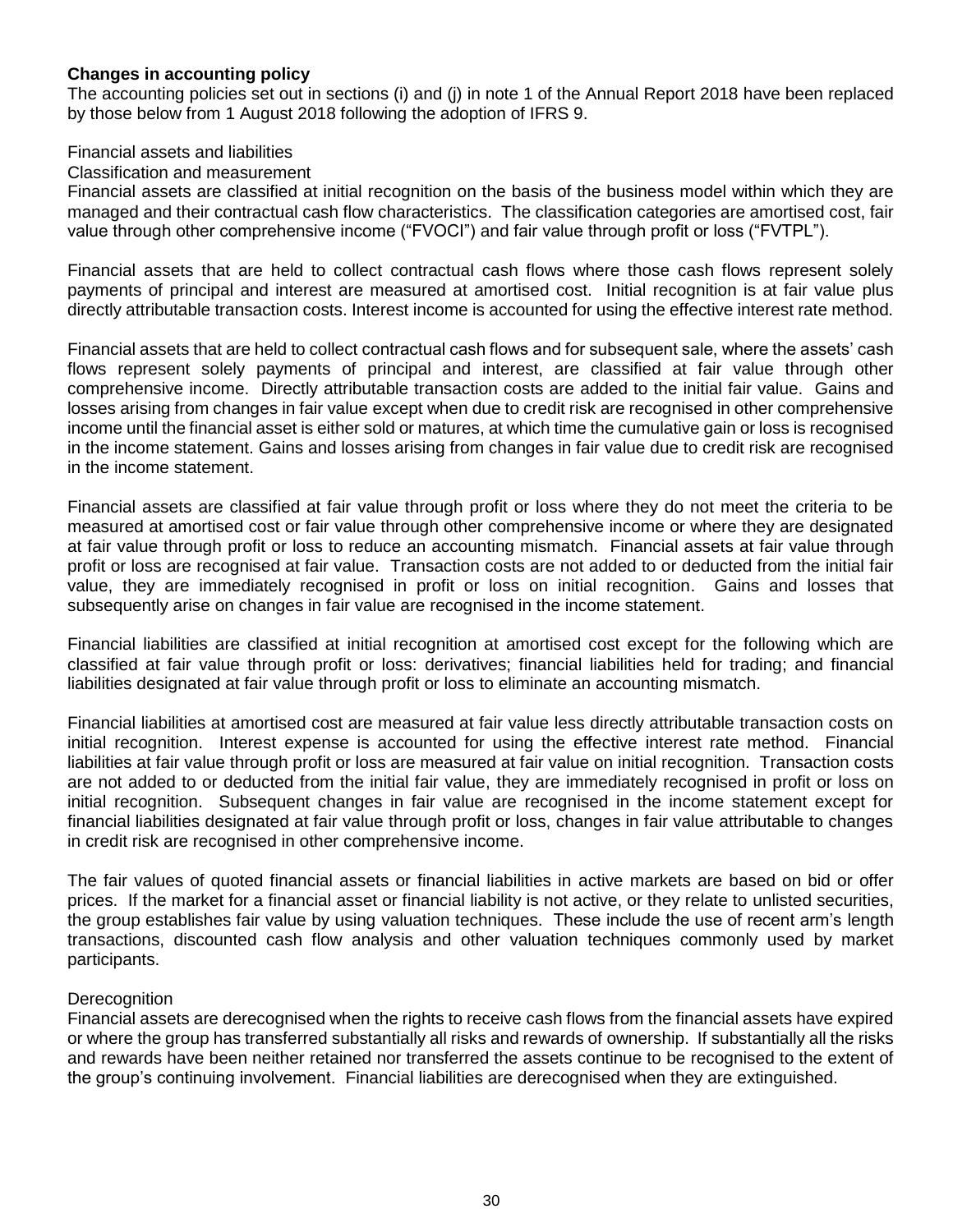### Expected credit losses

Expected credit losses are recognised for loans and advances to customers and banks, other financial assets held at amortised cost, financial assets measured at fair value through other comprehensive income, loan commitments and financial guarantee contracts. The impairment charge in the income statement includes the change in expected credit losses.

At initial recognition, a provision is recognised for 12 months of expected credit losses. These financial assets are considered to be in Stage 1. When a significant increase in credit risk since initial recognition occurs, a provision is made for the lifetime expected credit losses. These financial assets are considered to be in Stage 2. When objective evidence exists that a financial asset is credit impaired, with a 90 days past due back stop, the financial asset is considered to be in Stage 3. A financial asset will remain classified as Stage 2 until the credit risk has improved such that it no longer represents a significant increase since origination and will be returned to Stage 1. Loans and advances to customers are written off against the related provisions when there are no reasonable expectations of recovery.

The calculation of expected credit losses for loans and advances to customers is based on the probability of default ("PD"), adjusted to reflect a range of forward-looking macroeconomic scenarios, the estimated exposure at default ("EAD") and the estimated loss given default ("LGD"), which represents the expected losses on the EAD after taking into account cash recoveries including the value of collateral held. EAD and LGD are adjusted to account for the impact of discounting using the effective interest.

### **Critical accounting estimates and judgements**

The preparation of the half yearly report requires management to make estimates and assumptions that affect the reported income and expense, assets and liabilities and disclosure of contingencies at the date of the half yearly report. Although these estimates and assumptions are based on the management's best judgement at that date, actual results may differ from these estimates. There have been no significant changes in the basis upon which estimates have been determined compared to that applied at 31 July 2018 other than in relation to the implementation of IFRS 9, which are set out below.

### Significant increase in credit risk

The assessment of whether a significant increase in credit risk has occurred requires judgement. The assessment is unbiased, probability weighted and uses forward-looking information. The group uses a multifactor approach based on quantitative measures and qualitative indicators to help make such an assessment. Quantitative measures include changes in PD or credit score since origination and qualitative indicators include forbearance and watch list processes. As a backstop, all financial assets that are 30 days past due are considered to have experienced a significant increase in credit risk.

### Definition of default

The definition of default is a judgement. Loans and advances to customers are considered defaulted when the borrower is in breach of contract, is bankrupt, or experiences other significant financial difficulties which are expected to have a detrimental impact on their ability to pay interest or principal on the loan.

### Forward-looking information

IFRS 9 requires the incorporation of forward-looking macroeconomic information that is reasonable and supportable. To capture the effect of changes to the economic environment, the calculation of expected credit losses incorporates forward-looking information and assumptions linked to economic variables that impact losses in each portfolio. Externally sourced forecast economic data and scenarios are used to project potential credit conditions for each portfolio.

Economic scenarios are assigned a probability weighting using a combination of quantitative analysis and expert judgement. Six different projected economic scenarios are currently considered to cover a range of possible outcomes, reflecting upside and downside relative to the baseline and forecast economic conditions. Weighted assumptions are aligned to the forward-looking outlook. The impact varies across the group's lending businesses because of the sensitivity of each portfolio to specific macroeconomic variables.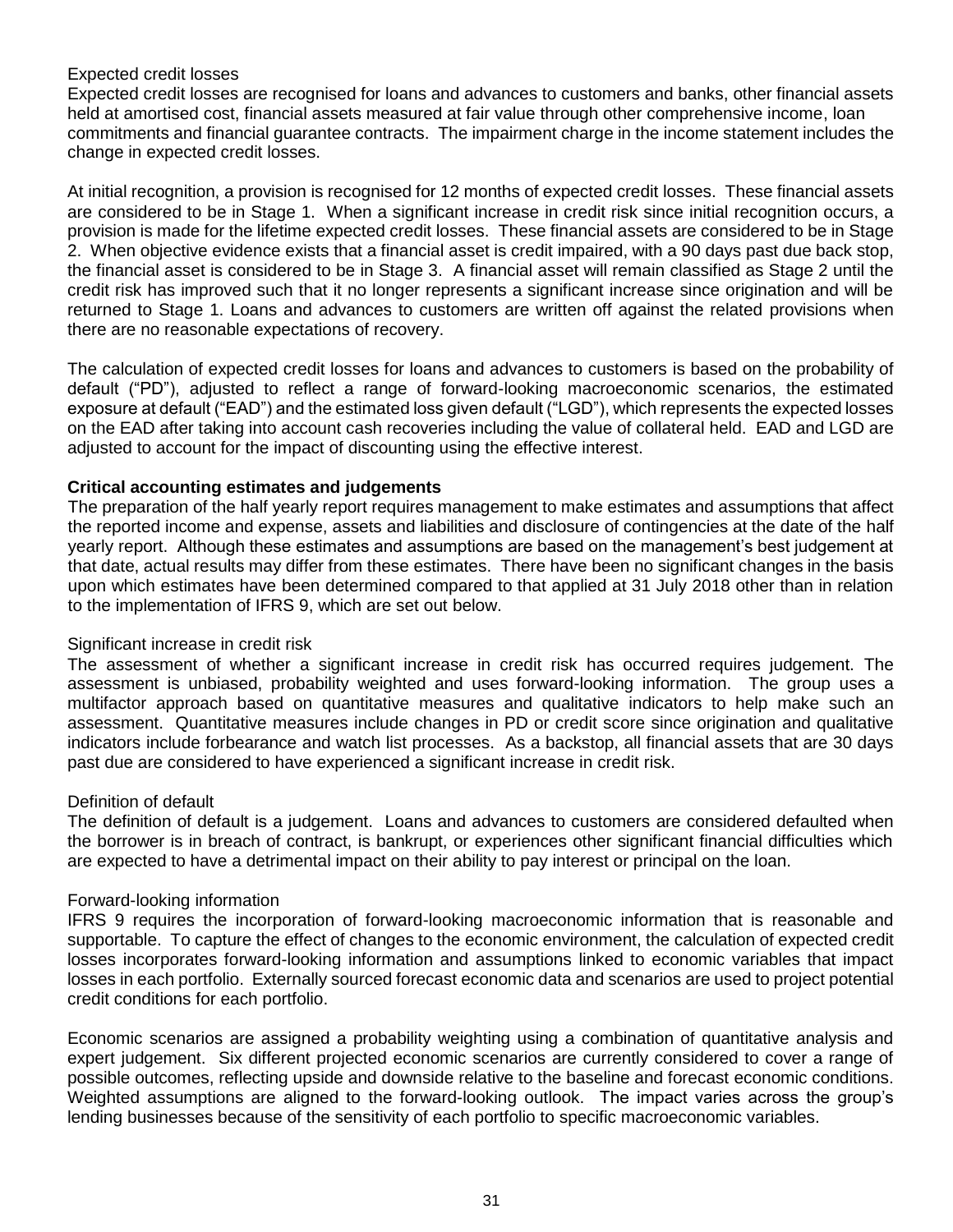The table below shows the key UK economic assumptions within each of the scenarios, and the weighting applied to each at 31 January 2019. The numbers shown are an average over the five-year period from 2018 to 2022. The range of scenarios and weightings applied are selected to cover a broad range of potential outcomes, reflecting the current political and macro-economic uncertainty in the UK.

|                                  | <b>Baseline</b> | <b>Upside</b><br>(exceptionally<br>strong) | <b>Upside</b><br>(strong) | <b>Downside</b><br>(mild) | <b>Downside</b><br>(moderate) | <b>Downside</b><br>(protracted) |
|----------------------------------|-----------------|--------------------------------------------|---------------------------|---------------------------|-------------------------------|---------------------------------|
| UK gross domestic product growth | 1.5%            | 2.5%                                       | 2.2%                      | 1.2%                      | 0.7%                          | 0.2%                            |
| UK unemployment rate             | 4.6%            | 3.3%                                       | $3.7\%$                   | 5.2%                      | 6.1%                          | 6.8%                            |
| House price index growth         | 2.0%            | 5.1%                                       | 4.1%                      | 1.0%                      | $(1.1\%)$                     | $(3.0\%)$                       |
| Bank of England base rate        | 1.2%            | 1.5%                                       | 1.3%                      | 0.5%                      | 0.2%                          | 0.1%                            |
| Weighting at 31 January 2019     | 40%             | 0%                                         | 5%                        | 40%                       | 10%                           | 5%                              |

### **2. Segmental analysis**

The directors manage the group by class of business and we present the segmental analysis on that basis. The group's activities are presented in five (2018: five) operating segments: Commercial, Retail, Property, Asset Management and Securities.

In the segmental reporting information that follows, Group consists of central functions as well as various nontrading head office companies and consolidation adjustments and is presented in order that the information presented reconciles to the consolidated income statement. The Group balance sheet primarily includes treasury assets and liabilities comprising cash and balances at central banks, debt securities, customer deposits and other borrowings.

Divisions continue to charge market prices for the limited services rendered to other parts of the group. Funding charges between segments take into account commercial demands. More than 90% of the group's activities, revenue and assets are located in the UK.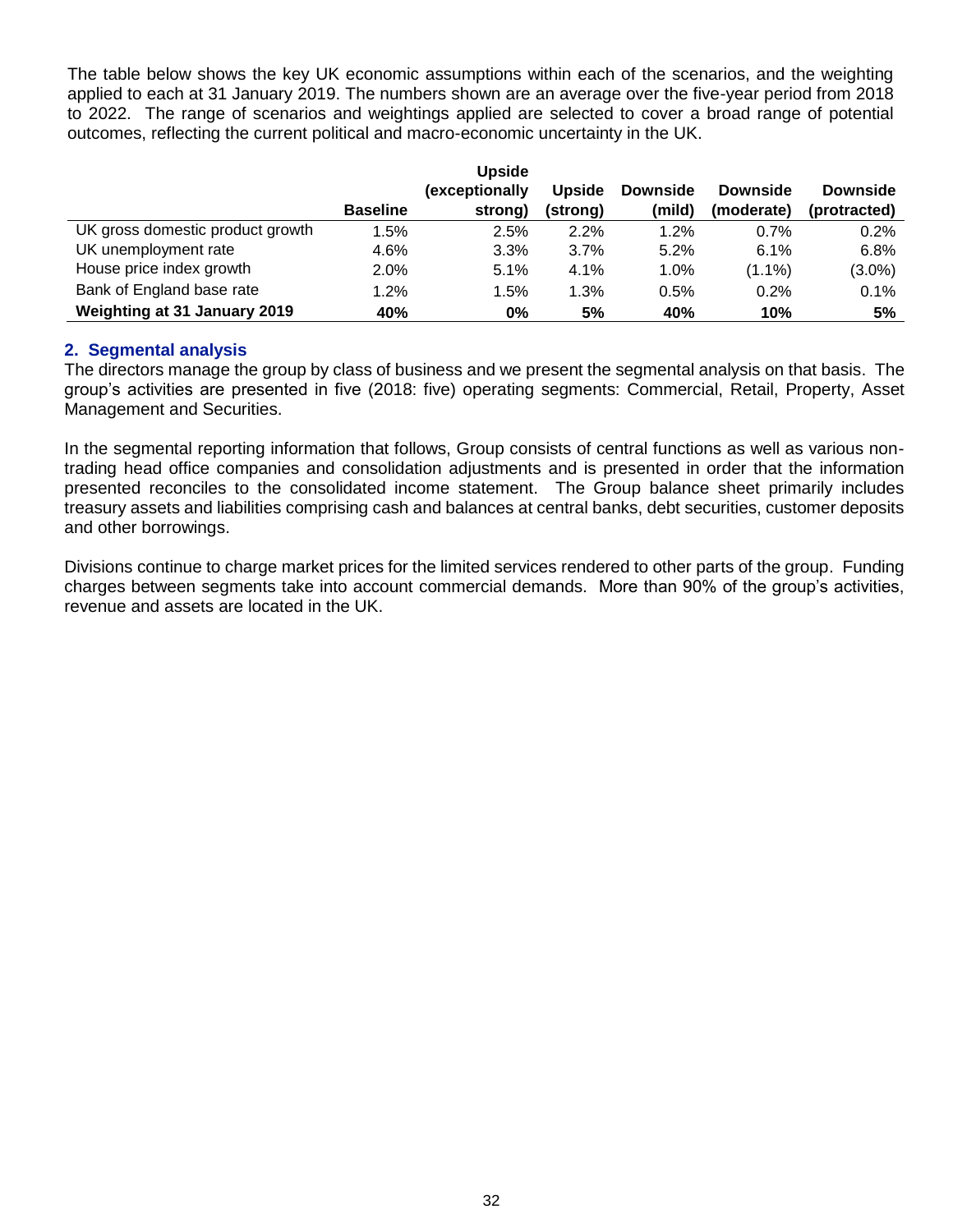**Summary Income Statement for the six months ended 31 January 2019**

|                                                                            |                                | <b>Banking</b>             |                              |                                                |                                |                    |                           |
|----------------------------------------------------------------------------|--------------------------------|----------------------------|------------------------------|------------------------------------------------|--------------------------------|--------------------|---------------------------|
|                                                                            | <b>Commercial</b><br>£ million | <b>Retail</b><br>£ million | <b>Property</b><br>£ million | <b>Asset</b><br><b>Management</b><br>£ million | <b>Securities</b><br>£ million | Group<br>£ million | <b>Total</b><br>£ million |
| Net interest<br>income/(expense)                                           | 87.3                           | 98.0                       | 64.8                         | 0.1                                            | (0.4)                          |                    | 249.8                     |
| Non-interest income                                                        | 38.0                           | 15.2                       | (0.2)                        | 58.4                                           | 46.2                           |                    | 157.6                     |
| Operating income                                                           | 125.3                          | 113.2                      | 64.6                         | 58.5                                           | 45.8                           |                    | 407.4                     |
| Administrative                                                             |                                |                            |                              |                                                |                                |                    |                           |
| expenses                                                                   | (65.8)                         | (57.2)                     | (14.5)                       | (46.8)                                         | (35.7)                         | (12.4)             | (232.4)                   |
| Depreciation and<br>amortisation                                           | (4.5)                          | (5.8)                      | (2.3)                        | (0.9)                                          | (0.8)                          |                    | (14.3)                    |
| Impairment losses<br>on financial assets                                   | (7.7)                          | (13.4)                     | (0.8)                        |                                                |                                |                    | (21.9)                    |
| <b>Total operating</b>                                                     |                                |                            |                              |                                                |                                |                    |                           |
| expenses                                                                   | (78.0)                         | (76.4)                     | (17.6)                       | (47.7)                                         | (36.5)                         | (12.4)             | (268.6)                   |
| <b>Adjusted operating</b><br>profit/(loss) <sup>1</sup><br>Amortisation of | 47.3                           | 36.8                       | 47.0                         | 10.8                                           | 9.3                            | (12.4)             | 138.8                     |
| intangible assets                                                          |                                |                            |                              |                                                |                                |                    |                           |
| on acquisition                                                             | (0.8)                          | (0.1)                      |                              | (2.3)                                          | $\blacksquare$                 |                    | (3.2)                     |
| <b>Operating profit/(loss)</b><br>before tax from                          | 46.5                           | 36.7                       | 47.0                         | 8.5                                            | 9.3                            |                    | 135.6                     |
| continuing operations<br><b>Profit before tax</b>                          |                                |                            |                              |                                                |                                | (12.4)             |                           |
| from discontinued<br>operations                                            |                                | 0.9                        |                              | ۰                                              | $\blacksquare$                 |                    | 0.9                       |
|                                                                            |                                |                            |                              |                                                |                                |                    |                           |
| Profit/(loss) before tax                                                   | 46.5                           | 37.6                       | 47.0                         | 8.5                                            | 9.3                            | (12.4)             | 136.5                     |
| <b>External operating</b><br>income/(expense)<br>Inter segment             | 150.4                          | 133.9                      | 79.0                         | 58.5                                           | 45.8                           | (60.2)             | 407.4                     |
| operating<br>income/(expense)                                              | (25.1)                         | (20.7)                     | (14.4)                       |                                                |                                | 60.2               |                           |
| Segment operating<br>income                                                | 125.3                          | 113.2                      | 64.6                         | 58.5                                           | 45.8                           | ۰                  | 407.4                     |

1 Adjusted operating profit/(loss) is stated before amortisation of intangible assets on acquisition, profit from discontinued operations and tax.

### **Balance Sheet Information at 31 January 2019**

|                           |                   | <b>Banking</b> |                          |            |            |                    |           |
|---------------------------|-------------------|----------------|--------------------------|------------|------------|--------------------|-----------|
|                           |                   |                |                          | Asset      |            |                    |           |
|                           | <b>Commercial</b> | <b>Retail</b>  | <b>Property</b>          | Management | Securities | Group <sup>2</sup> | Total     |
|                           | £ million         | £ million      | £ million                | £ million  | £ million  | £ million          | £ million |
| Total assets <sup>1</sup> | 3.097.2           | 2.701.7        | 1.800.1                  | 102.1      | 654.9      | 1.662.2            | 10,018.2  |
| <b>Total liabilities</b>  | $\blacksquare$    |                | $\overline{\phantom{a}}$ | 46.6       | 583.9      | 8.046.7            | 8,677.2   |

1 Total assets for the Banking operating segments comprise the loan book and operating lease assets only.

2 Balance sheet includes £1,660.0 million assets and £8,108.2 million liabilities attributable to the Banking division primarily comprising the treasury balances described in the second paragraph of this note on page 32.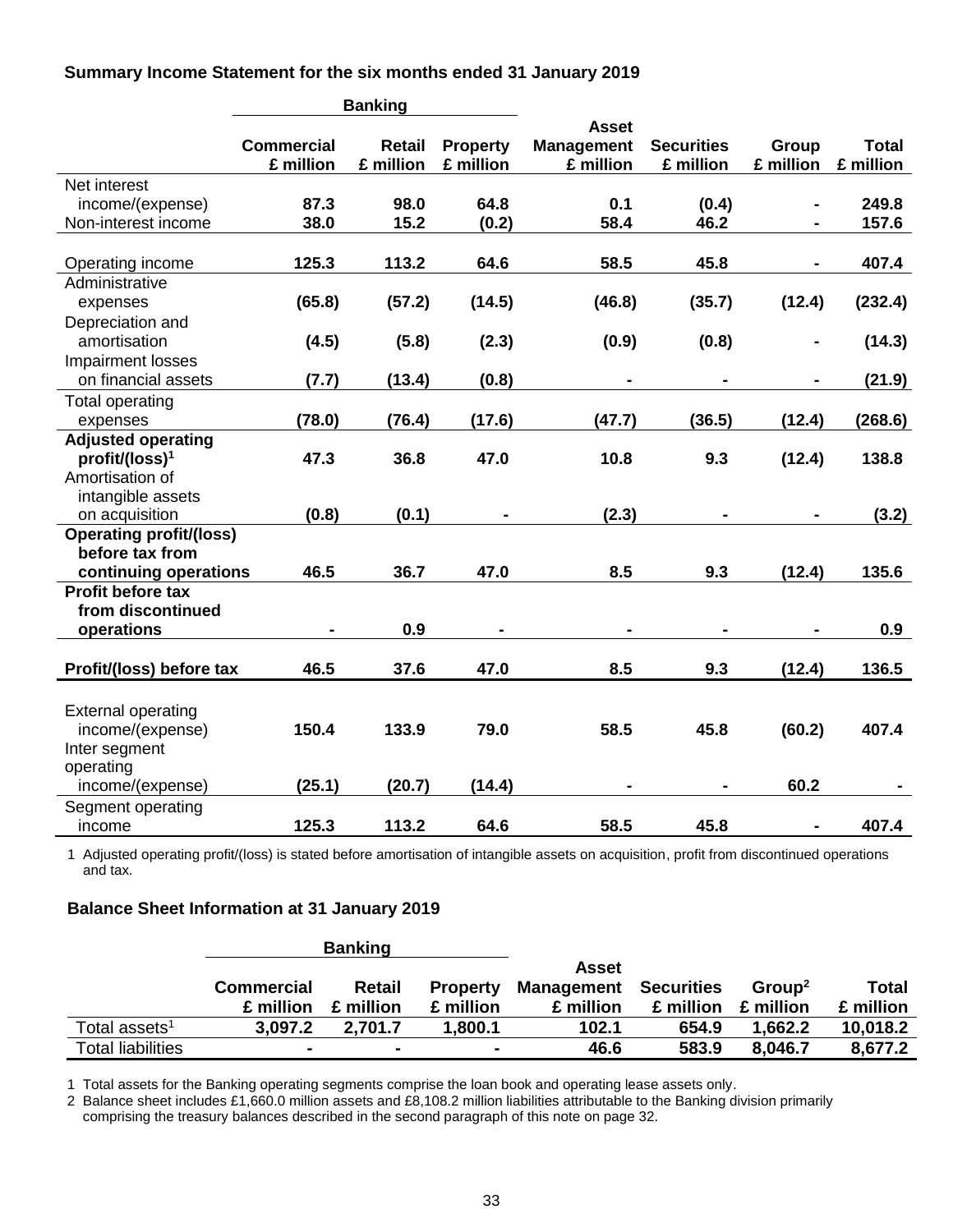Equity is allocated across the group as shown below. Banking division equity, which is managed as a whole rather than on a segmental basis, reflects loan book and operating lease assets of £7,599.0 million, in addition to assets and liabilities of £1,660.0 million and £8,108.2 million respectively primarily comprising treasury balances which are included within the Group column above.

|        | <b>Banking</b> | Asset                        |           |           |              |
|--------|----------------|------------------------------|-----------|-----------|--------------|
|        | total          | <b>Management Securities</b> |           | Group     | <b>Total</b> |
|        | £ million      | £ million                    | £ million | £ million | £ million    |
| Equity | 1,150.8        | 55.5                         | 71.0      | 63.7      | 1.341.0      |

Summary Income Statement for the six months ended 31 January 2018<sup>1</sup>

|                                                         | Banking                 |                     |                       |                         |                                |                    |                    |
|---------------------------------------------------------|-------------------------|---------------------|-----------------------|-------------------------|--------------------------------|--------------------|--------------------|
|                                                         |                         |                     |                       | Asset                   |                                |                    |                    |
|                                                         | Commercial<br>£ million | Retail<br>£ million | Property<br>£ million | Management<br>£ million | <b>Securities</b><br>£ million | Group<br>£ million | Total<br>£ million |
| Net interest                                            |                         |                     |                       |                         |                                |                    |                    |
| income/(expense)                                        | 77.1                    | 101.3               | 64.9                  |                         | (0.4)                          | 0.1                | 243.0              |
| Non-interest income                                     | 33.3                    | 14.3                |                       | 56.0                    | 56.0                           | (0.1)              | 159.5              |
|                                                         |                         |                     |                       |                         |                                |                    |                    |
| Operating income                                        | 110.4                   | 115.6               | 64.9                  | 56.0                    | 55.6                           |                    | 402.5              |
| Administrative                                          |                         |                     |                       |                         |                                |                    |                    |
| expenses                                                | (61.8)                  | (53.2)              | (13.3)                | (43.7)                  | (40.0)                         | (12.3)             | (224.3)            |
| Depreciation and                                        |                         |                     |                       |                         |                                |                    |                    |
| amortisation                                            | (3.3)                   | (4.6)               | (1.8)                 | (0.9)                   | (0.9)                          |                    | (11.5)             |
| <b>Impairment losses</b>                                |                         |                     |                       |                         |                                |                    |                    |
| on loans and                                            |                         |                     |                       |                         |                                |                    |                    |
| advances                                                | (5.6)                   | (13.4)              | (3.8)                 |                         |                                |                    | (22.8)             |
| <b>Total operating</b>                                  |                         |                     |                       |                         |                                |                    |                    |
| expenses                                                | (70.7)                  | (71.2)              | (18.9)                | (44.6)                  | (40.9)                         | (12.3)             | (258.6)            |
| <b>Adjusted operating</b><br>profit/(loss) <sup>2</sup> | 39.7                    | 44.4                | 46.0                  | 11.4                    | 14.7                           | (12.3)             | 143.9              |
| Amortisation of                                         |                         |                     |                       |                         |                                |                    |                    |
| intangible assets                                       |                         |                     |                       |                         |                                |                    |                    |
| on acquisition                                          | (0.9)                   | (0.1)               |                       | (2.7)                   |                                |                    | (3.7)              |
| <b>Operating profit/(loss)</b>                          |                         |                     |                       |                         |                                |                    |                    |
| before tax from                                         |                         |                     |                       |                         |                                |                    |                    |
| continuing operations                                   | 38.8                    | 44.3                | 46.0                  | 8.7                     | 14.7                           | (12.3)             | 140.2              |
| Loss before tax                                         |                         |                     |                       |                         |                                |                    |                    |
| from discontinued                                       |                         |                     |                       |                         |                                |                    |                    |
| operations                                              |                         | (1.6)               |                       |                         |                                |                    | (1.6)              |
|                                                         |                         |                     |                       |                         |                                |                    |                    |
| Profit/(loss) before tax                                | 38.8                    | 42.7                | 46.0                  | 8.7                     | 14.7                           | (12.3)             | 138.6              |
|                                                         |                         |                     |                       |                         |                                |                    |                    |
| <b>External operating</b>                               |                         |                     |                       |                         |                                |                    |                    |
| income/(expense)                                        | 132.2                   | 135.1               | 76.3                  | 56.1                    | 55.6                           | (52.8)             | 402.5              |
| Inter segment operating                                 |                         |                     |                       |                         |                                |                    |                    |
| income/(expense)                                        | (21.8)                  | (19.5)              | (11.4)                | (0.1)                   |                                | 52.8               |                    |
| Segment operating                                       | 110.4                   |                     |                       |                         | 55.6                           |                    | 402.5              |
| income                                                  |                         | 115.6               | 64.9                  | 56.0                    |                                |                    |                    |

1 Restated – see note 4.

2 Adjusted operating profit/(loss) is stated before amortisation of intangible assets on acquisition, loss from discontinued operations and tax.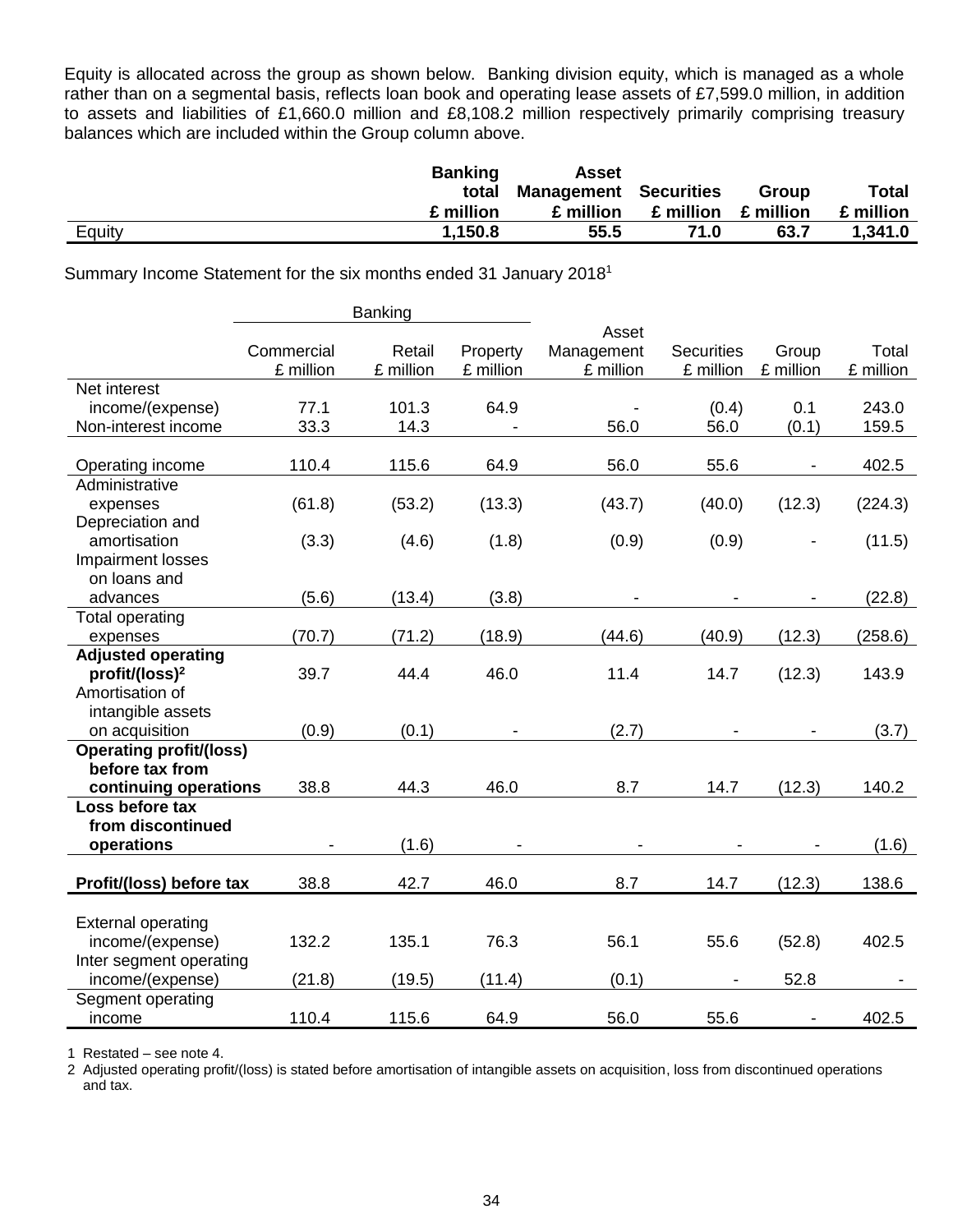Summary Income Statement for the year ended 31 July 2018

|                                | <b>Banking</b>          |                     |                       |                                  |                                |                    |                    |
|--------------------------------|-------------------------|---------------------|-----------------------|----------------------------------|--------------------------------|--------------------|--------------------|
|                                | Commercial<br>£ million | Retail<br>£ million | Property<br>£ million | Asset<br>Management<br>£ million | <b>Securities</b><br>£ million | Group<br>£ million | Total<br>£ million |
| Net interest                   |                         |                     |                       |                                  |                                |                    |                    |
| income/(expense)               | 160.9                   | 195.9               | 129.8                 | 0.1                              | (0.7)                          | 0.1                | 486.1              |
| Non-interest income            | 64.6                    | 29.6                | 0.2                   | 115.4                            | 109.8                          | 0.1                | 319.7              |
|                                |                         |                     |                       |                                  |                                |                    |                    |
| Operating income               | 225.5                   | 225.5               | 130.0                 | 115.5                            | 109.1                          | 0.2                | 805.8              |
| Administrative                 |                         |                     |                       |                                  |                                |                    |                    |
| expenses                       | (124.2)                 | (109.5)             | (27.2)                | (90.6)                           | (79.2)                         | (24.6)             | (455.3)            |
| Depreciation and               |                         |                     |                       |                                  |                                |                    |                    |
| amortisation                   | (8.0)                   | (9.7)               | (3.9)                 | (1.8)                            | (1.8)                          |                    | (25.2)             |
| Impairment losses              |                         |                     |                       |                                  |                                |                    |                    |
| on loans and                   |                         |                     |                       |                                  |                                |                    |                    |
| advances                       | (17.2)                  | (25.2)              | (4.3)                 |                                  |                                |                    | (46.7)             |
| Total operating                |                         |                     |                       |                                  |                                |                    |                    |
| expenses                       | (149.4)                 | (144.4)             | (35.4)                | (92.4)                           | (81.0)                         | (24.6)             | (527.2)            |
| <b>Adjusted operating</b>      |                         |                     |                       |                                  |                                |                    |                    |
| profit/(loss) <sup>1</sup>     | 76.1                    | 81.1                | 94.6                  | 23.1                             | 28.1                           | (24.4)             | 278.6              |
| Amortisation of                |                         |                     |                       |                                  |                                |                    |                    |
| intangible assets              |                         |                     |                       |                                  |                                |                    |                    |
| on acquisition                 | (1.6)                   | (0.3)               |                       | (5.5)                            |                                |                    | (7.4)              |
| <b>Operating profit/(loss)</b> |                         |                     |                       |                                  |                                |                    |                    |
| before tax from                |                         |                     |                       |                                  |                                |                    |                    |
| continuing operations          | 74.5                    | 80.8                | 94.6                  | 17.6                             | 28.1                           | (24.4)             | 271.2              |
| Loss before tax                |                         |                     |                       |                                  |                                |                    |                    |
| from discontinued              |                         |                     |                       |                                  |                                |                    |                    |
| operations                     |                         | (3.0)               |                       |                                  |                                |                    | (3.0)              |
|                                |                         |                     |                       |                                  |                                |                    |                    |
| Profit/(loss) before tax       | 74.5                    | 77.8                | 94.6                  | 17.6                             | 28.1                           | (24.4)             | 268.2              |
| <b>External operating</b>      |                         |                     |                       |                                  |                                |                    |                    |
| income/(expense)               | 270.7                   | 265.3               | 154.4                 | 115.6                            | 109.1                          | (109.3)            | 805.8              |
| Inter segment operating        |                         |                     |                       |                                  |                                |                    |                    |
| income/(expense)               | (45.2)                  | (39.8)              | (24.4)                | (0.1)                            |                                | 109.5              |                    |
| Segment operating              |                         |                     |                       |                                  |                                |                    |                    |
| income                         | 225.5                   | 225.5               | 130.0                 | 115.5                            | 109.1                          | 0.2                | 805.8              |

1 Adjusted operating profit/(loss) is stated before amortisation of intangible assets on acquisition, loss from discontinued operations and tax.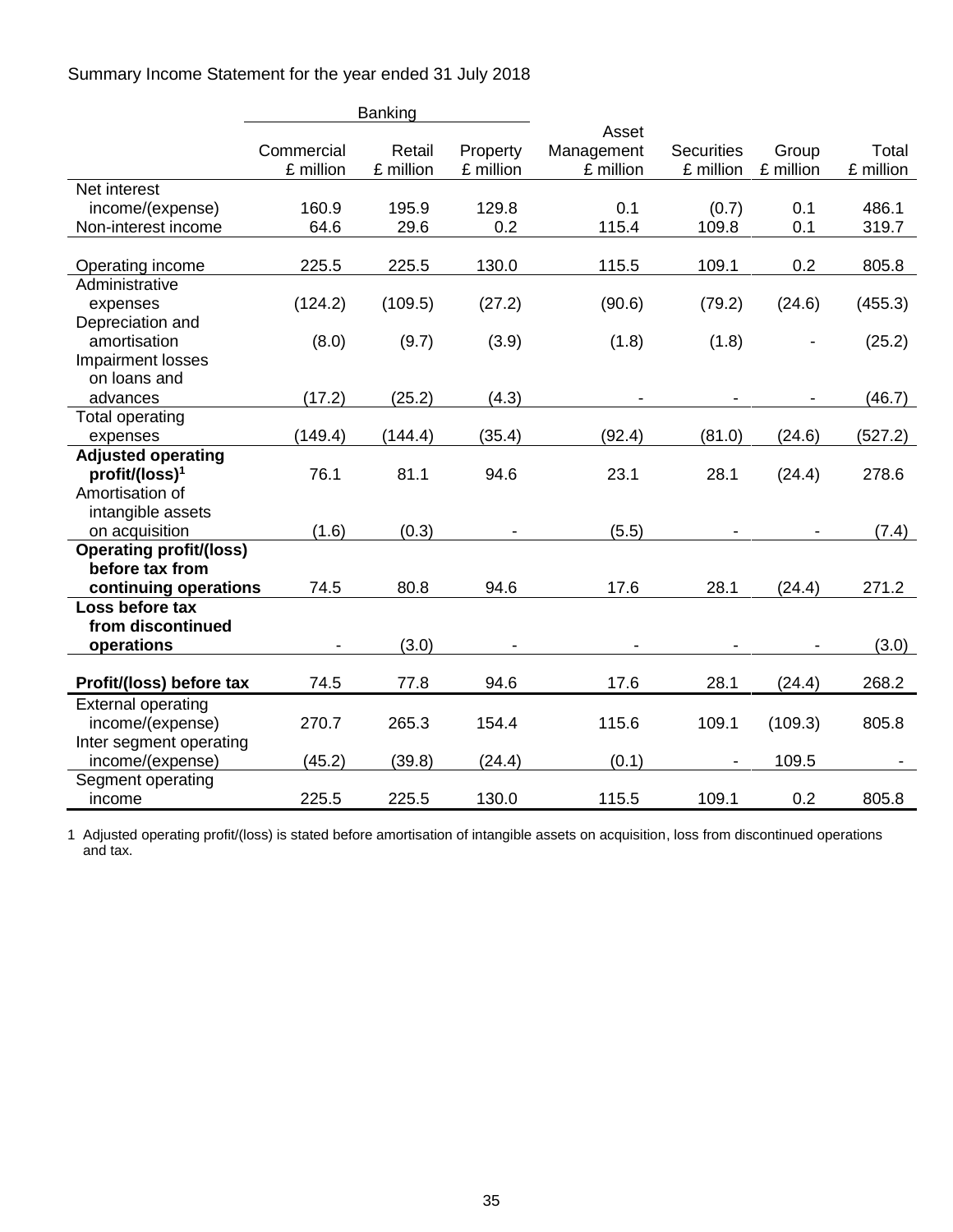### Balance Sheet Information at 31 July 2018

|                          |            | <b>Banking</b> |           |            |            |                    |           |
|--------------------------|------------|----------------|-----------|------------|------------|--------------------|-----------|
|                          |            |                |           | Asset      |            |                    |           |
|                          | Commercial | Retail         | Property  | Management | Securities | Group <sup>2</sup> | Total     |
|                          | £ million  | £ million      | £ million | £ million  | £ million  | £ million          | £ million |
| Total assets $^{\rm 1}$  | 2,982.4    | 2,686.4        | 1,827.5   | 119.4      | 711.4      | .923.9             | 10,251.0  |
| <b>Total liabilities</b> | ٠          | -              | $\,$      | 63.9       | 640.3      | 8,198.1            | 8,902.3   |

1 Total assets for the Banking operating segments comprise the loan book and operating lease assets only.

2 Balance sheet includes £1,915.0 million assets and £8,278.6 million liabilities attributable to the Banking division primarily comprising the treasury balances described in the second paragraph of this note on page 32.

|                     | <b>Banking</b> | Asset      |            |           |           |
|---------------------|----------------|------------|------------|-----------|-----------|
|                     | total          | Management | Securities | Group     | Total     |
|                     | £ million      | £ million  | £ million  | £ million | £ million |
| Equity <sup>1</sup> | 1,132.7        | 55.5       | 71 1       | 89.4      | 1,348.7   |

1 Equity of the Banking division reflects loan book and operating lease assets of £7,496.3 million, in addition to assets and liabilities of £1,915.0 million and £8,278.6 million respectively primarily comprising treasury balances which are included within the Group column above.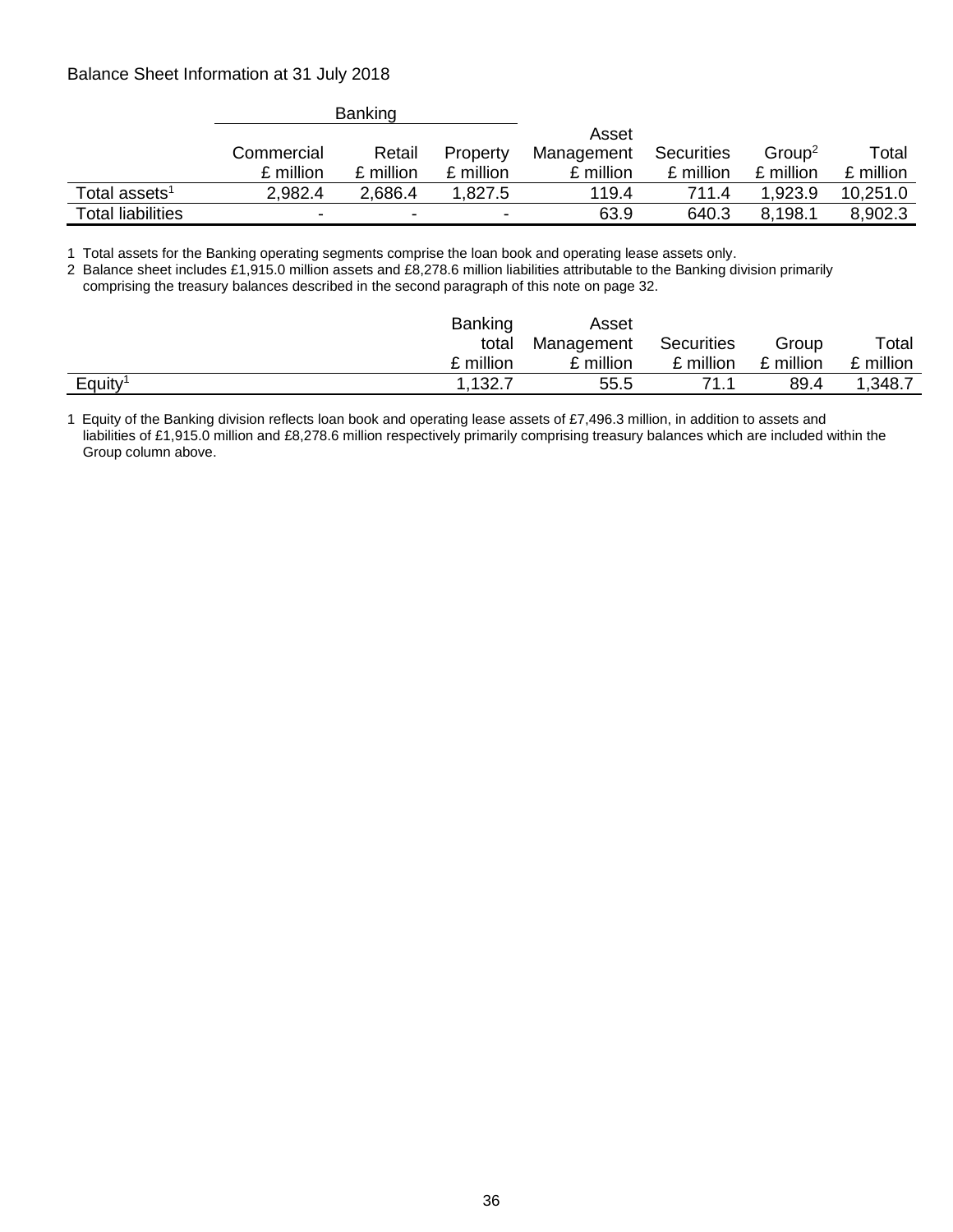|                                                              | Six months ended |                   | Year ended |
|--------------------------------------------------------------|------------------|-------------------|------------|
|                                                              | 31 January       |                   | 31 July    |
|                                                              | 2019             | 2018 <sup>1</sup> | 2018       |
|                                                              | £ million        | £ million         | £ million  |
| Tax charged/(credited) to the income statement               |                  |                   |            |
| Current tax:                                                 |                  |                   |            |
| UK corporation tax                                           | 30.4             | 33.2              | 64.7       |
| Foreign tax                                                  | 0.9              | 1.0               | 1.5        |
| Adjustments in respect of previous periods                   |                  |                   | (2.3)      |
|                                                              | 31.3             | 34.2              | 63.9       |
| Deferred tax:                                                |                  |                   |            |
| Deferred tax charge for the current period                   | 2.1              | 0.9               | 1.1        |
| Adjustments in respect of previous periods                   |                  |                   | 2.0        |
|                                                              |                  |                   |            |
|                                                              | 33.4             | 35.1              | 67.0       |
|                                                              |                  |                   |            |
| Tax on items not (credited)/charged to the income statement  |                  |                   |            |
| Current tax relating to:                                     |                  |                   |            |
| Share-based payments                                         | (0.1)            | (0.1)             | (0.3)      |
| Deferred tax relating to:                                    |                  |                   |            |
| Cash flow hedging                                            | (0.4)            | 1.0               | 1.1        |
| Defined benefit pension scheme                               |                  | 0.2               | 0.4        |
| Financial instruments classified as available for sale       |                  | (0.1)             | 0.2        |
| Financial instruments classified at fair value through other |                  |                   |            |
| comprehensive income                                         | (0.2)            |                   |            |
| Share-based payments                                         | 0.5              | (0.1)             | (0.4)      |
|                                                              |                  |                   |            |
|                                                              | (0.2)            | 0.9               | 1.0        |
|                                                              |                  |                   |            |
| <b>Reconciliation to tax expense</b>                         |                  |                   |            |
| UK corporation tax for the period at 19.0% (2018: 19.0%) on  |                  |                   |            |
| operating profit                                             | 25.8             | 26.6              | 51.5       |
| Effect of different tax rates in other jurisdictions         | (0.1)            | (0.1)             | (0.2)      |
| Disallowable items and other permanent differences           | 0.6              | 0.6               | 1.1        |
| Banking surcharge                                            | 7.1              | 7.9               | 15.1       |
| Deferred tax impact of decreased/(increased) tax rates       |                  | 0.1               | (0.2)      |
| Prior period tax provision                                   |                  |                   | (0.3)      |
|                                                              |                  |                   |            |
|                                                              | 33.4             | 35.1              | 67.0       |

1 Restated – see note 4.

The effective tax rate for the period is 24.6% (six months ended 31 January 2018: 25.0%; year ended 31 July 2018: 24.7%), representing the best estimate of the annual effective tax rate expected for the full year.

The standard UK corporation tax rate for the financial year is 19.0% (six months ended 31 January 2018: 19.0%; year ended 31 July 2018: 19.0%). However, an additional 8% surcharge applies to banking company profits as defined in legislation. The effective tax rate is above the UK corporation tax rate primarily due to the surcharge applying to the majority of the group's profits.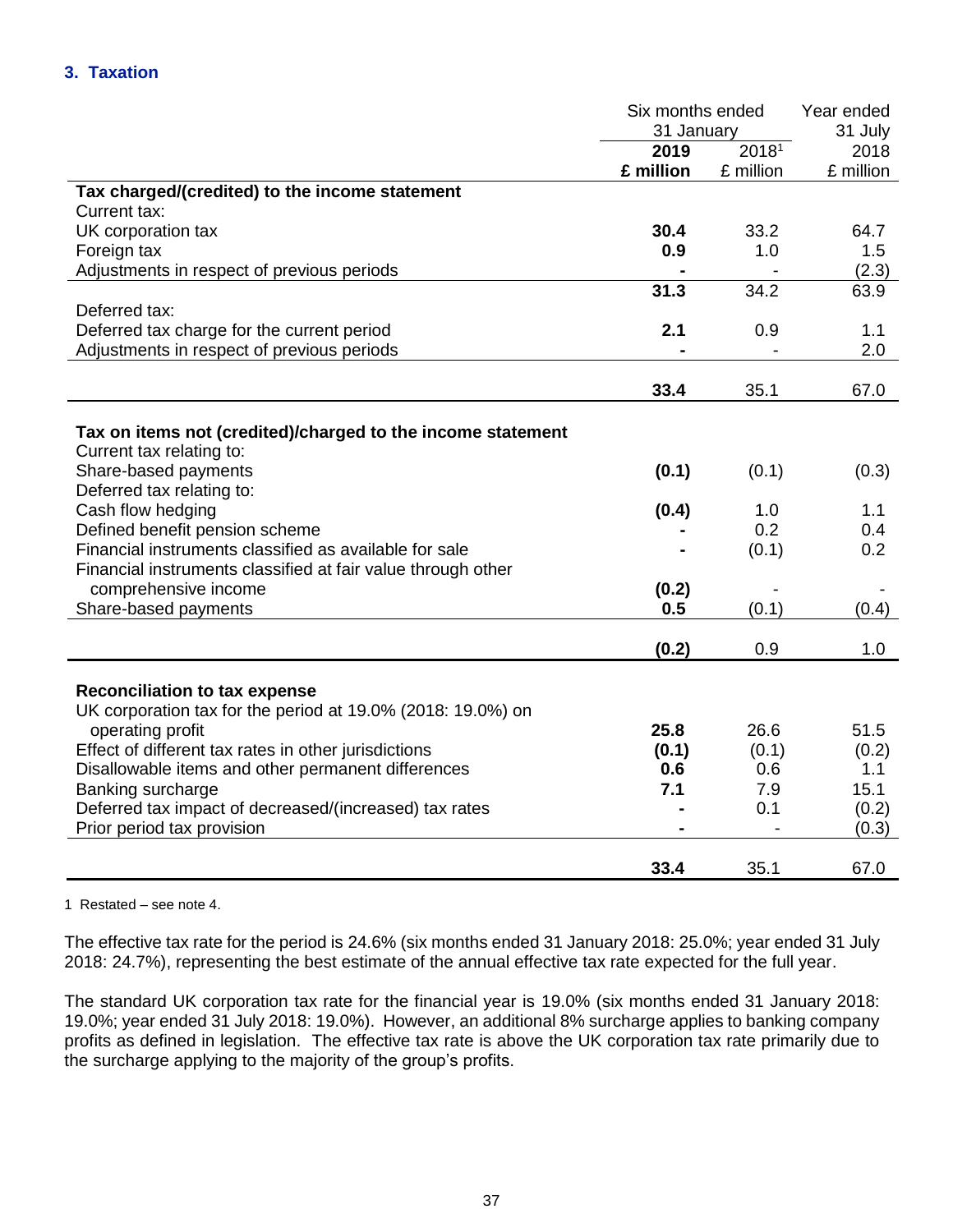### **4. Discontinued operations**

On 1 January 2019, the group completed the sale of Close Brothers Retail Finance, which provides unsecured retail point of sale finance to consumers, to Klarna Bank AB. The transaction fulfilled the requirements of IFRS 5 to be classified as "discontinued operations" in the consolidated income statement.

The net assets of Close Brothers Retail Finance on 1 January 2019, the date of disposal, was £80.9 million, comprising largely of loans and advances to customers. In the 31 July 2018 consolidated balance sheet, net assets of £66.9 million relating to Close Brothers Retail Finance were presented as "held for sale". No impairment has been recognised in relation to these net assets.

### **Results of discontinued operations**

|                                                            | Six months ended |           | Year ended |
|------------------------------------------------------------|------------------|-----------|------------|
|                                                            | 31 January       |           | 31 July    |
|                                                            | 2019             | 2018      | 2018       |
|                                                            | £ million        | £ million | £ million  |
| Operating income                                           | 3.7              | 3.0       | 6.6        |
| Operating expenses                                         | (4.2)            | (3.6)     | (7.2)      |
| Impairment losses on loans and advances                    | (1.6)            | (1.0)     | (2.3)      |
| <b>Operating loss before tax</b>                           | (2.1)            | (1.6)     | (2.9)      |
| Tax                                                        | 0.5              | 0.4       | 0.8        |
| Impairment of plant, property and equipment and intangible |                  |           |            |
| assets                                                     |                  |           | (0.1)      |
| Loss after tax                                             | (1.6)            | (1.2)     | (2.2)      |
| Profit on disposal of discontinued operations, net of tax  | 2.8              |           |            |
| <b>Profit/(loss) from discontinued operations</b>          | 1.2              | (1.2)     | (2.2)      |

### **Assets and liabilities held for sale**

The major classes of assets and liabilities classified as held for sale are as follows:

|                                               | 31 January<br>2019 | 31 July<br>2018 |
|-----------------------------------------------|--------------------|-----------------|
|                                               | £ million          | £ million       |
| <b>Balance sheet</b>                          |                    |                 |
| Intangible assets                             |                    | 0.9             |
| Loans and advances to customers               | $\blacksquare$     | 66.2            |
| Other assets                                  |                    | 0.4             |
| Total assets classified as held for sale      |                    | 67.5            |
|                                               |                    |                 |
| <b>Other liabilities</b>                      |                    | 0.6             |
| Total liabilities classified as held for sale |                    | 0.6             |

### **Cash flow from discontinued operations**

|                                         | Six months ended | Year ended |           |
|-----------------------------------------|------------------|------------|-----------|
|                                         | 31 January       | 31 July    |           |
|                                         | 2018<br>2019     |            | 2018      |
|                                         | £ million        | £ million  | £ million |
| Net cash flow from operating activities | (16.1)           | (13.9)     | (31.9)    |
| Net cash flow from investing activities | (0.3)            | (0.2)      | (0.4)     |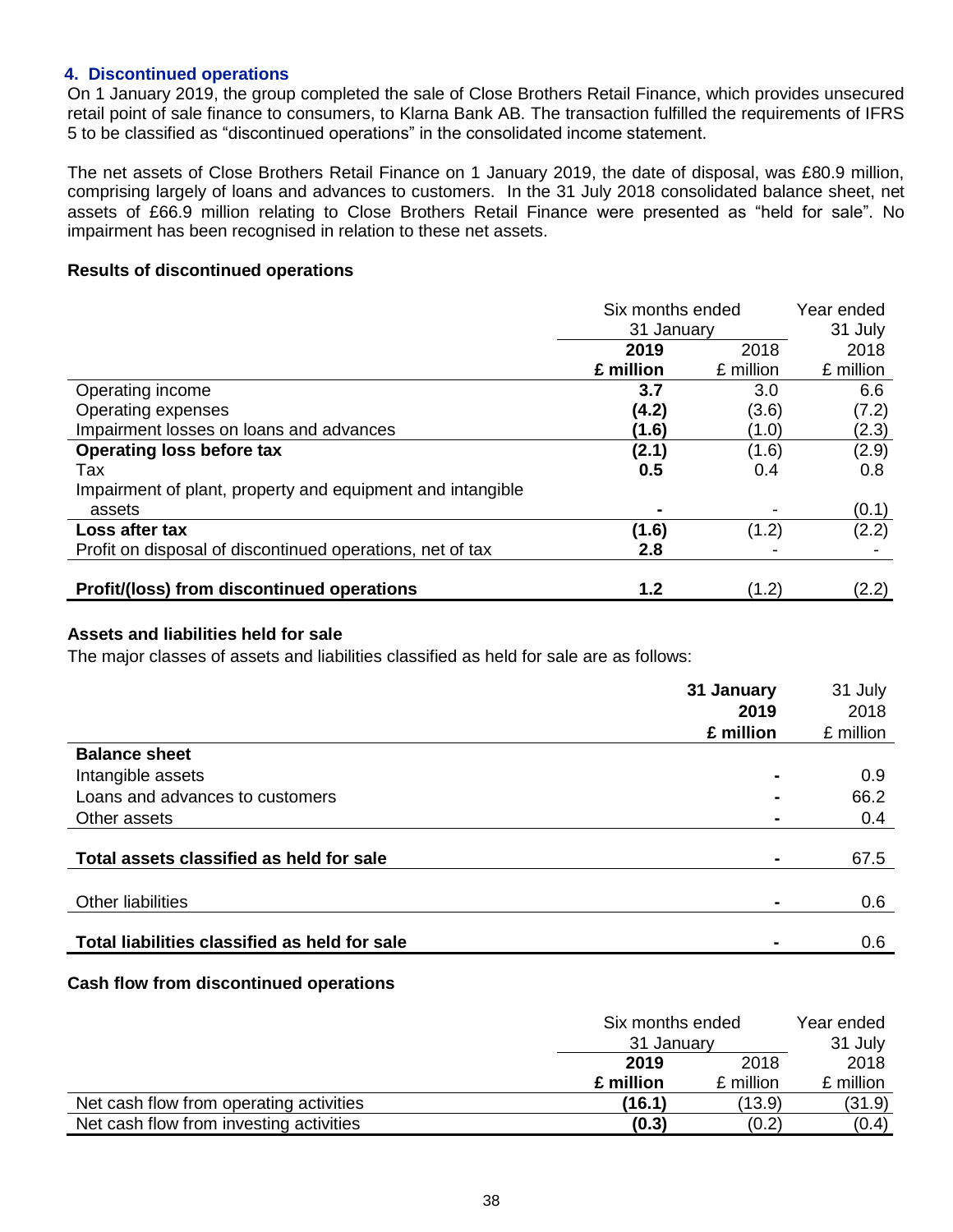# **5. Earnings per share**

The calculation of basic earnings per share is based on the profit attributable to shareholders and the number of basic weighted average shares. When calculating the diluted earnings per share, the weighted average number of shares in issue is adjusted for the effects of all dilutive share options and awards.

|                               |       | Six months ended<br>31 January |        |
|-------------------------------|-------|--------------------------------|--------|
|                               | 2019  | 2018 <sup>1</sup>              | 2018   |
| <b>Continuing operations</b>  |       |                                |        |
| <b>Basic</b>                  | 68.1p | 70.0p                          | 136.2p |
| <b>Diluted</b>                | 67.5p | 69.5p                          | 135.3p |
| Adjusted basic <sup>2</sup>   | 69.8p | 72.0p                          | 140.2p |
| Adjusted diluted <sup>2</sup> | 69.2p | 71.5p                          | 139.3p |
|                               |       |                                |        |

# **Continuing and discontinued operations**

| <b>Basic</b>   | 68<br>.9p | 2n<br>~~     | . . |
|----------------|-----------|--------------|-----|
| <b>Diluted</b> | 68<br>.3p | -<br>ົ<br>nr | ОΙ  |

1 Restated – see note 4.

2 Excludes amortisation of intangible assets on acquisition, discontinued operations and their tax effects.

|                                                              | Six months ended |            | Year ended |  |
|--------------------------------------------------------------|------------------|------------|------------|--|
|                                                              | 31 January       |            | 31 July    |  |
|                                                              | 2019             | 20181      | 2018       |  |
|                                                              | £ million        | £ million  | £ million  |  |
| <b>Profit attributable to shareholders</b>                   | 103.5            | 104.0      | 202.3      |  |
| Less profit/(loss) from discontinued operations, net of tax  | 1.2              | (1.2)      | (2.2)      |  |
| Profit attributable to shareholders on continuing operations | 102.3            | 105.2      | 204.5      |  |
| Adjustments:                                                 |                  |            |            |  |
| Amortisation of intangible assets on acquisition             | 3.2              | 3.7        | 7.4        |  |
| Tax effect of adjustment                                     | (0.6)            | (0.7)      | (1.3)      |  |
|                                                              |                  |            |            |  |
| Adjusted profit attributable to shareholders                 |                  |            |            |  |
| on continuing operations                                     | 104.9            | 108.2      | 210.6      |  |
| 1 Restated – see note 4.                                     |                  |            |            |  |
|                                                              | Six months ended |            | Year ended |  |
|                                                              |                  | 31 January |            |  |
|                                                              | 2019             | 2018       | 2018       |  |
|                                                              | million          | million    | million    |  |
| Average number of shares                                     |                  |            |            |  |
| <b>Basic weighted</b>                                        | 150.2            | 150.3      | 150.2      |  |
| Effect of dilutive share options and awards                  | 1.4              | 1.0        | 1.0        |  |
|                                                              |                  |            |            |  |
| <b>Diluted weighted</b>                                      | 151.6            | 151.3      | 151.2      |  |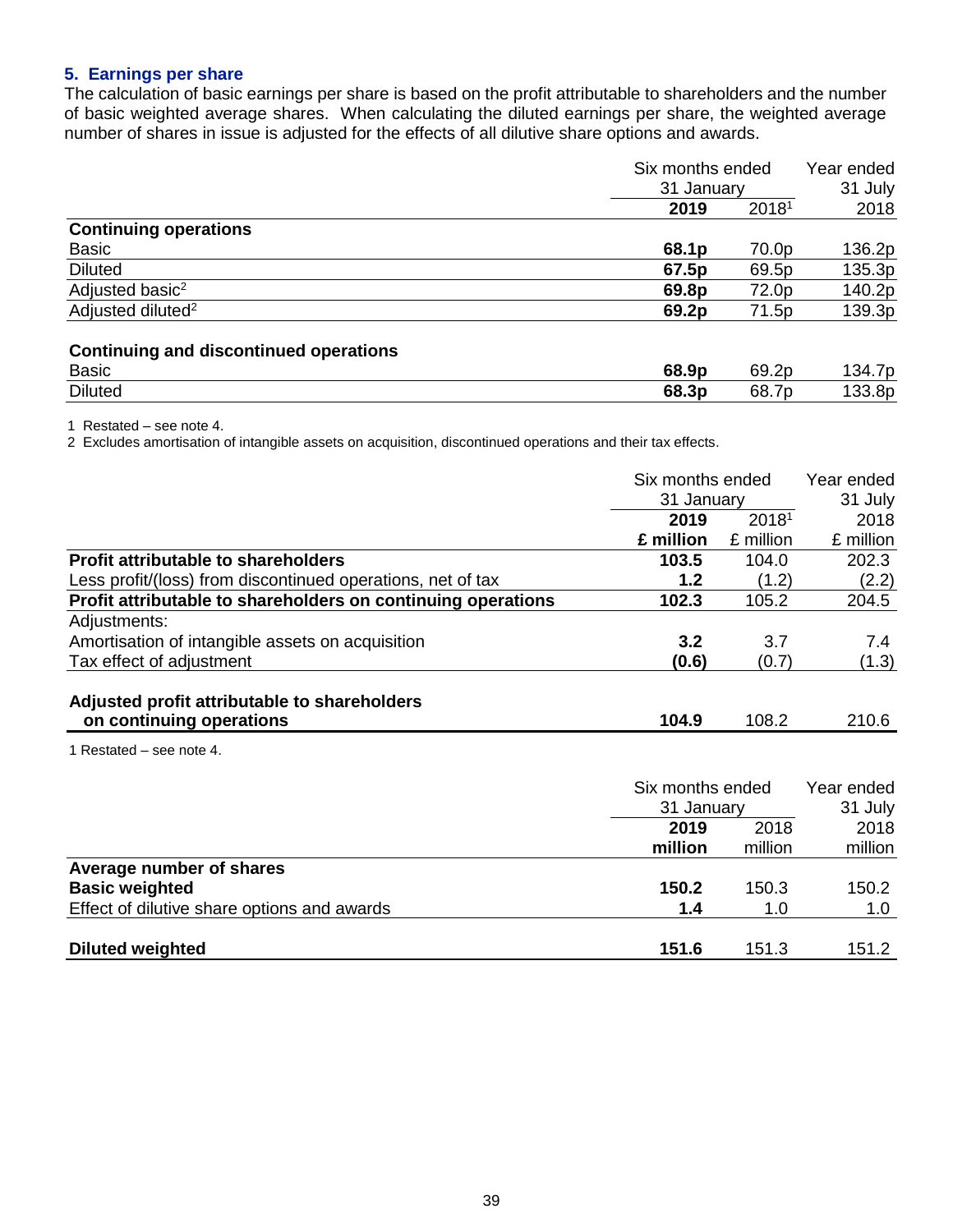|                                                                         | Six months ended |            | Year ended |  |
|-------------------------------------------------------------------------|------------------|------------|------------|--|
|                                                                         |                  | 31 January |            |  |
|                                                                         | 2019             | 2018       |            |  |
|                                                                         | £ million        | £ million  | £ million  |  |
| For each ordinary share                                                 |                  |            |            |  |
| Interim dividend for previous financial year paid in April 2018: 21.0p  |                  |            | 31.3       |  |
| Final dividend for previous financial year paid in November 2018: 42.0p |                  |            |            |  |
| (November 2017: 40.0p)                                                  | 62.8             | 59.7       | 59.7       |  |
|                                                                         |                  |            |            |  |
|                                                                         | 62.8             | 59.7       | 91.0       |  |

An interim dividend relating to the six months ended 31 January 2019 of 22.0p, amounting to an estimated £32.8 million, is declared. This interim dividend, which is due to be paid on 24 April 2019 to shareholders on the register at 22 March 2019, is not reflected in these condensed half yearly financial statements.

## **7. Loans and advances to customers**

The contractual maturity of loans and advances to customers is set out below:

|                                                             |           |           | <b>Between</b><br>three |                |                |            |            |           |
|-------------------------------------------------------------|-----------|-----------|-------------------------|----------------|----------------|------------|------------|-----------|
|                                                             |           | Within    | months                  | <b>Between</b> | <b>Between</b> | After more |            |           |
|                                                             | On        | three     | and one                 | one and        | two and        | than five  | Impairment |           |
|                                                             | demand    | months    | year                    | two years      | five years     | years      | provisions | Total     |
|                                                             | £ million | £ million | £ million               | £ million      | £ million      | £ million  | £ million  | £ million |
| At 31 January 2019                                          | 79.2      | 2,230.4   | 2,272.0                 | 1,316.3        | 1,489.2        | 100.0      | (102.0)    | 7,385.1   |
| At 1 August 2018                                            | 77.3      | 2,135.8   | 2,301.1                 | 1,324.3        | 1,402.3        | 95.8       | (97.3)     | 7,239.3   |
| At 31 July 2018                                             | 77.3      | 2,135.8   | 2,301.1                 | 1,324.3        | 1,402.3        | 95.8       | (39.1)     | 7,297.5   |
|                                                             |           |           |                         |                |                |            |            |           |
|                                                             |           |           |                         |                | Stage 1        | Stage 2    | Stage 3    | Total     |
|                                                             |           |           |                         |                | £ million      | £ million  | £ million  | £ million |
| Impairment provisions on loans<br>and advances to customers |           |           |                         |                |                |            |            |           |
| Balance at 31 July 2018                                     |           |           |                         |                |                |            |            | 39.1      |
| IFRS 9 transition (note 17)                                 |           |           |                         |                |                |            |            | 58.2      |
| Balance at 1 August 2018                                    |           |           |                         |                | 23.7           | 24.8       | 48.8       | 97.3      |
| Charge to the income statement                              |           |           |                         |                | 1.5            | 2.2        | 15.1       | 18.8      |
| Amounts written off                                         |           |           |                         |                | (0.5)          | (0.5)      | (13.1)     | (14.1)    |
| Impairment provisions at 31 January 2019                    |           |           |                         |                | 24.7           | 26.5       | 50.8       | 102.0     |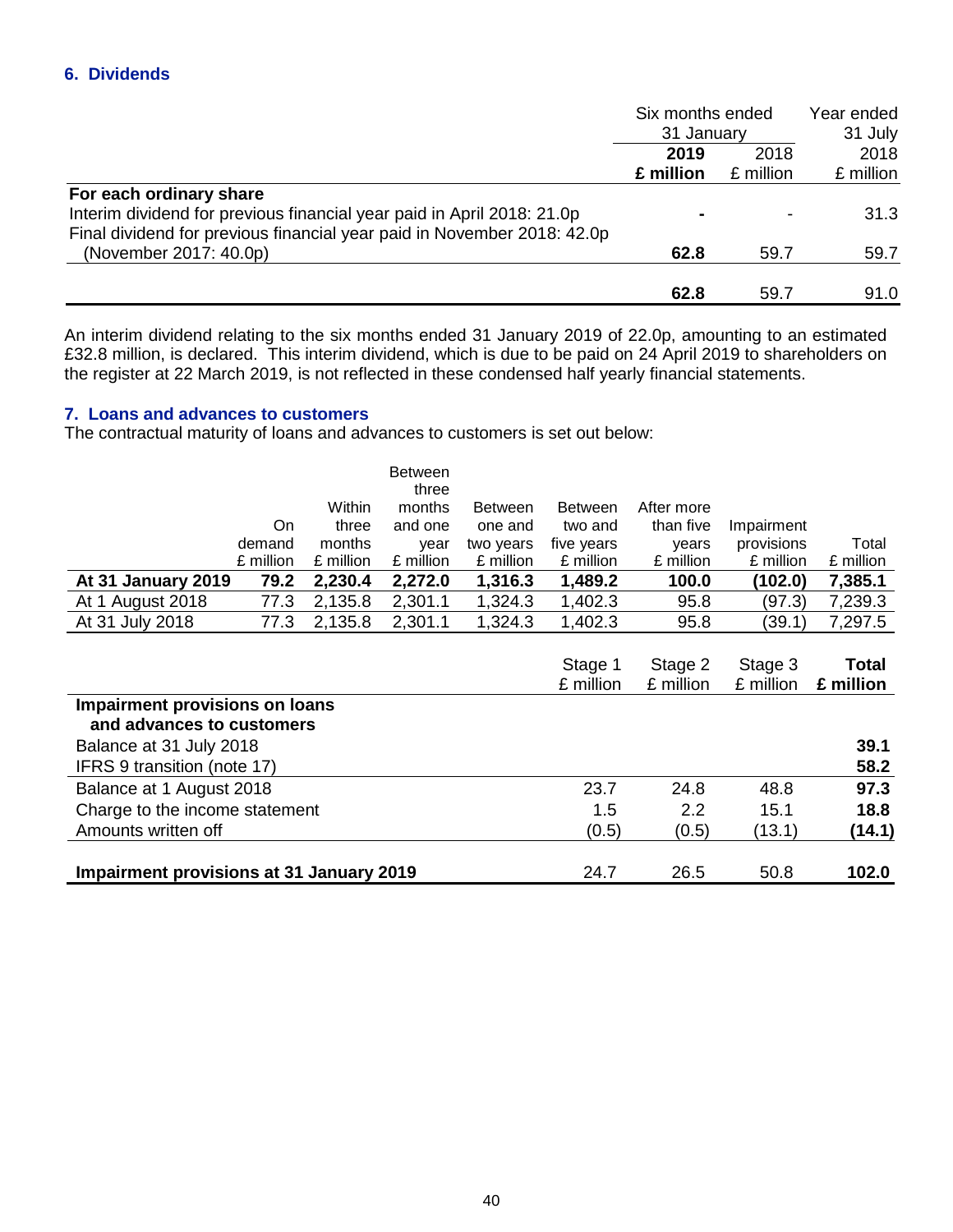Gross loans and advances to customers by stage and the corresponding impairment provisions and provision coverage ratios are set out below:

|                                 |           |                             | Stage 2                               |           |           |              |
|---------------------------------|-----------|-----------------------------|---------------------------------------|-----------|-----------|--------------|
|                                 |           | <b>Less than</b><br>30 days | <b>Greater than</b><br>or equal to 30 |           |           |              |
|                                 | Stage 1   | past due                    | days past due                         | Total     | Stage 3   | <b>Total</b> |
| At 31 January 2019              | £ million | £ million                   | £ million                             | £ million | £ million | £ million    |
| Gross loans and                 |           |                             |                                       |           |           |              |
| advances to customers           |           |                             |                                       |           |           |              |
| Commercial                      | 2,529.7   | 291.2                       | 25.5                                  | 316.7     | 86.4      | 2,932.8      |
| Retail                          | 2,478.4   | 233.9                       | 1.7                                   | 235.6     | 24.8      | 2,738.8      |
| Property                        | 1,437.4   | 100.1                       | 70.3                                  | 170.4     | 207.7     | 1,815.5      |
| <b>Total</b>                    | 6,445.5   | 625.2                       | 97.5                                  | 722.7     | 318.9     | 7,487.1      |
|                                 |           |                             |                                       |           |           |              |
| <b>Impairment provisions</b>    |           |                             |                                       |           |           |              |
| Commercial                      | 12.5      | 10.6                        | 1.4                                   | 12.0      | 25.0      | 49.5         |
| Retail                          | 10.4      | 11.5                        | 0.1                                   | 11.6      | 15.1      | 37.1         |
| Property                        | 1.8       | 2.7                         | 0.2                                   | 2.9       | 10.7      | 15.4         |
| <b>Total</b>                    | 24.7      | 24.8                        | 1.7                                   | 26.5      | 50.8      | 102.0        |
|                                 |           |                             |                                       |           |           |              |
| <b>Provision coverage ratio</b> |           |                             |                                       |           |           |              |
| Commercial                      | 0.5%      | 3.6%                        | 5.5%                                  | 3.8%      | 28.9%     | 1.7%         |
| Retail                          | 0.4%      | 4.9%                        | 5.9%                                  | 4.9%      | 60.9%     | 1.4%         |
| Property                        | 0.1%      | 2.7%                        | 0.3%                                  | 1.7%      | 5.2%      | 0.8%         |
| <b>Total</b>                    | 0.4%      | 4.0%                        | 1.7%                                  | 3.7%      | 15.9%     | 1.4%         |

|                          |           | Stage 2   |                |           |           |           |
|--------------------------|-----------|-----------|----------------|-----------|-----------|-----------|
|                          |           | Less than | Greater than   |           |           |           |
|                          |           | 30 days   | or equal to 30 |           |           |           |
|                          | Stage 1   | past due  | days past due  | Total     | Stage 3   | Total     |
| At 1 August 2018         | £ million | £ million | £ million      | £ million | £ million | £ million |
| Gross loans and          |           |           |                |           |           |           |
| advances to customers    |           |           |                |           |           |           |
| Commercial               | 2,452.4   | 246.1     | 16.8           | 262.9     | 81.2      | 2,796.5   |
| Retail                   | 2,452.1   | 224.9     | 4.3            | 229.2     | 24.0      | 2,705.3   |
| Property                 | 1,574.7   | 58.9      | 46.3           | 105.2     | 154.9     | 1,834.8   |
| Total                    | 6,479.2   | 529.9     | 67.4           | 597.3     | 260.1     | 7,336.6   |
|                          |           |           |                |           |           |           |
| Impairment provisions    |           |           |                |           |           |           |
| Commercial               | 11.8      | 10.5      | 1.1            | 11.6      | 25.7      | 49.1      |
| Retail                   | 10.0      | 10.1      | 0.4            | 10.5      | 14.2      | 34.7      |
| Property                 | 1.9       | 2.4       | 0.3            | 2.7       | 8.9       | 13.5      |
| Total                    | 23.7      | 23.0      | 1.8            | 24.8      | 48.8      | 97.3      |
|                          |           |           |                |           |           |           |
| Provision coverage ratio |           |           |                |           |           |           |
| Commercial               | 0.5%      | 4.3%      | 6.5%           | 4.4%      | 31.7%     | 1.8%      |
| Retail                   | 0.4%      | 4.5%      | 9.3%           | 4.6%      | 59.2%     | 1.3%      |
| Property                 | 0.1%      | 4.1%      | 0.6%           | 2.6%      | 5.7%      | 0.7%      |
| Total                    | 0.4%      | 4.3%      | 2.7%           | 4.2%      | 18.8%     | 1.3%      |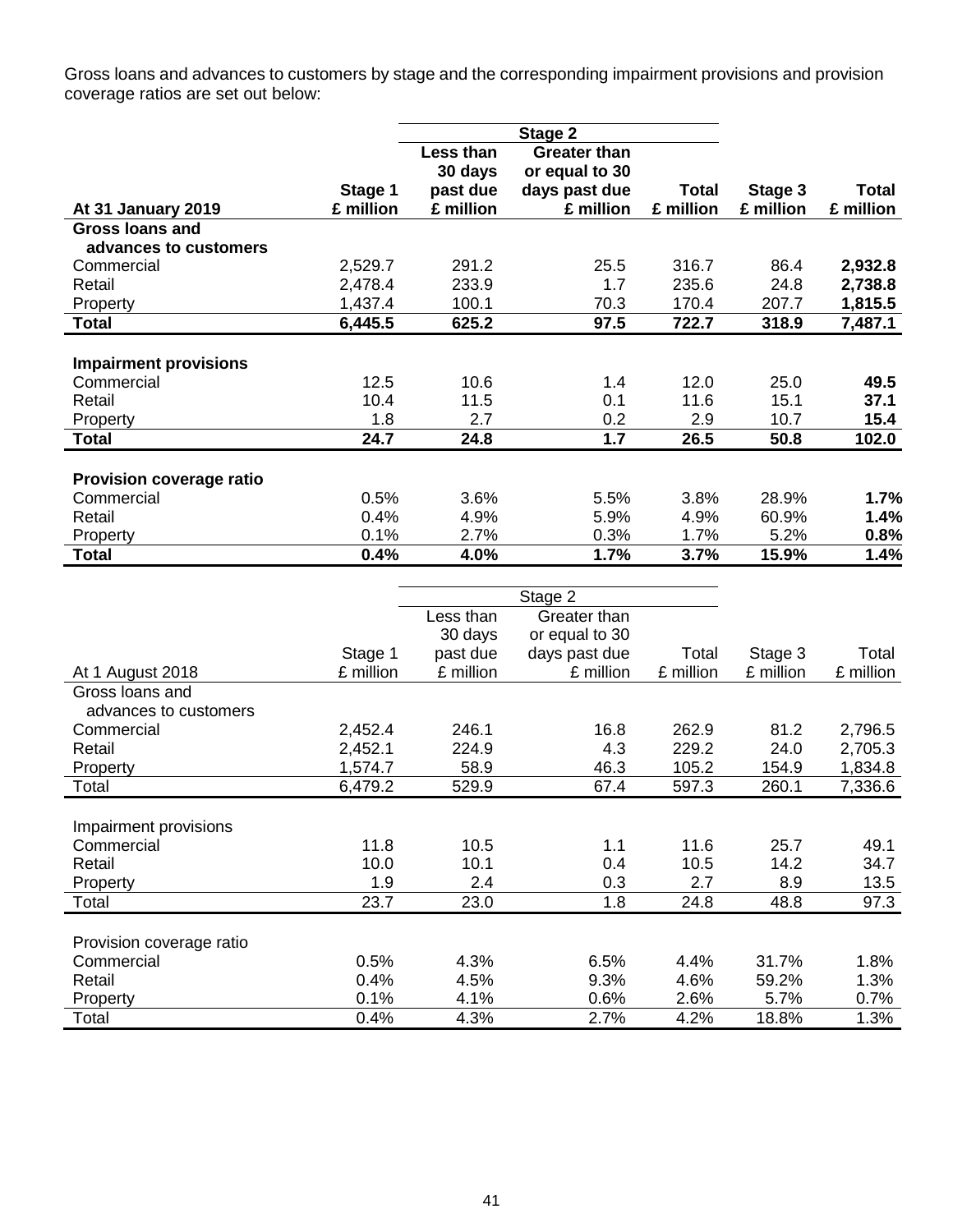# **8. Debt securities**

|                                           | <b>Fair value</b><br>through<br>profit or loss<br>£ million | <b>Fair value</b><br>through other<br>comprehensive<br>income<br>£ million | <b>Amortised</b><br>cost<br>£ million | Total<br>£ million |
|-------------------------------------------|-------------------------------------------------------------|----------------------------------------------------------------------------|---------------------------------------|--------------------|
| Long trading positions in debt securities | 25.0                                                        |                                                                            |                                       | 25.0               |
| Certificates of deposit                   |                                                             |                                                                            | 401.4                                 | 401.4              |
| Sovereign and central bank debt           |                                                             | 44.3                                                                       |                                       | 44.3               |
| <b>At 31 January 2019</b>                 | 25.0                                                        | 44.3                                                                       | 401.4                                 | 470.7              |
|                                           |                                                             |                                                                            |                                       |                    |
|                                           | Held for                                                    | Available for                                                              | Loans and                             |                    |
|                                           | trading                                                     | sale                                                                       | receivables                           | Total              |
|                                           | £ million                                                   | £ million                                                                  | £ million                             | £ million          |
| Long trading positions in debt securities | 25.6                                                        |                                                                            |                                       | 25.6               |
| Certificates of deposit                   |                                                             |                                                                            | 250.5                                 | 250.5              |
| Sovereign and central bank debt           |                                                             | 44.5                                                                       |                                       | 44.5               |
|                                           |                                                             |                                                                            |                                       |                    |
| At 31 July 2018                           | 25.6                                                        | 44.5                                                                       | 250.5                                 | 320.6              |

Movements in the book value of sovereign and central bank debt comprise:

|                                                        | <b>Six months</b> |                  |
|--------------------------------------------------------|-------------------|------------------|
|                                                        |                   | ended Year ended |
|                                                        | 31 January        | 31 July          |
|                                                        | 2019              | 2018             |
|                                                        | £ million         | £ million        |
| Sovereign and central bank debt at beginning of period | 44.5              | 43.6             |
| <b>Additions</b>                                       |                   |                  |
| Currency translation difference                        | (0.8)             |                  |
| Changes in fair value                                  | 0.6               | 0.9              |
|                                                        |                   |                  |
| Sovereign and central bank debt at end of period       | 44.3              | 44.5             |

# **9. Equity shares**

|                        | 31 January | 31 July   |
|------------------------|------------|-----------|
|                        | 2019       | 2018      |
|                        | £ million  | £ million |
| Long trading positions | 27.5       | 31.6      |
| Other equity shares    | 0.5        | 0.5       |
|                        |            |           |
|                        | 28.0       | 32.1      |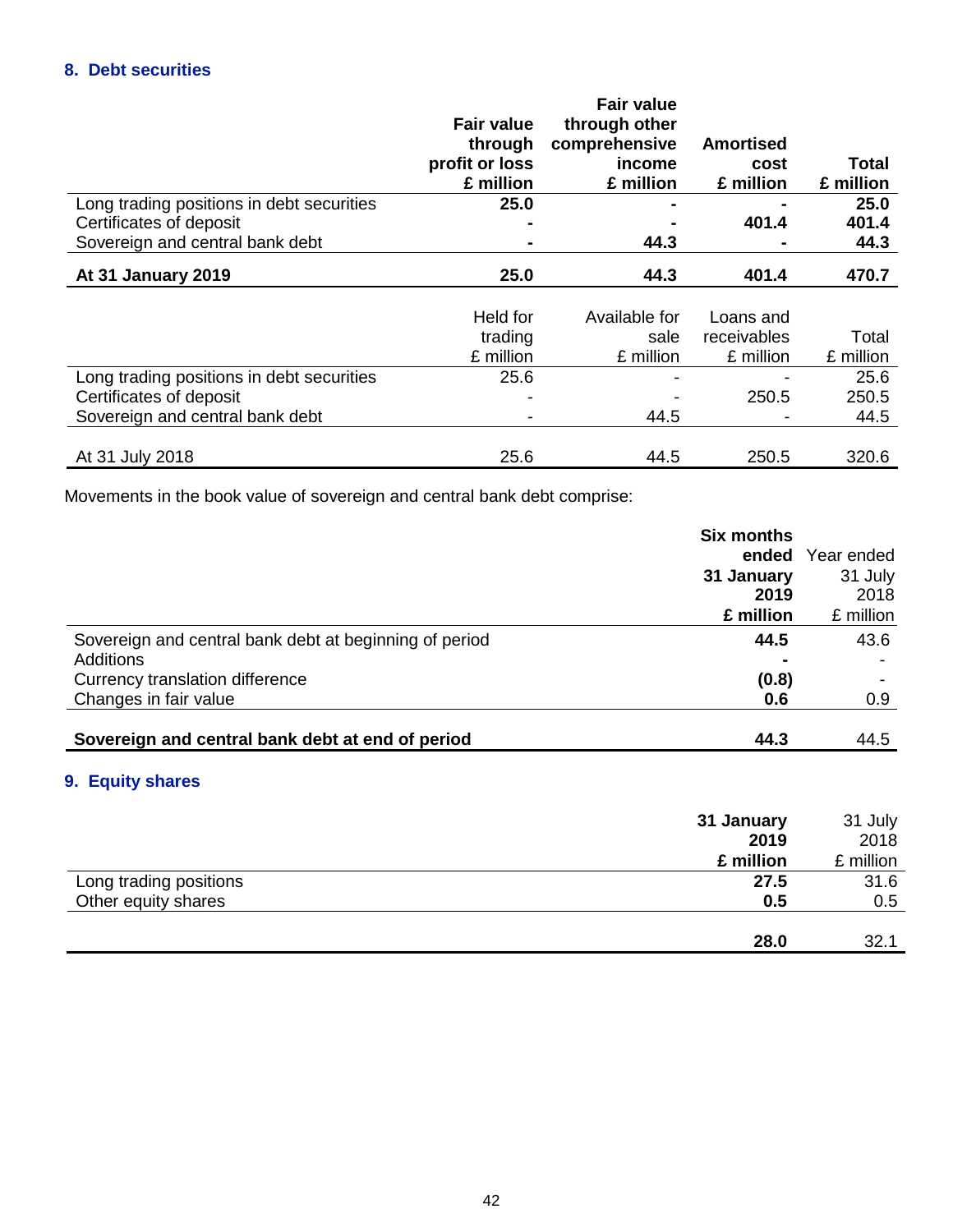# **10. Settlement balances and short positions**

|                      | 31 January | 31 July   |
|----------------------|------------|-----------|
|                      | 2019       | 2018      |
|                      | £ million  | £ million |
| Settlement balances  | 480.7      | 512.5     |
| Short positions in:  |            |           |
| Debt securities      | 10.7       | 16.4      |
| <b>Equity shares</b> | 15.0       | 14.2      |
|                      | 25.7       | 30.6      |
|                      | 506.4      | 543.1     |

# **11. Financial liabilities**

The contractual maturity of financial liabilities, which largely relate to treasury funding balances, is set out below.

|                                           | On.<br>demand<br>£ million | Within<br>three<br>months<br>£ million | <b>Between</b><br>three months<br>and one year<br>£ million | <b>Between</b><br>one and<br>two years<br>£ million | <b>Between</b><br>two and<br>five years<br>£ million | After<br>more than<br>five years<br>£ million | Total<br>£ million |
|-------------------------------------------|----------------------------|----------------------------------------|-------------------------------------------------------------|-----------------------------------------------------|------------------------------------------------------|-----------------------------------------------|--------------------|
| Deposits by banks                         | 10.3                       | 13.1                                   | 30.8                                                        | $\blacksquare$                                      | $\blacksquare$                                       | $\blacksquare$                                | 54.2               |
| Deposits by customers                     | 85.8                       | 1,038.5                                | 2,632.7                                                     | 1,175.0                                             | 417.5                                                |                                               | 5,349.5            |
| Loans and overdrafts<br>from banks        | 18.2                       | 10.1                                   | $\blacksquare$                                              |                                                     | 490.0                                                |                                               | 518.3              |
| Debt securities in issue                  | 5.3                        | 48.8                                   | 123.8                                                       | 684.8                                               | 643.6                                                | 287.5                                         | 1,793.8            |
| Subordinated Ioan<br>capital <sup>1</sup> | (1.4)                      | 1.4                                    | 0.2                                                         | $\blacksquare$                                      | $\blacksquare$                                       | 218.9                                         | 219.1              |
| <b>At 31 January 2019</b>                 | 118.2                      | 1,111.9                                | 2,787.5                                                     | 1,859.8                                             | 1,551.1                                              | 506.4                                         | 7,934.9            |

1 Comprises issuances of £175 million and £45 million with contractual maturity dates of 2027 and 2026 and optional prepayment dates of 2022 and 2021 respectively.

|                          |           | Within    | <b>Between</b> | <b>Between</b>           | <b>Between</b>           | After                    |           |
|--------------------------|-----------|-----------|----------------|--------------------------|--------------------------|--------------------------|-----------|
|                          | On        | three     | three months   | one and                  | two and                  | more than                |           |
|                          | demand    | months    | and one year   | two years                | five years               | five years               | Total     |
|                          | £ million | £ million | £ million      | £ million                | £ million                | £ million                | £ million |
| Deposits by banks        | 7.9       | 16.1      | 31.2           |                          | -                        | $\overline{\phantom{a}}$ | 55.2      |
| Deposits by customers    | 86.5      | 1,275.0   | 2,570.6        | 1,142.6                  | 422.5                    | $\blacksquare$           | 5,497.2   |
| Loans and overdrafts     |           |           |                |                          |                          |                          |           |
| from banks               | 9.6       | 5.2       |                | $\overline{\phantom{a}}$ | 495.0                    | $\overline{\phantom{a}}$ | 509.8     |
| Debt securities in issue | 0.6       | 23.1      | 561.3          | 190.3                    | 709.9                    | 288.2                    | 1,773.4   |
| Subordinated Ioan        |           |           |                |                          |                          |                          |           |
| capital <sup>1</sup>     | (2.4)     | 1.4       | 0.2            | $\overline{\phantom{0}}$ | $\overline{\phantom{a}}$ | 218.7                    | 217.9     |
|                          |           |           |                |                          |                          |                          |           |
| At 31 July 2018          | 102.2     | 1,320.8   | 3,163.3        | 1,332.9                  | 1,627.4                  | 506.9                    | 8,053.5   |

1 Comprises issuances of £175 million and £45 million with contractual maturity dates of 2027 and 2026 and optional prepayment dates of 2022 and 2021 respectively.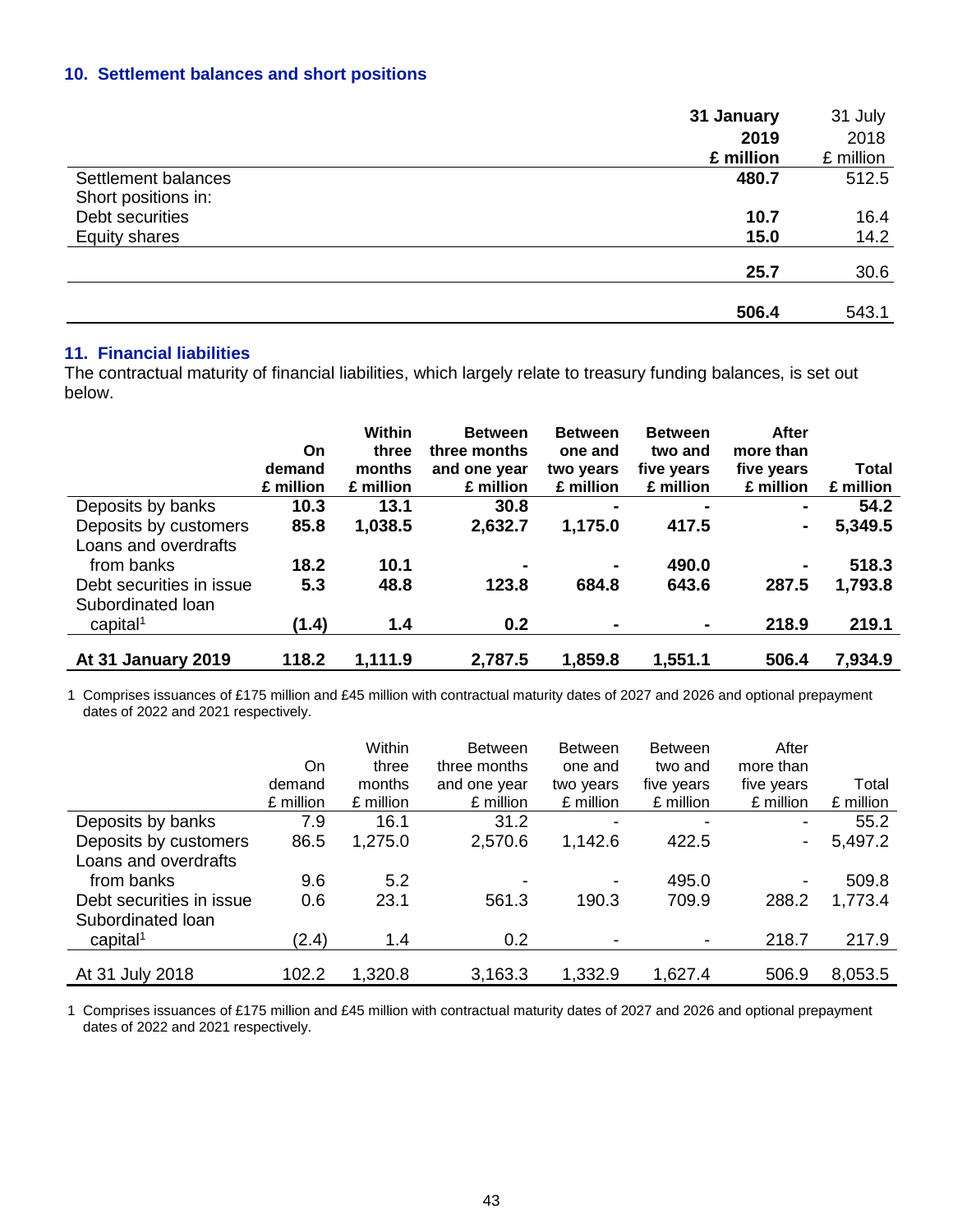At 31 January 2019, the group was a participant of the Bank of England's Term Funding Scheme. Under this scheme, asset finance loan receivables of £776.9 million (31 July 2018: £773.8 million) were positioned as collateral with the Bank of England, against which £490.0 million of cash (31 July 2018: £495.0 million) was drawn. The term of these transactions is four years from the date of each drawdown but the group may choose to repay earlier at its discretion. The risks and rewards of the loan receivables remain with the group and continue to be recognised in loans and advances to customers on the consolidated balance sheet.

The group has securitised without recourse £1,406.6 million (31 July 2018: £1,499.3 million) of its insurance premium and motor loan receivables in return for cash and asset-backed securities in issue of £982.7 million (31 July 2018: £983.3 million). This includes £78.6 million (31 July 2018: £118.1 million) asset-backed securities in issue retained for liquidity purposes. As the group has retained exposure to substantially all the credit risks and rewards of the residual benefit of the underlying assets, it continues to recognise these assets in loans and advances to customers on the consolidated balance sheet.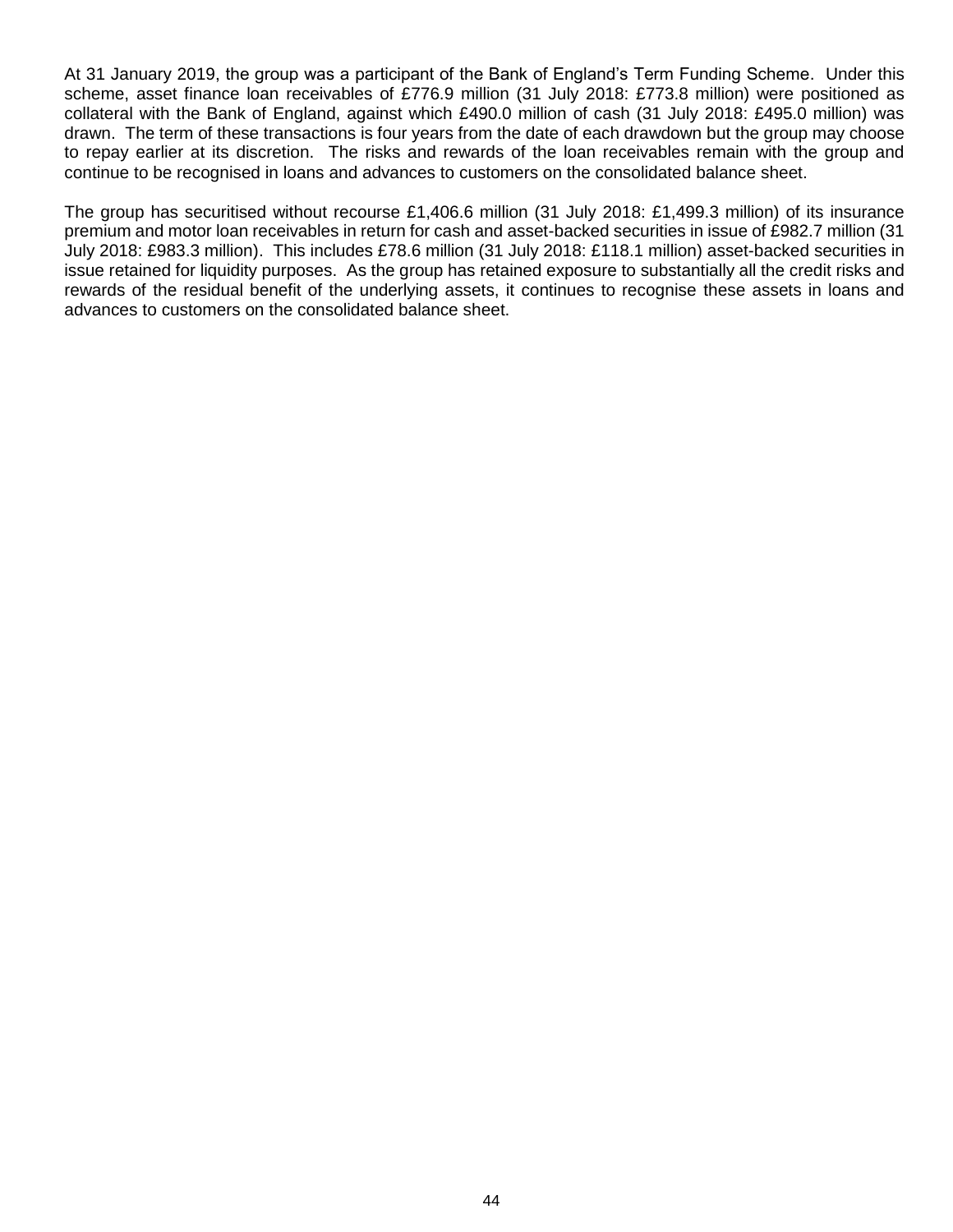## **12. Capital**

The group's individual regulated entities and the group as a whole complied with all of the externally imposed capital requirements to which they were subject for the period to 31 January 2019 and the year ended 31 July 2018. The table below summarises the composition of regulatory capital and Pillar 1 risk weighted assets at those financial period ends.

|                                                               | 31 January | 1 August  | 31 July   |
|---------------------------------------------------------------|------------|-----------|-----------|
|                                                               | 2019       | 2018      | 2018      |
|                                                               | £ million  | £ million | £ million |
| Common equity tier 1 ("CET1") capital                         |            |           |           |
| Called up share capital                                       | 38.0       | 38.0      | 38.0      |
| Retained earnings <sup>1</sup>                                | 1,324.2    | 1,282.8   | 1,327.7   |
| Other reserves recognised for CET1 capital                    | 20.3       | 21.3      | 21.3      |
| <b>Regulatory adjustments to CET1 capital</b>                 |            |           |           |
| Intangible assets, net of associated deferred tax liabilities | (205.2)    | (198.1)   | (198.1)   |
| Foreseeable dividend <sup>2</sup>                             | (47.1)     | (62.7)    | (62.7)    |
| Investment in own shares                                      | (39.3)     | (37.6)    | (37.6)    |
| Pension asset, net of associated deferred tax liabilities     | (4.1)      | (4.0)     | (4.0)     |
| Prudent valuation adjustment                                  | (0.2)      | (0.2)     | (0.2)     |
| IFRS 9 transitional arrangements <sup>3</sup>                 | 44.6       | 42.7      |           |
|                                                               |            |           |           |
| <b>CET1 capital</b>                                           | 1,131.2    | 1,082.2   | 1,084.4   |
| Tier 2 capital - subordinated debt                            | 191.6      | 197.9     | 197.9     |
| Total regulatory capital <sup>4</sup>                         | 1,322.8    | 1,280.1   | 1,282.3   |
|                                                               |            |           |           |
| Risk weighted assets (notional) $4$ – unaudited               |            |           |           |
| Credit and counterparty risk                                  | 7,764.9    | 7,600.5   | 7,605.4   |
| Operational risk <sup>5</sup>                                 | 845.8      | 845.8     | 845.8     |
| Market risk <sup>5</sup>                                      | 87.3       | 96.3      | 96.3      |
|                                                               |            |           |           |
|                                                               | 8,698.0    | 8,542.6   | 8,547.5   |
|                                                               |            |           |           |
| CET1 capital ratio $4$                                        | 13.0%      | 12.7%     | 12.7%     |
| Total capital ratio <sup>4</sup>                              | 15.2%      | 15.0%     | 15.0%     |

1 Retained earnings for the period ended 31 January 2019 include all profits (both verified and unverified) for the six month period.

2 Under the Regulatory Technical Standard on own funds, a deduction has been recognised for a foreseeable dividend. In accordance with this standard, for 31 January 2019 a foreseeable dividend has been determined based on the average payout ratio over the previous three years applied to the retained earnings for the period. For 31 July 2018 a foreseeable dividend was determined as the proposed final dividend.

3 The group has elected to apply IFRS 9 transitional arrangements for 31 January 2019, which allow the capital impact of expected credit losses to be phased in over a five-year period.

4 Shown after applying the Capital Requirement Regulations transitional and qualifying own funds arrangements. At 31 January 2019 the fully loaded CET1 capital ratio is 12.5% and total capital ratio is 14.5% (1 August 2018: CET1 capital ratio 12.2% and total capital ratio 14.2%).

5 Operational and market risk include a notional adjustment at 8% in order to determine notional risk weighted assets.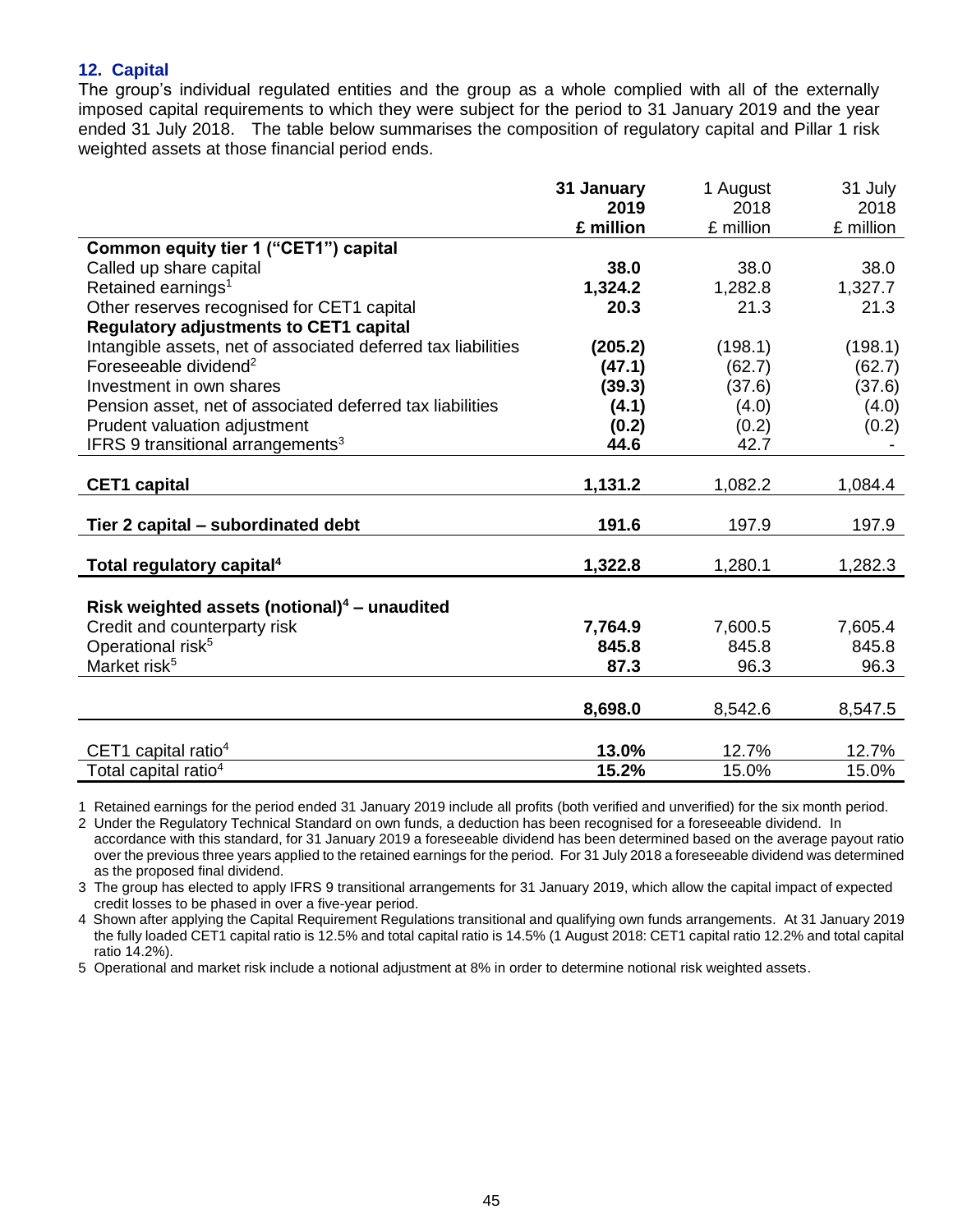The following table shows a reconciliation between equity and CET1 capital after deductions:

|                                                               | 31 January | 1 August  | 31 July   |
|---------------------------------------------------------------|------------|-----------|-----------|
|                                                               | 2019       | 2018      | 2018      |
|                                                               | £ million  | £ million | £ million |
| Equity                                                        | 1,341.0    | 1,303.8   | 1,348.7   |
| Regulatory adjustments to CET1 capital:                       |            |           |           |
| Intangible assets, net of associated deferred tax liabilities | (205.2)    | (198.1)   | (198.1)   |
| Foreseeable dividend <sup>1</sup>                             | (47.1)     | (62.7)    | (62.7)    |
| <b>IFRS 9 transitional arrangements</b>                       | 44.6       | 42.7      |           |
| Pension asset, net of associated deferred tax liabilities     | (4.1)      | (4.0)     | (4.0)     |
| Prudent valuation adjustment                                  | (0.2)      | (0.2)     | (0.2)     |
| Other reserves not recognised for CET1 capital:               |            |           |           |
| Cash flow hedging reserve                                     | 1.3        | (0.1)     | (0.1)     |
| Non-controlling interests                                     | 0.9        | 0.8       | 0.8       |
|                                                               |            |           |           |
| <b>CET1</b> capital                                           | 1,131.2    | 1,082.2   | 1,084.4   |

1 Under the Regulatory Technical Standard on own funds, a deduction has been recognised for a foreseeable dividend. In accordance with this standard, for 31 January 2019 a foreseeable dividend has been determined based on the average payout ratio over the previous three years applied to the retained earnings for the period. For 31 July 2018 a foreseeable dividend was determined as the proposed final dividend.

The following table shows the movement in CET1 capital during the period:

|                                                                           | £ million |
|---------------------------------------------------------------------------|-----------|
| CET1 capital at 31 July 2018                                              | 1,084.4   |
| Profit in the period attributable to shareholders                         | 103.5     |
| Dividends paid and foreseen                                               | (47.2)    |
| Reduction in shareholders' equity from IFRS 9                             | (44.9)    |
| Other movements in reserves recognised for CET1 capital                   | (0.3)     |
| <b>IFRS 9 transitional arrangements</b>                                   | 44.6      |
| Increase in intangible assets, net of associated deferred tax liabilities | (7.1)     |
| Other movements in deductions from CET1 capital                           | (1.8)     |
|                                                                           |           |
| CET1 capital at 31 January 2019                                           | 1,131.2   |

# **13. Contingent liabilities**

Financial Services Compensation Scheme ("FSCS")

As disclosed in note 23 of the Annual Report 2018, the group is exposed to the FSCS which provides compensation to customers of financial institutions in the event that an institution is unable, or is likely to be unable, to pay claims against it.

Compensation has previously been paid out by the FSCS funded by loan facilities provided by HM Treasury to FSCS in support of the FSCS's obligations to the depositors of banks declared in default. The facilities are expected to be repaid wholly from recoveries from the failed deposit-takers. In the event of a shortfall, the FSCS will recover the shortfall by raising levies on the industry. The amount of future levies payable by the group depends on a number of factors including the potential recoveries of assets by the FSCS, the group's participation in the deposit-taking market at 31 December, the level of protected deposits and the population of FSCS members.

### **14. Related party transactions**

Related party transactions, including salary and benefits provided to directors and key management, did not have a material effect on the financial position or performance of the group during the period. There were no changes to the type and nature of the related party transactions disclosed in the Annual Report 2018 that could have a material effect on the financial position and performance of the group in the six months to 31 January 2019.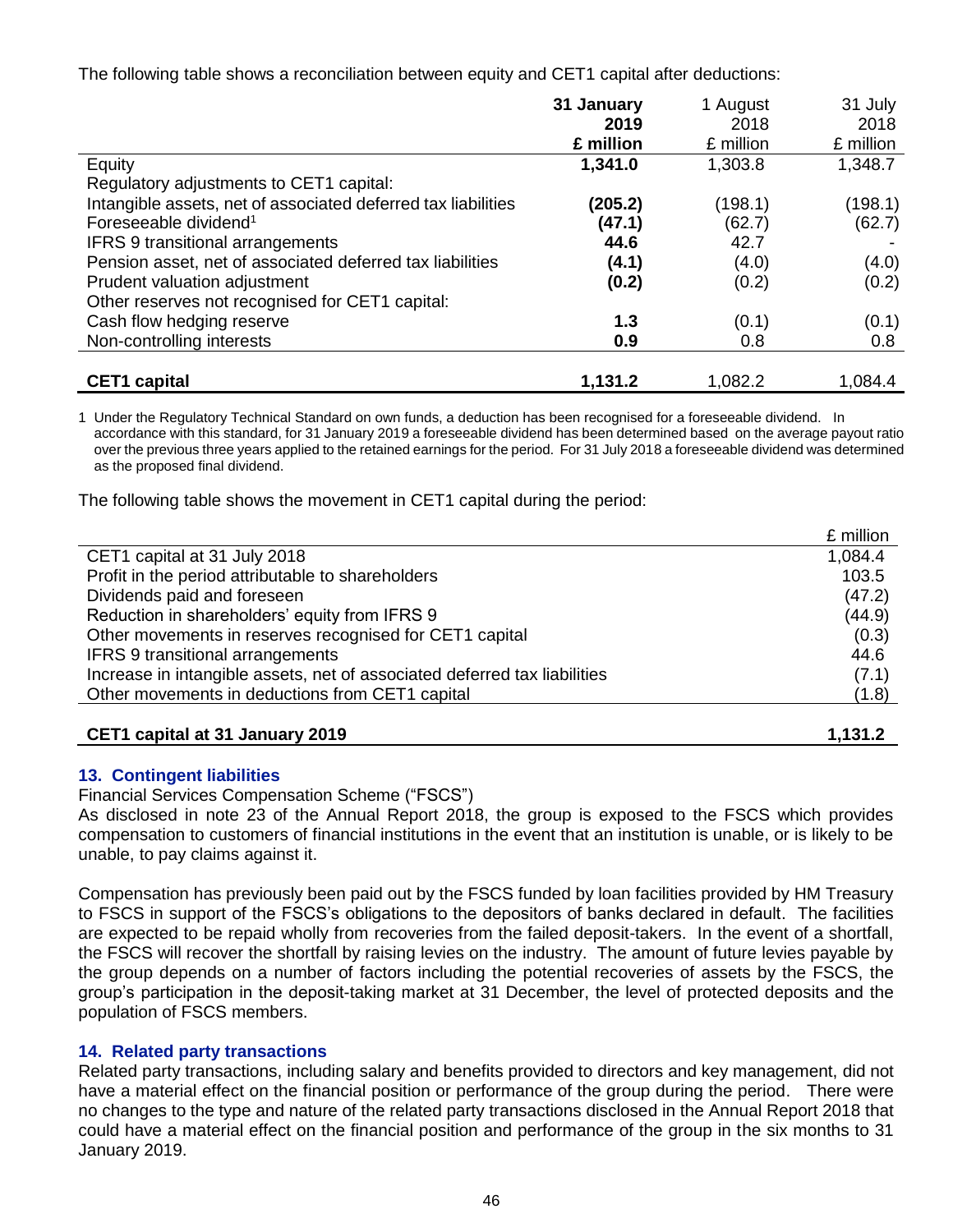## **15. Consolidated cash flow statement reconciliation**

|                                                                                                       | 31 January |           | 31 July   |
|-------------------------------------------------------------------------------------------------------|------------|-----------|-----------|
|                                                                                                       | 2019       | 2018      | 2018      |
|                                                                                                       | £ million  | £ million | £ million |
| (a) Reconciliation of operating profit before tax to net cash<br>inflow from operating activities     |            |           |           |
| Operating profit before tax from continuing operations                                                | 135.6      | 140.2     | 271.2     |
| Profit/(loss) before tax from discontinued operations <sup>1</sup>                                    | 0.9        | (1.6)     | (3.0)     |
| Tax paid                                                                                              | (28.1)     | (33.1)    | (66.8)    |
| Depreciation and amortisation                                                                         | 35.7       | 30.8      | 63.9      |
| Decrease/(increase) in:                                                                               |            |           |           |
| Interest receivable and prepaid expenses                                                              | 8.1        | (11.4)    | (18.4)    |
| Net settlement balances and trading positions                                                         | (21.3)     | 49.5      | 15.9      |
| Net loans to/from money broker against stock advanced                                                 | 9.5        | 5.9       | 0.3       |
| (Decrease)/increase in interest payable and accrued expenses                                          | (45.5)     | (31.9)    | 9.4       |
| Net cash inflow from trading activities                                                               | 94.9       | 148.4     | 272.5     |
| (Increase)/decrease in:                                                                               |            |           |           |
| Loans and advances to banks not repayable on demand                                                   | (2.1)      | (28.9)    | 16.4      |
| Loans and advances to customers <sup>2</sup>                                                          | (175.9)    | (113.7)   | (449.8)   |
| Assets held under operating leases                                                                    | (33.2)     | (38.7)    | (68.0)    |
| Certificates of deposit                                                                               | (150.9)    | (70.7)    | (70.2)    |
| Sovereign and central bank debt                                                                       |            | 0.8       | (0.9)     |
| Other assets less other liabilities                                                                   | 3.1        | 9.5       | 14.1      |
| (Decrease)/increase in:                                                                               |            |           |           |
| Deposits by banks                                                                                     | (1.0)      | (13.4)    | (16.8)    |
| Deposits by customers                                                                                 | (147.7)    | 137.1     | 384.1     |
| Loans and overdrafts from banks                                                                       | 8.5        | 45.7      | 178.9     |
| Issuance/redemption of debt securities                                                                | 16.4       | 73.7      | 45.7      |
| Net cash (outflow)/inflow from operating activities                                                   | (387.9)    | 149.8     | 306.0     |
| (b) Analysis of net cash outflow in respect of the purchase of                                        |            |           |           |
| subsidiaries and non-controlling interests                                                            |            |           |           |
| Cash consideration paid                                                                               |            | (0.9)     | (1.2)     |
| (c) Analysis of net cash inflow in respect of the sale of<br>discontinued operations and a subsidiary |            |           |           |
| Cash consideration received                                                                           | 86.1       | 0.7       | 0.9       |
|                                                                                                       |            |           |           |
|                                                                                                       | 31 January |           | 31 July   |
|                                                                                                       | 2019       | 2018      | 2018      |
|                                                                                                       | £ million  | £ million | £ million |
| (d) Analysis of cash and cash equivalents <sup>3</sup>                                                |            |           |           |
| Cash and balances at central banks                                                                    | 764.2      | 834.3     | 1,126.2   |
| Loans and advances to banks repayable on demand                                                       | 85.2       | 66.4      | 125.5     |
|                                                                                                       | 849.4      | 900.7     | 1,251.7   |

1 Restated – see note 4.

2 Excludes IFRS 9 transitional adjustment.

3 Excludes Bank of England cash reserve account and amounts held as collateral.

During the period ended 31 January 2019, the non-cash changes on debt financing amounted to £5.0 million (31 January 2018: £2.6 million; 31 July 2018: £9.4 million) arising largely from interest accretion.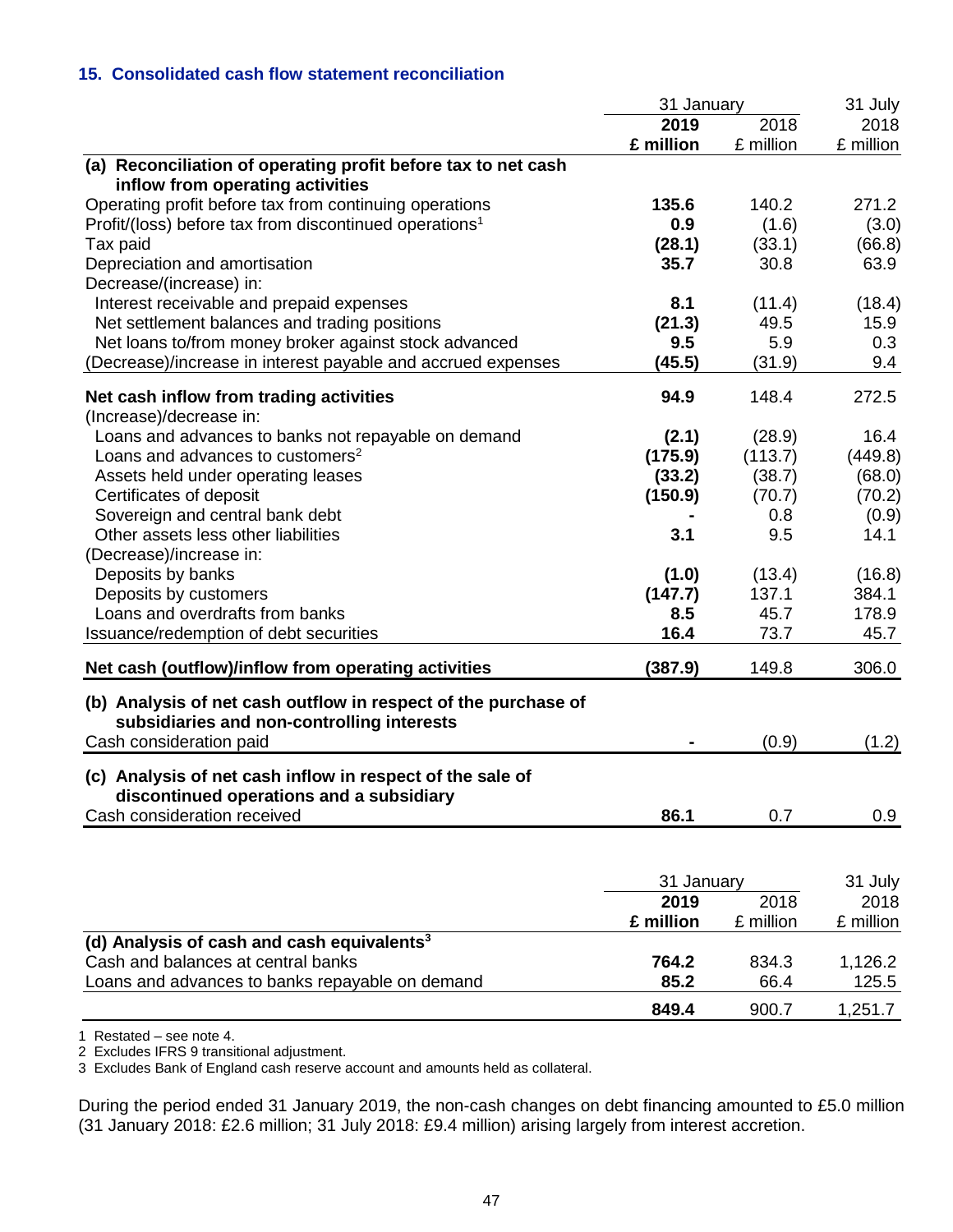### **16. Fair value of financial assets and liabilities**

The main differences between the fair values and the carrying values of the group's financial assets and financial liabilities are as follows:

|                           | 31 January 2019 |           | 31 July 2018 |           |  |
|---------------------------|-----------------|-----------|--------------|-----------|--|
|                           | Fair            | Carrying  | Fair         | Carrying  |  |
|                           | value           | value     | value        | value     |  |
|                           | £ million       | £ million | £ million    | £ million |  |
| Subordinated Ioan capital | 232.0           | 219.1     | 233.7        | 217.9     |  |
| Debt securities in issue  | 1,805.3         | 1,793.8   | 1,797.4      | 1.773.4   |  |

The group holds financial instruments that are measured at fair value subsequent to initial recognition. Each instrument has been categorised within one of three levels using a fair value hierarchy that reflects the significance of the inputs used in making the measurements. These levels are based on the degree to which the fair value is observable and are defined in note 28 "Financial risk management" of the Annual Report 2018. The table below shows the classification of financial instruments held at fair value into the valuation hierarchy:

|                                           | Level 1        | Level 2   | Level 3   | Total     |
|-------------------------------------------|----------------|-----------|-----------|-----------|
|                                           | £ million      | £ million | £ million | £ million |
| At 31 January 2019                        |                |           |           |           |
| <b>Assets</b>                             |                |           |           |           |
| Debt securities:                          |                |           |           |           |
| Long trading positions in debt securities | 23.1           | 1.9       |           | 25.0      |
| Sovereign and central bank debt           | 44.3           |           |           | 44.3      |
| Equity shares                             | 4.2            | 23.3      | 0.5       | 28.0      |
| Derivative financial instruments          | -              | 17.9      |           | 17.9      |
| Contingent consideration                  | $\blacksquare$ |           | 1.5       | 1.5       |
|                                           | 71.6           | 43.1      | 2.0       | 116.7     |
| <b>Liabilities</b>                        |                |           |           |           |
| Short positions:                          |                |           |           |           |
| Debt securities                           | 8.5            | 2.2       |           | 10.7      |
| Equity shares                             | 6.6            | 8.4       |           | 15.0      |
| Derivative financial instruments          | -              | 12.1      |           | 12.1      |
| Contingent consideration                  | $\blacksquare$ |           | 6.1       | 6.1       |
|                                           | 15.1           | 22.7      | 6.1       | 43.9      |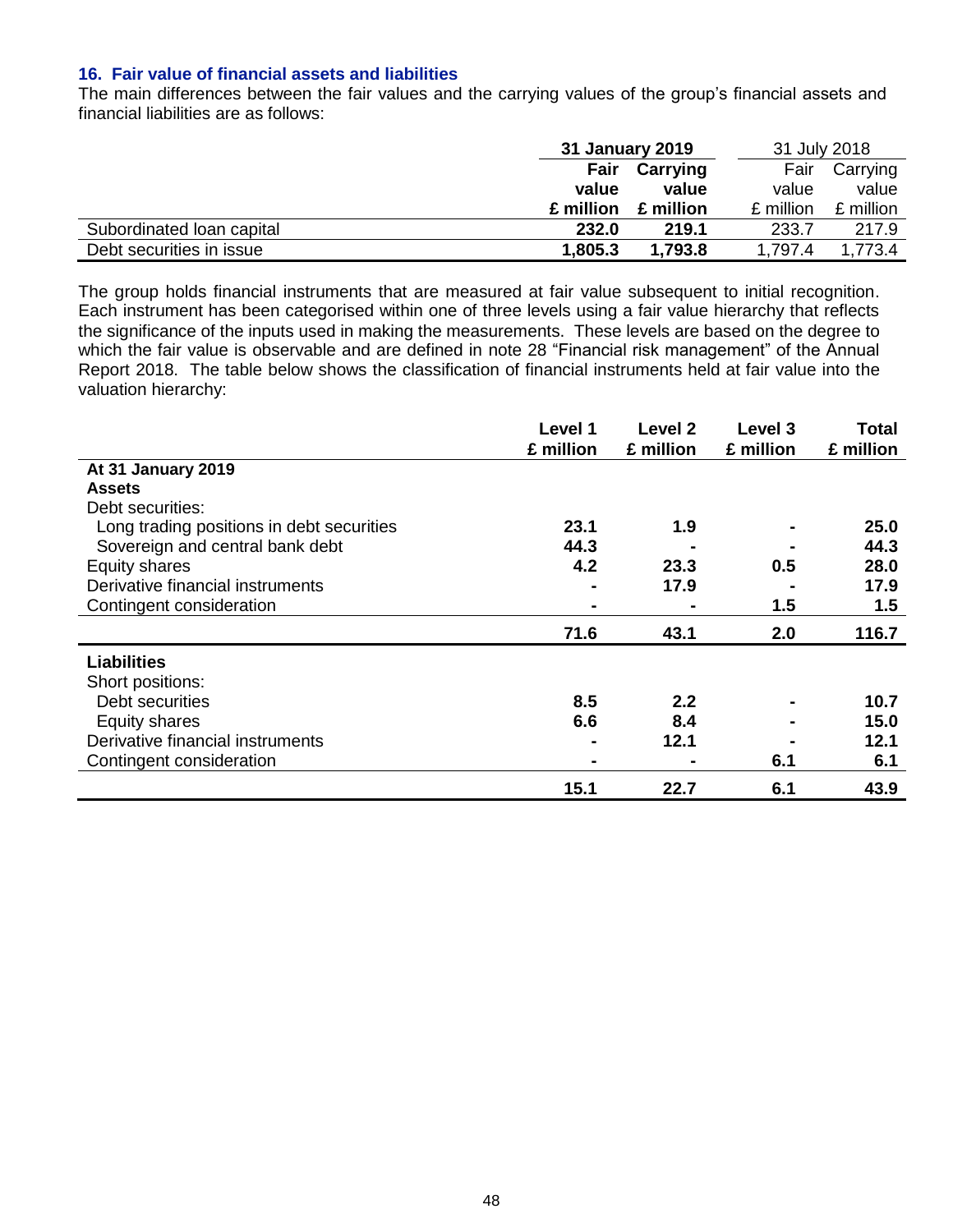|                                           | Level 1   | Level 2   | Level 3   | Total     |
|-------------------------------------------|-----------|-----------|-----------|-----------|
|                                           | £ million | £ million | £ million | £ million |
| At 31 July 2018                           |           |           |           |           |
| <b>Assets</b>                             |           |           |           |           |
| Debt securities:                          |           |           |           |           |
| Long trading positions in debt securities | 22.9      | 2.7       |           | 25.6      |
| Sovereign and central bank debt           | 44.5      |           |           | 44.5      |
| Equity shares                             | 5.5       | 26.1      | 0.5       | 32.1      |
| Derivative financial instruments          |           | 16.6      |           | 16.6      |
| Contingent consideration                  |           |           | 2.1       | 2.1       |
|                                           |           |           |           |           |
|                                           | 72.9      | 45.4      | 2.6       | 120.9     |
| <b>Liabilities</b>                        |           |           |           |           |
| Short positions:                          |           |           |           |           |
| Debt securities                           | 14.2      | 2.2       |           | 16.4      |
| Equity shares                             | 4.2       | 10.0      |           | 14.2      |
| Derivative financial instruments          |           | 15.7      |           | 15.7      |
| Contingent consideration                  |           |           | 5.4       | 5.4       |
|                                           |           |           |           |           |
|                                           | 18.4      | 27.9      | 5.4       | 51.7      |

Financial instruments classified as Level 3 predominantly comprise contingent consideration payable and receivable in relation to the acquisitions and disposal of subsidiaries.

The valuation of contingent consideration is determined on a discounted expected cash flow basis. The group believes that there is no reasonably possible change to the technique or inputs used in the valuation of these positions which would have a material effect on the group's consolidated income statement.

There were no significant transfers between Level 1, 2 and 3 during the six months ended 31 January 2019 (year ended 31 July 2018: none).

Movements in financial instruments categorised as Level 3 during the periods were:

|                                                               |               | Contingent    |
|---------------------------------------------------------------|---------------|---------------|
|                                                               | Equity shares | consideration |
|                                                               | £ million     | £ million     |
| At 1 August 2017                                              | 0.8           | (3.9)         |
| Total losses recognised in the consolidated income statement  |               | (0.3)         |
| Total losses recognised in other comprehensive income         |               | (0.3)         |
| Purchases and issues                                          |               |               |
| Sales and settlements                                         | (0.2)         | 0.2           |
|                                                               |               |               |
| At 31 January 2018                                            | 0.6           | (4.3)         |
| Total gains recognised in the consolidated income statement   |               | 0.9           |
| Total gains recognised in other comprehensive income          |               | 0.6           |
| Purchases and issues                                          |               | (1.2)         |
| Sales and settlements                                         | (0.1)         | 0.7           |
|                                                               |               |               |
| At 31 July 2018                                               | 0.5           | (3.3)         |
| Total losses recognised in the consolidated income statement  |               | (0.7)         |
| Total gains/(losses) recognised in other comprehensive income |               |               |
| Purchases and issues                                          |               |               |
| Sales and settlements                                         |               | (0.6)         |
|                                                               |               |               |
| At 31 January 2019                                            | 0.5           | (4.6)         |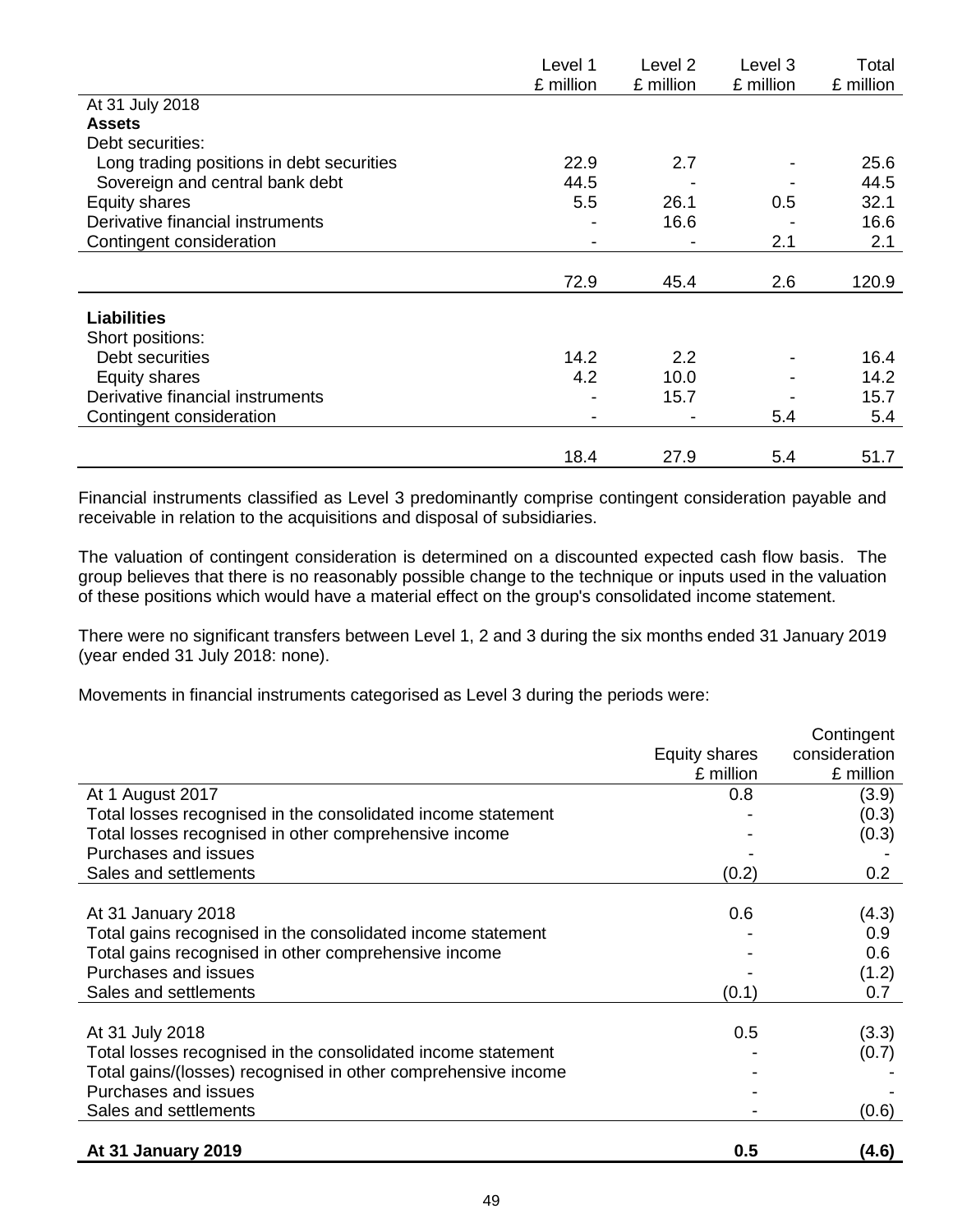The losses recognised in the consolidated income statement relating to instruments held at 31 January 2019 amounted to £0.7 million (31 January 2018: £0.3 million; 31 July 2018: £nil).

### **17. Implementation of IFRS 9**

The group has adopted IFRS 9 Financial Instruments with effect from 1 August 2018. In accordance with the requirements of IFRS 9, comparative information has not been restated and transitional adjustments have been accounted for through retained earnings at 1 August 2018, the date of initial application.

At 1 August 2018, retained earnings decreased by £44.9 million reflecting an increase in impairment provisions of £59.0 million partly offset by an increase in deferred tax assets of £14.1 million. £58.2 million of the increase in impairment provisions relate to loans and advances to customers while the remaining £0.8m relate to other financial assets.

This increase in impairment provisions principally reflects the additional expected credit loss on performing and underperforming loans, as well as a broader definition of default compared to IAS 39 and the addition of macroeconomic assumptions.

The following table sets out the impact of IFRS 9 on the group balance sheet at 1 August 2018.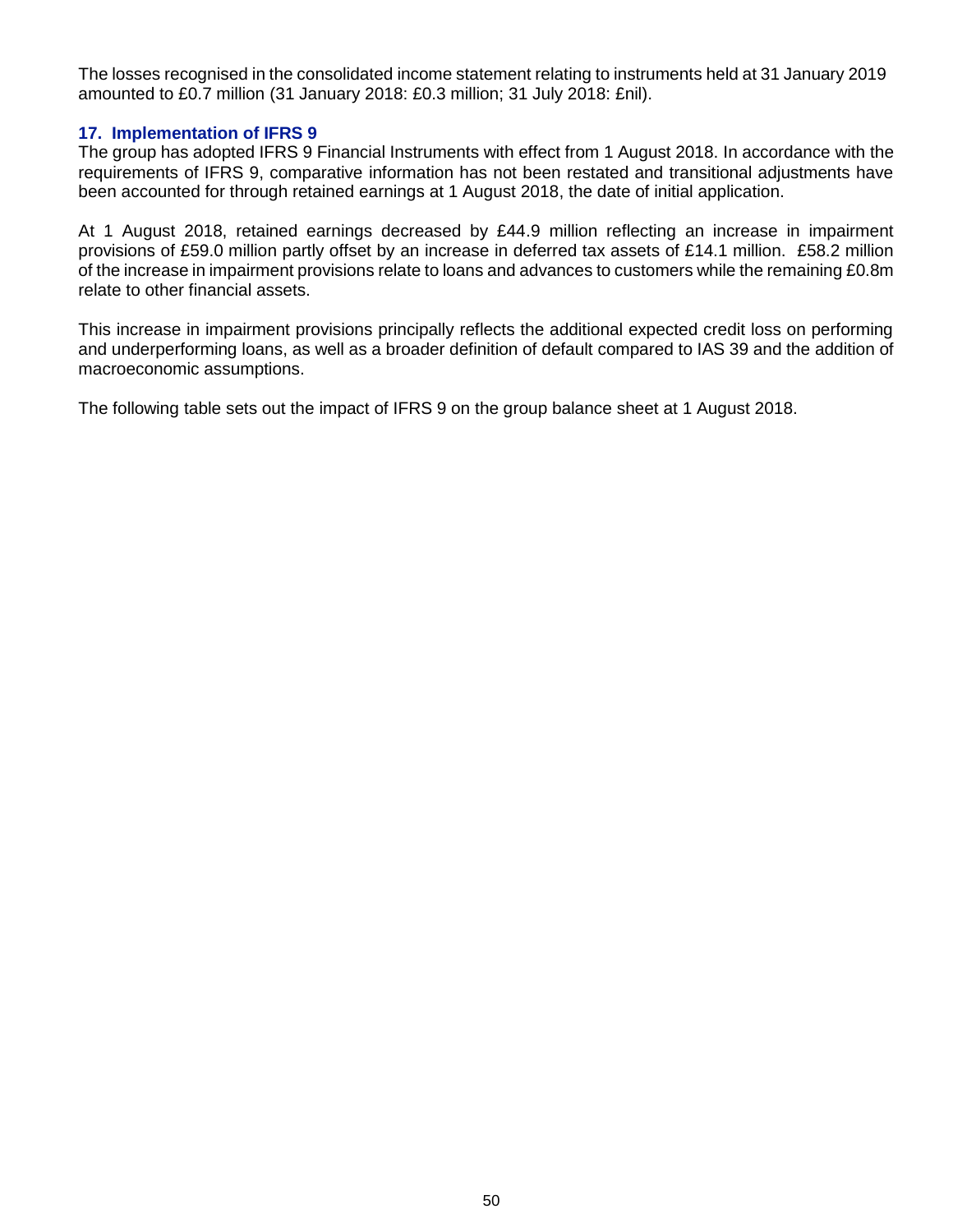|                                                 |               |                           | <b>IAS 39</b> |                          | <b>IFRS 9</b> |  |
|-------------------------------------------------|---------------|---------------------------|---------------|--------------------------|---------------|--|
|                                                 |               |                           | carrying      |                          | carrying      |  |
|                                                 |               |                           | amount        | <b>IFRS 9</b>            | amount        |  |
|                                                 |               | <b>Classification and</b> |               | 31 July transitional     | 1 August      |  |
|                                                 |               | measurement <sup>1</sup>  |               | 2018 adjustment          | 2018          |  |
|                                                 | <b>IAS 39</b> | IFRS <sub>9</sub>         | £ million     | £ million                | £ million     |  |
| <b>Assets</b>                                   |               |                           |               |                          |               |  |
| Cash and balances at central banks              | LAR           | AC                        | 1,140.4       | (0.1)                    | 1,140.3       |  |
| Settlement balances                             | <b>LAR</b>    | <b>AC</b>                 | 512.2         | (0.1)                    | 512.1         |  |
| Loans and advances to banks                     | <b>LAR</b>    | AC                        | 140.2         | (0.1)                    | 140.1         |  |
| Loans and advances to customers                 | <b>LAR</b>    | <b>AC</b>                 | 7,297.5       | (58.2)                   | 7,239.3       |  |
| Debt securities                                 |               |                           | 320.6         | (0.2)                    | 320.4         |  |
|                                                 | <b>LAR</b>    | AC                        | 250.5         | (0.2)                    | 250.3         |  |
|                                                 | <b>AFS</b>    | <b>FVOCI</b>              | 44.5          |                          | 44.5          |  |
|                                                 | <b>HFT</b>    | <b>FVPL</b>               | 25.6          |                          | 25.6          |  |
| <b>Equity shares</b>                            |               |                           | 32.1          |                          | 32.1          |  |
|                                                 | <b>AFS</b>    | <b>FVPL</b>               | 0.5           |                          | 0.5           |  |
|                                                 | <b>HFT</b>    | <b>FVPL</b>               | 31.6          | $\overline{\phantom{a}}$ | 31.6          |  |
| Loans to money brokers against stock advanced   | <b>LAR</b>    | AC                        | 66.4          |                          | 66.4          |  |
| Derivative financial instruments                |               |                           | 16.6          |                          | 16.6          |  |
|                                                 | <b>HFT</b>    | <b>FVPL</b>               | 1.1           |                          | 1.1           |  |
|                                                 | FV(H)         | FV(H)                     | 15.5          |                          | 15.5          |  |
| Intangible assets                               |               |                           | 201.3         |                          | 201.3         |  |
| Property, plant and equipment                   |               |                           | 226.1         |                          | 226.1         |  |
| Deferred tax assets                             |               |                           | 43.0          | 14.1                     | 57.1          |  |
|                                                 |               |                           |               |                          | 186.8         |  |
| Prepayments, accrued income and other assets    |               |                           | 187.1         | (0.3)                    |               |  |
| Trade and other receivables                     | <b>LAR</b>    | <b>AC</b>                 | 49.4          | (0.3)                    | 49.1          |  |
|                                                 | <b>AFS</b>    | <b>FVPL</b>               | 2.1           |                          | 2.1           |  |
| Prepayments and accrued income                  | AC            | AC                        | 135.6         |                          | 135.6         |  |
| Assets classified as held for sale              |               |                           | 67.5          |                          | 67.5          |  |
| <b>Total assets</b>                             |               |                           | 10,251.0      | (44.9)                   | 10,206.1      |  |
|                                                 |               |                           |               |                          |               |  |
| <b>Liabilities</b>                              |               |                           |               |                          |               |  |
| Settlement balances and short positions         |               |                           | 543.1         |                          | 543.1         |  |
|                                                 | AC            | AC                        | 512.5         |                          | 512.5         |  |
|                                                 | HFT           | <b>FVPL</b>               | 30.6          |                          | 30.6          |  |
| Deposits by banks                               | AC            | AC                        | 55.2          |                          | 55.2          |  |
| Deposits by customers                           | AC            | AC                        | 5,497.2       |                          | 5,497.2       |  |
| Loans and overdrafts from banks                 | AC            | AC                        | 509.8         |                          | 509.8         |  |
| Debt securities in issue                        | AC            | AC                        | 1,773.4       |                          | 1,773.4       |  |
| Loans from money brokers against stock advanced | <b>AC</b>     | AC                        | 22.4          |                          | 22.4          |  |
| Derivative financial instruments                | <b>FVPL</b>   | <b>FVPL</b>               | 15.7          |                          | 15.7          |  |
| <b>Current tax liabilities</b>                  | AC            | AC                        | 17.4          |                          | 17.4          |  |
| Accruals, deferred income and other liabilities |               |                           | 249.6         |                          | 249.6         |  |
|                                                 | AC            | AC                        | 245.4         | $\blacksquare$           | 245.4         |  |
|                                                 | <b>FVPL</b>   | <b>FVPL</b>               | 4.2           |                          | 4.2           |  |
| Subordinated loan capital                       | AC            | AC                        | 217.9         |                          | 217.9         |  |
| Liabilities classified as held for sale         |               |                           | 0.6           |                          | 0.6           |  |
| <b>Total liabilities</b>                        |               |                           | 8,902.3       | $\overline{\phantom{a}}$ | 8,902.3       |  |
| <b>Total equity</b>                             |               |                           | 1,348.7       | (44.9)                   | 1,303.8       |  |
|                                                 |               |                           |               |                          |               |  |
| <b>Total liabilities and equity</b>             |               |                           | 10,251.0      | (44.9)                   | 10,206.1      |  |

1 Abbreviations<br>AC – amortised cost

 $AFS$  – available for sale<br>FV(H) – derivatives held for hedging and carried at fair value LAR – loans and receivables FV(H) – derivatives held for hedging and carried at fair value LAR – loans and receivables FVOCI – fair value through other comprehensive income

FVPL – fair value through profit or loss<br>HFT – held for trading